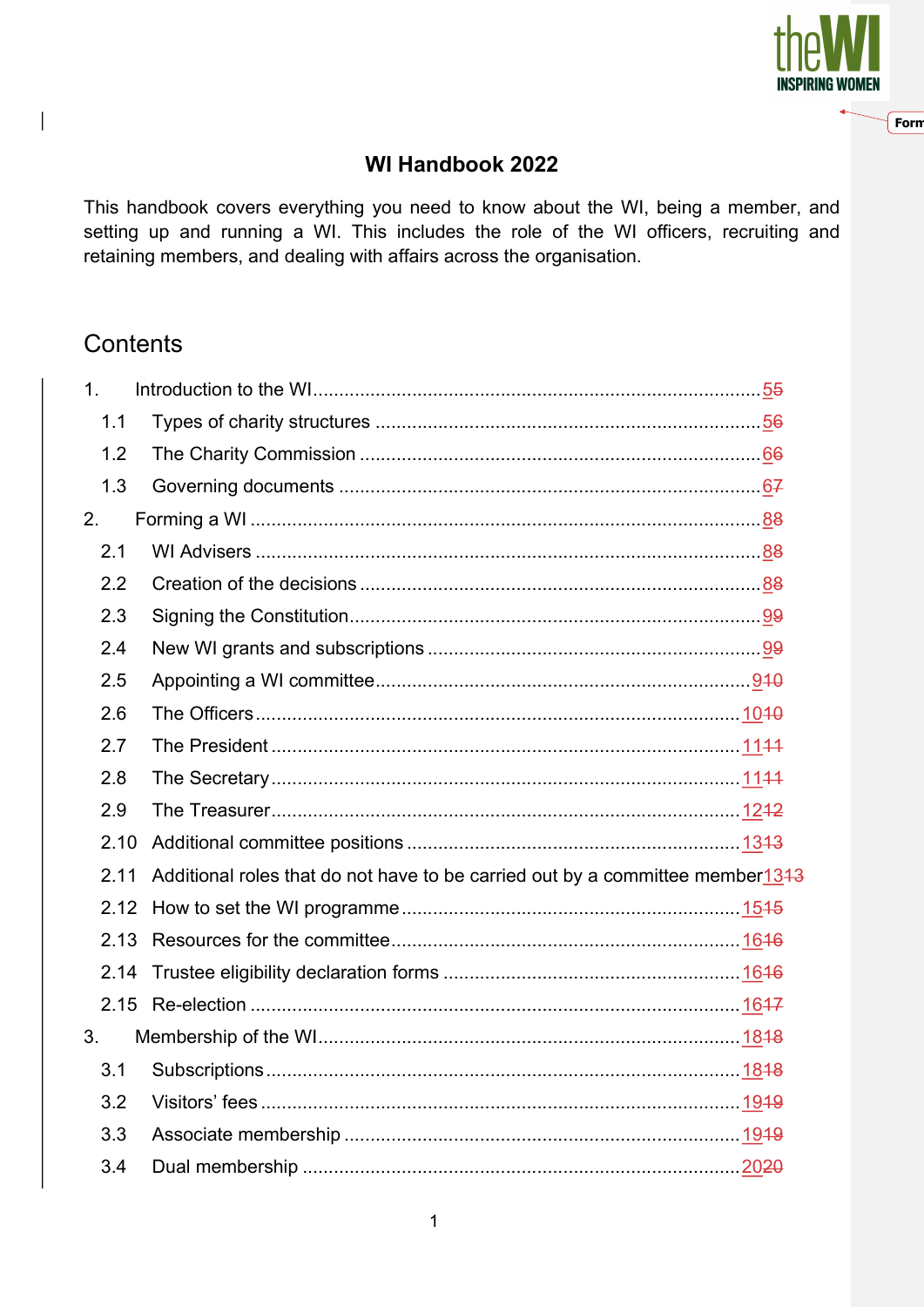

| 3.5   |                                                                         |  |
|-------|-------------------------------------------------------------------------|--|
| 3.6   |                                                                         |  |
| 3.7   |                                                                         |  |
| 4.    |                                                                         |  |
| 4.1   |                                                                         |  |
| 4.2   |                                                                         |  |
| 4.3   |                                                                         |  |
| 4.4   |                                                                         |  |
| 4.5   |                                                                         |  |
| 4.6   |                                                                         |  |
| 5.    |                                                                         |  |
| 6.    |                                                                         |  |
| 6.1   |                                                                         |  |
| 6.2   |                                                                         |  |
| 6.3   |                                                                         |  |
| 6.4   |                                                                         |  |
| 6.5   |                                                                         |  |
| 6.6   |                                                                         |  |
| 6.7   |                                                                         |  |
| 6.8   |                                                                         |  |
| 6.9   |                                                                         |  |
|       | 6.10 How to promote equality, diversity and inclusion at your WI2934    |  |
| 6.11  |                                                                         |  |
| 7.    |                                                                         |  |
| 7.1   | Speaking out through the WI's national resolutions process  3133        |  |
| 7.2   |                                                                         |  |
| 8.    |                                                                         |  |
| 8.1   |                                                                         |  |
| 8.2   |                                                                         |  |
| 8.3   |                                                                         |  |
| 8.3.1 | Paying charity speakers or speakers donating their fee to charity  3334 |  |
| 8.3.2 |                                                                         |  |
| 8.4   |                                                                         |  |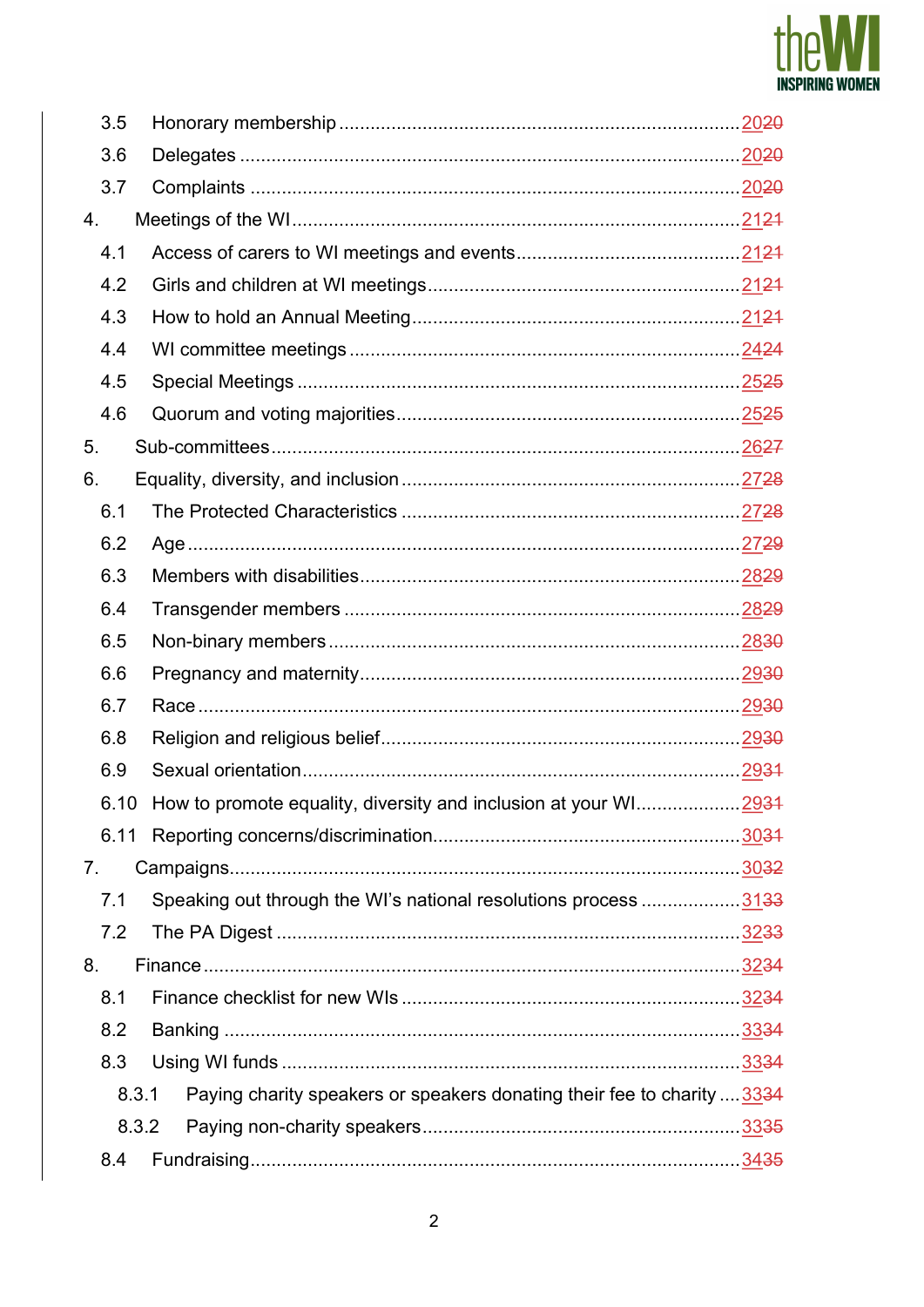

| 8.5  |                                                              |  |
|------|--------------------------------------------------------------|--|
| 8.6  |                                                              |  |
| 8.7  |                                                              |  |
| 8.8  |                                                              |  |
| 9.   |                                                              |  |
| 9.1  |                                                              |  |
| 9.2  |                                                              |  |
| 9.3  |                                                              |  |
| 9.4  |                                                              |  |
| 9.5  |                                                              |  |
| 10.  |                                                              |  |
| 10.1 |                                                              |  |
|      |                                                              |  |
|      |                                                              |  |
|      |                                                              |  |
| 11.  |                                                              |  |
|      |                                                              |  |
|      |                                                              |  |
| 11.3 |                                                              |  |
| 12.  |                                                              |  |
|      |                                                              |  |
|      |                                                              |  |
| 12.3 |                                                              |  |
| 12.4 |                                                              |  |
| 12.5 |                                                              |  |
| 12.6 |                                                              |  |
| 12.7 |                                                              |  |
| 12.8 |                                                              |  |
| 12.9 |                                                              |  |
|      | 12.10 NFWI policies, guidance documents and publications4748 |  |
| 13.  |                                                              |  |
|      |                                                              |  |
|      |                                                              |  |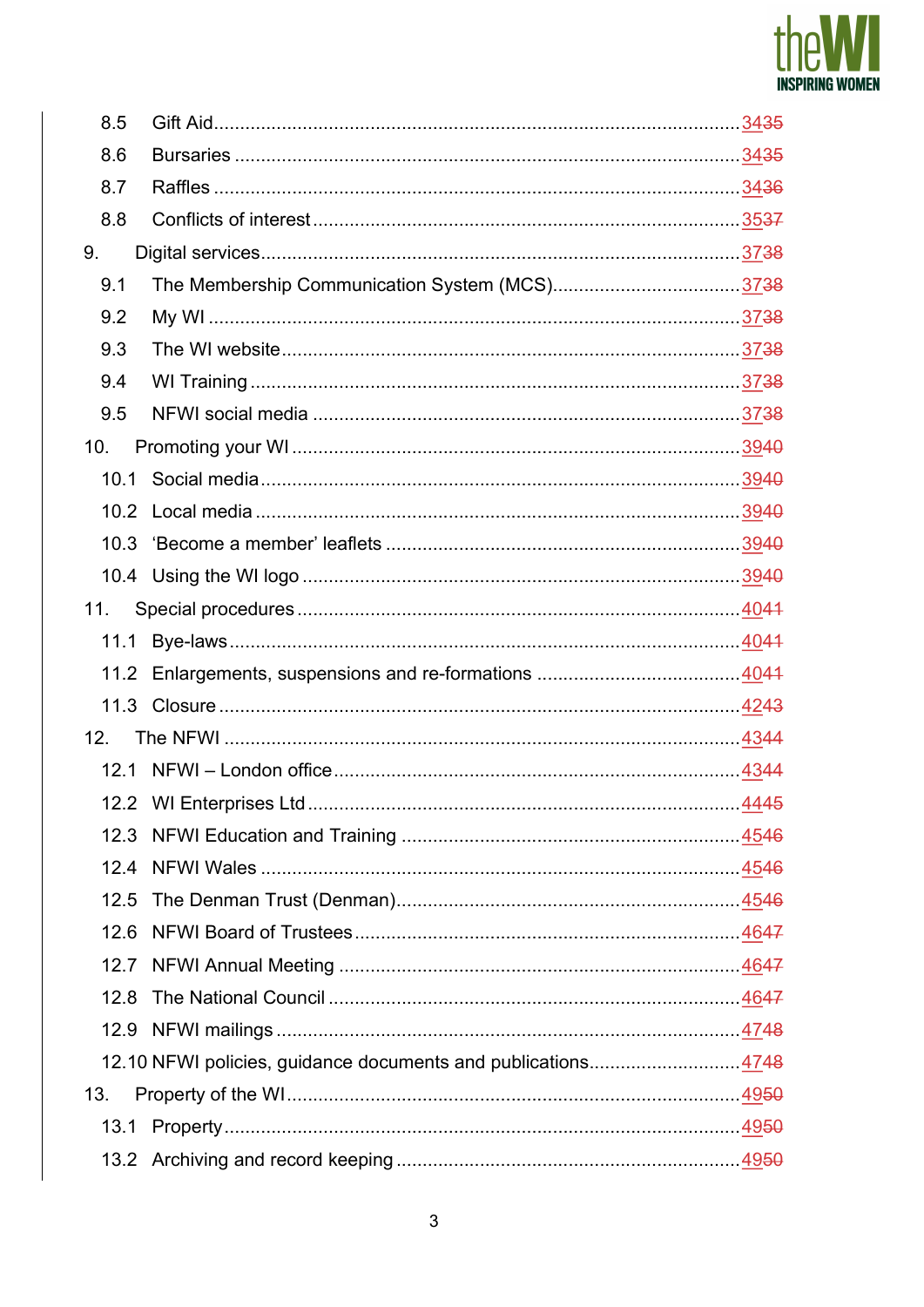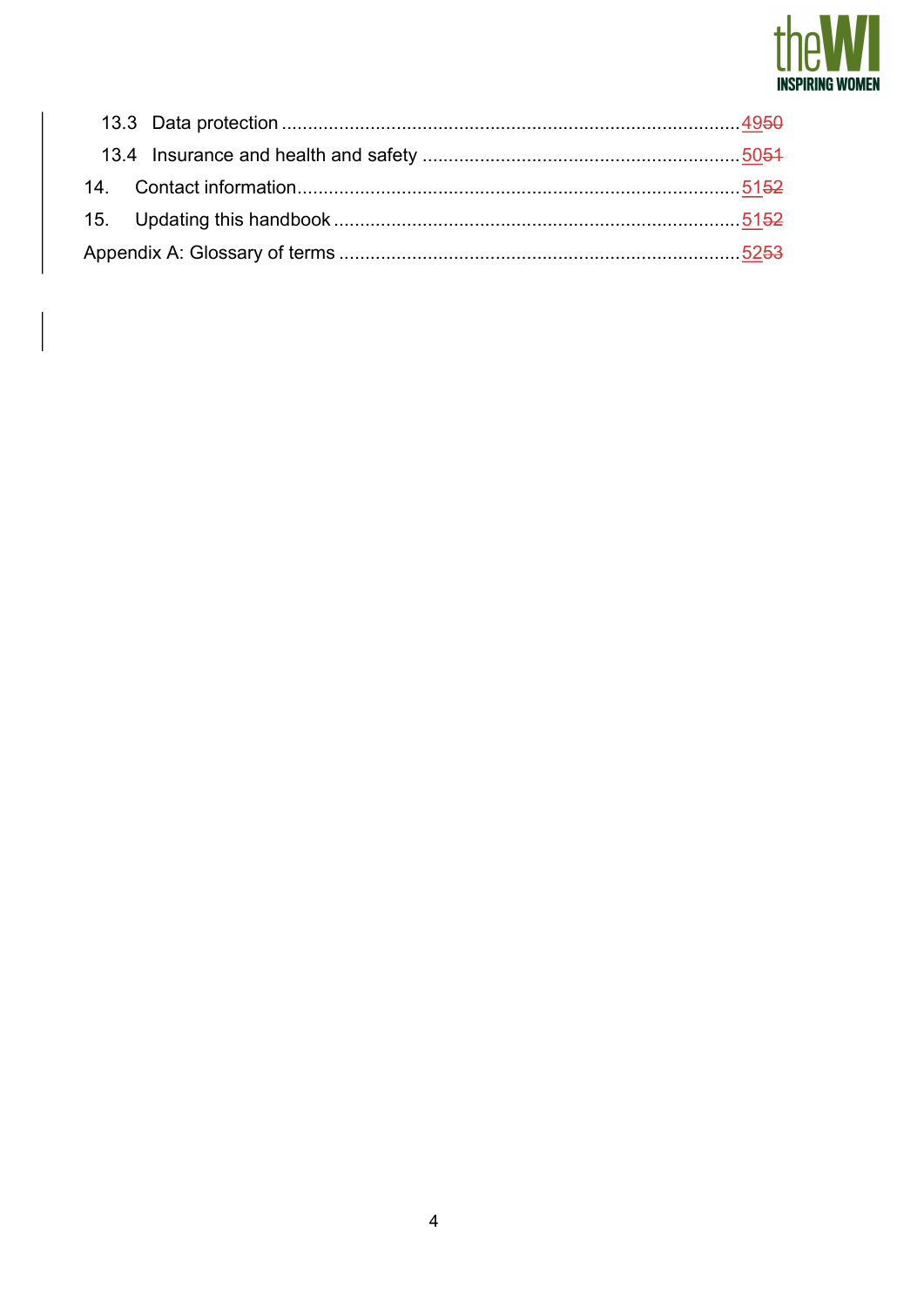

# 2.1. Introduction to the WI

The WI was established in 1915 based on the ideals of fellowship, truth, tolerance and justice, to give women a voice and to be a force for good in the community. Since then, the number of WI members and the ambitions of the WI have grown tremendously. Today, the WI is a trusted place for all women to share experiences and learn from each other.

The main purpose of the WI is:

- To advance the education of women and girls for the public benefit in all areas.
- To promote sustainable development for the public benefit.
- To advance health for the public benefit.
- To advance citizenship for the public benefit by the promotion of civic responsibility and volunteering.

These are known as our charitable objects. You can you can find out more about these in the Constitution. For information about the Constitution please see section 1.3.

Our WI vision statements are:

- Bold and inspiring: We will be a bold voice representing all women and the communities in which they live.
- Growing and relevant: We will work together to continually promote the achievements of our organisation, reach more women and grow our membership.
- Inclusive: Our membership will reflect our local communities and we will represent women from all backgrounds through the work we do.
- Flexible: We will remove any practical barriers to women supporting us by offering flexible ways they can engage with what we do.

There are three parts to the WI:

- 1. WIs: Joining your local WI means becoming part of the WI as an organisation. Every WI is an independent charity within the framework of the WI Constitution and belongs to a regional office, known as a federation. There are approximately 5,500 WIs across England, Wales and the Islands.
- 2. Federations: There are 69 federations and each one is run by an elected board of members – who are known as Federation Trustees – and employed staff.
- 3. The National Federation of Women's Institutes (NFWI): The NFWI is responsible for running the organisation as a whole. Its headquarters are located in London and there are also offices in Cardiff and in Oxfordshire. The NFWI employs around 50 staff, headed by a General Secretary. Find out more about the NFWI in section 12.

## 2.41.1 Types of charity structures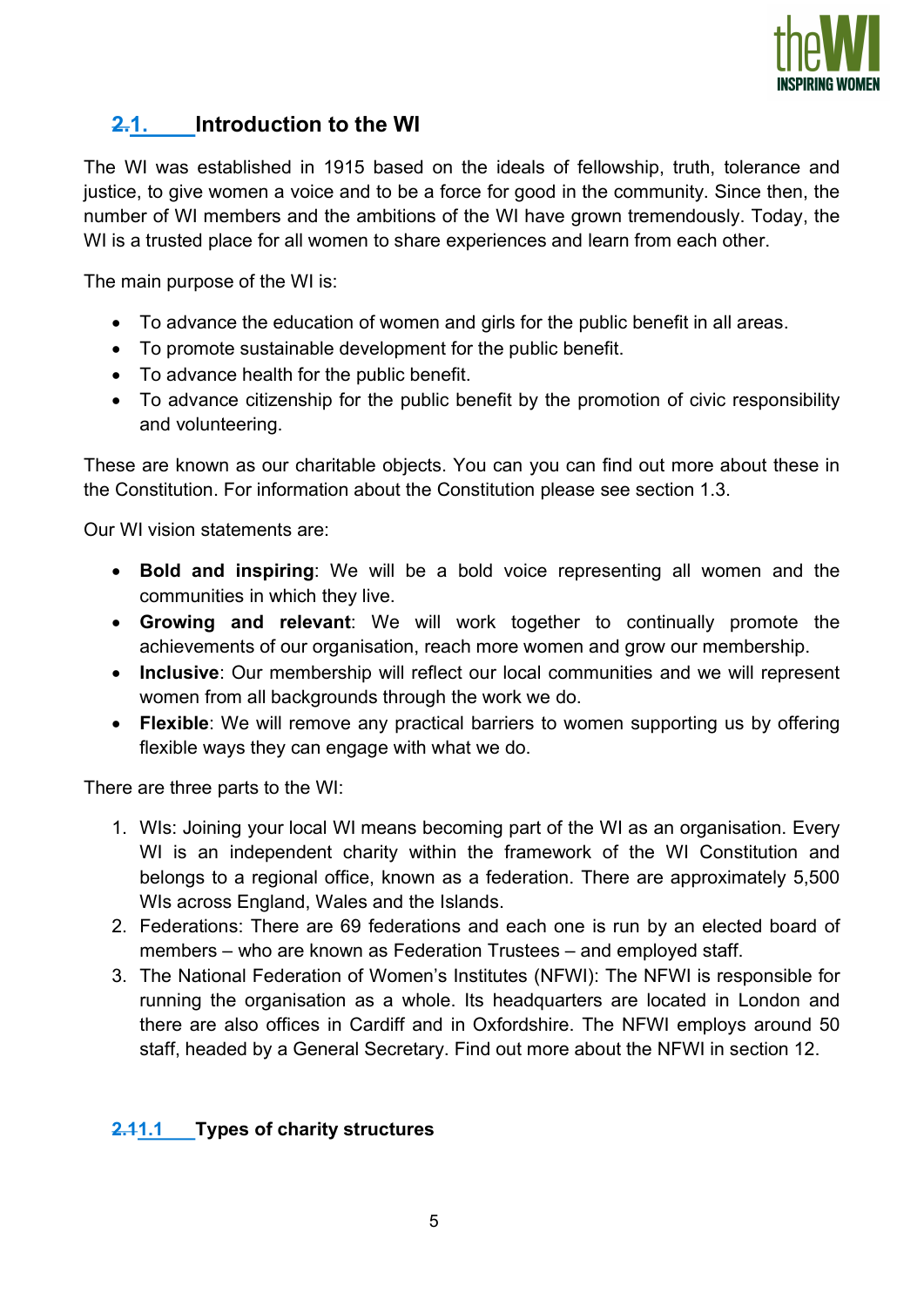

There are different types of charity structures and the structure of a WI determines what their governing documents are. WIs are usually charitable unincorporated associations.

| Governed by a trust deed, the contents of which are flexible as<br><b>Trusts</b><br>there is no statutory framework. The trust is not a legal entity<br>in its own right, which means it cannot enter into agreements<br>in its own name; the trustees will need to enter into an<br>agreement in their personal capacity. This means there is no<br>limitation of liability. |                                                                  |  |  |
|-------------------------------------------------------------------------------------------------------------------------------------------------------------------------------------------------------------------------------------------------------------------------------------------------------------------------------------------------------------------------------|------------------------------------------------------------------|--|--|
| Governed by a Constitution which is not prescribed but must<br><b>Charitable</b>                                                                                                                                                                                                                                                                                              |                                                                  |  |  |
| contain certain features. Like a trust, there is no limitation of<br>unincorporated                                                                                                                                                                                                                                                                                           |                                                                  |  |  |
| associations<br>liability, and it is not a legal entity in its own right.                                                                                                                                                                                                                                                                                                     |                                                                  |  |  |
| <b>Charitable</b><br>A limited liability company which is incorporated and                                                                                                                                                                                                                                                                                                    |                                                                  |  |  |
| companies                                                                                                                                                                                                                                                                                                                                                                     | registered at Companies House. The activities of the charity     |  |  |
| (limited by                                                                                                                                                                                                                                                                                                                                                                   | are governed by the Articles of Association. The charity has its |  |  |
| own legal personality. Filings must be submitted to both<br>guarantee)                                                                                                                                                                                                                                                                                                        |                                                                  |  |  |
|                                                                                                                                                                                                                                                                                                                                                                               | Companies House and the Charity Commission.                      |  |  |
| <b>Charitable</b>                                                                                                                                                                                                                                                                                                                                                             | Specifically designed for charities. Incorporated and regulated  |  |  |
| solely by the Charity Commission, which avoids the need for<br>incorporated                                                                                                                                                                                                                                                                                                   |                                                                  |  |  |
| organisations                                                                                                                                                                                                                                                                                                                                                                 | duplicate filings. Governed by a Constitution which is           |  |  |
| (CIOs)                                                                                                                                                                                                                                                                                                                                                                        | prescribed by the Charity Commission. The members have           |  |  |
|                                                                                                                                                                                                                                                                                                                                                                               | limited liability and it has its own legal personality.          |  |  |

#### 2.21.2 The Charity Commission

The Charity Commission regulates and registers charities in England and Wales. It produces guidance for trustees on how they should meet their legal duties and responsibilities.

WIs with an annual income of over £5,000 must register with the Charity Commission and in turn will receive a charity number. WIs with an annual income of less than £5,000 are still charities but do not have to register with the Charity Commission and thus do not have a charity number; their signed Constitution is proof of their charitable status.

No charity is permitted to use the registered charity number of another charity. For example, individual WIs cannot use the NFWI's charity number.

All charities, registered and unregistered, must abide by charity law. WIs are charitable and everything they do must be consistent with that special legal status.

To register with the Charity Commission or for more information visit www.charitycommission.gov.uk

#### 2.31.3 Governing documents

The WI's governing document is the Constitution and Rules for WIs (known as the Constitution). This states the purposes of the WI and the way it should be run. A WI should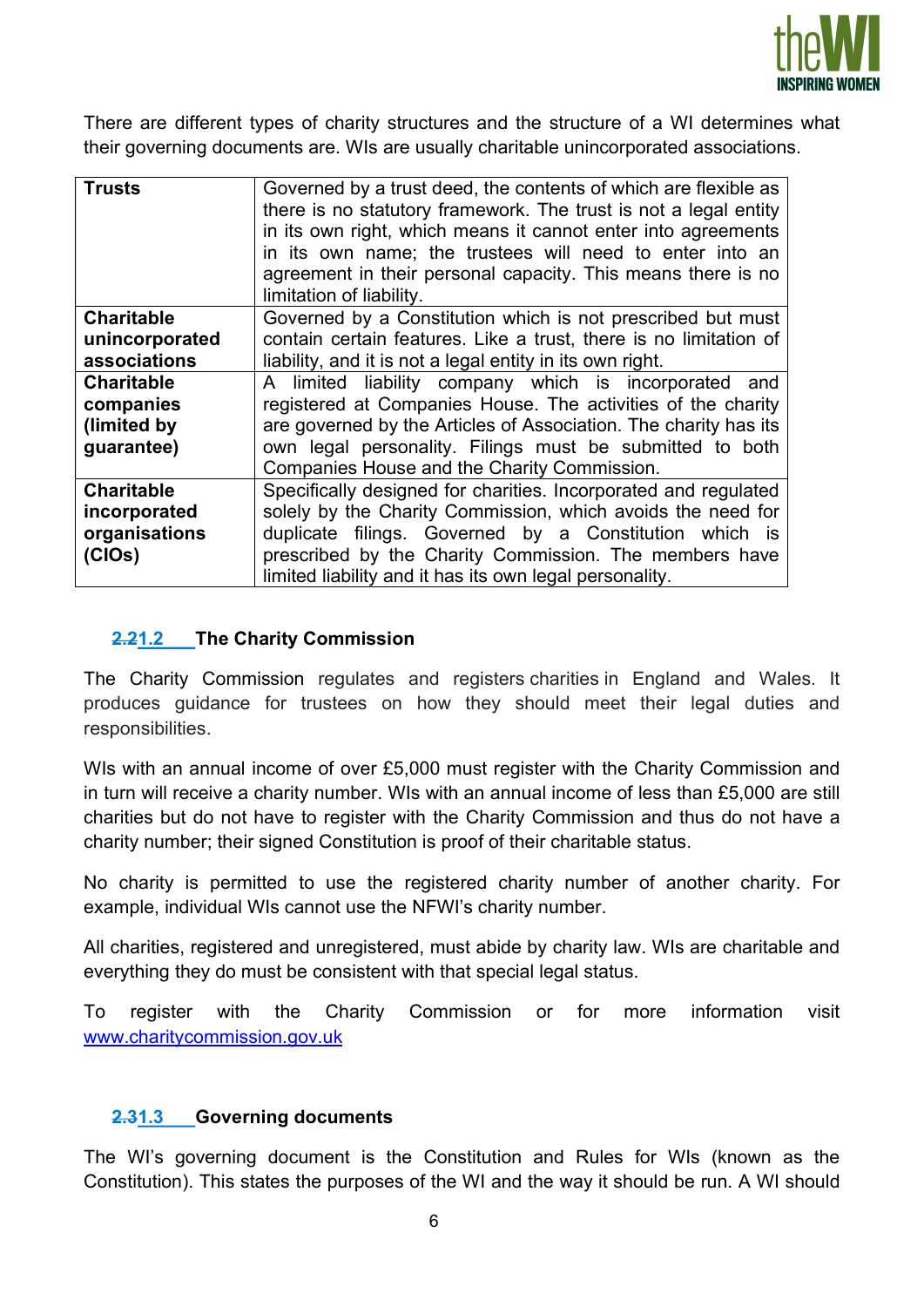

sign its Constitution at the formation meeting (please see more information about this under the section on forming a WI).

Federations have either the Constitution and Rules for unincorporated County and Island Federations, or the Articles of Association for incorporated County and Island Federations.

The NFWI have the Articles of Association for the National Federation of Women's Institutes.

This handbook should be read in conjunction with the applicable governing document. All the governing documents are on My WI. Find out about My WI in section 9.2.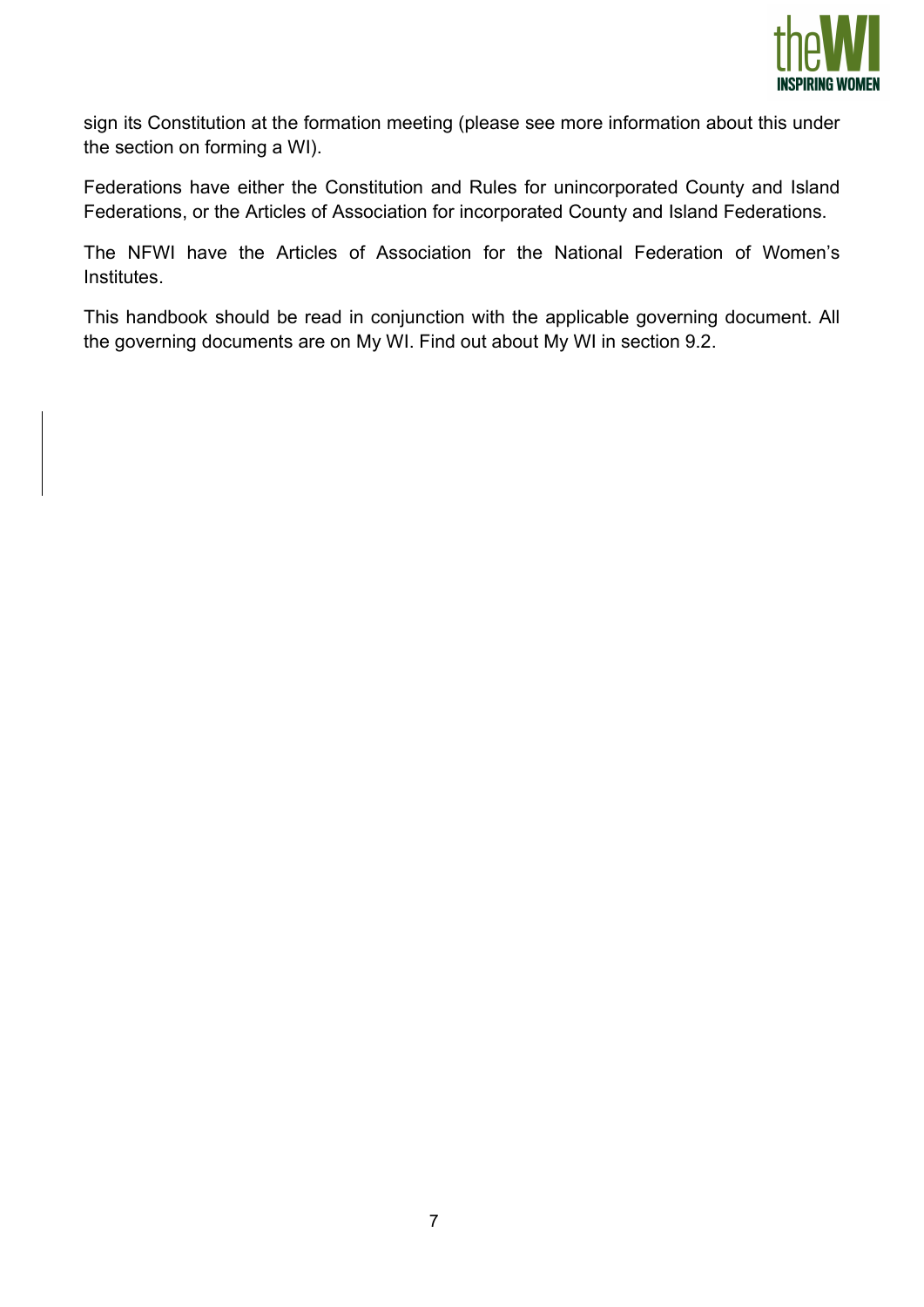

## 5.2. Forming a WI

WIs come in all shapes and sizes. We have WIs that meet virtually and in person. We also have workplace WIs, prison WIs and hospice WIs.

If a person wishes to set up a WI they should get in touch with their local federation. They can then invite potential members to a meeting to tell them about this and those who wish to take part will then be invited to the formation meeting.

#### 5.12.1 WI Advisers

A WI Adviser is a WI member who has been trained by the NFWI to enable her to support the growth and governance of the organisation. The focus of this role is opening and closing WIs and supporting the growth of membership, but she will be able to advise WIs on a range of topics.

WI Advisers are required to attend all formations, enlargements, reformations and suspensions of WIs. They can help with planning programmes, resolutions, subscription fees, Annual Meetings and will support you with the smooth management of your WI.

A WI Adviser will assist the new WI to form with the following steps:

- 1. formation meeting
- 2. creation of the decisions (see below for more information)
- 3. enrolment of members
- 4. election of the committee
- 5. election of the President
- 6. election of the officers
- 7. formation notification to the NFWI
- 8. first committee meeting

#### 5.22.2 Creation of the decisions

In order for a formation to take place, the following decisions must be proposed by the members, agreed by a majority vote, and recorded:

- to form a new WI
- the name of the WI
- day, time and place of the monthly meeting
- number of Vice-Presidents
- number of members on the committee
- the month of the Annual Meeting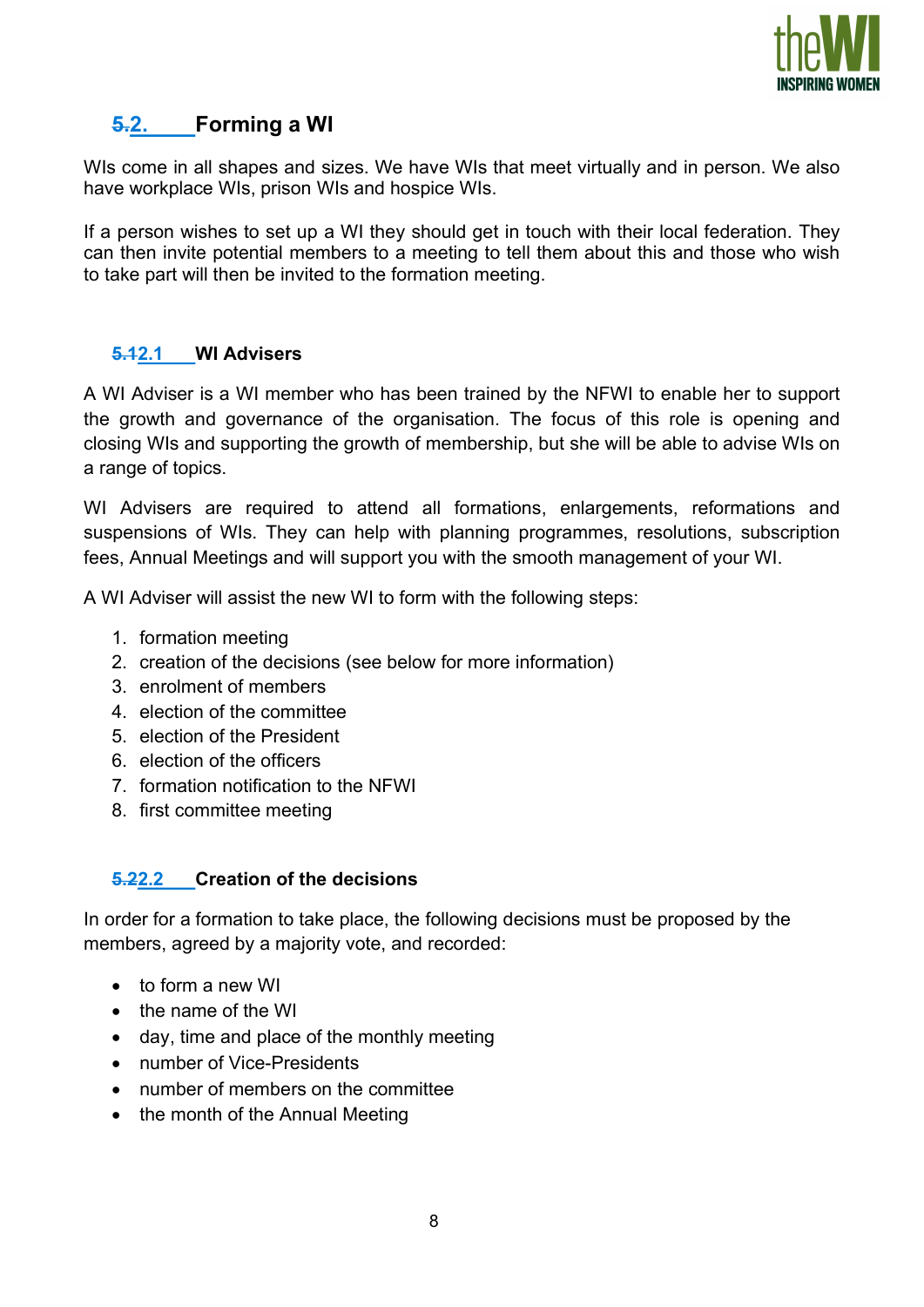

These can subsequently be amended and some changes may need to be made at an Annual Meeting or Special Meeting as required. For example, the WI might want to alter the number of committee members as the WI grows.

In addition the committee will need to agree a resolution to open a bank account in the name of the WI.

The WI Adviser will write up a record of the formation meeting, including the decisions, the number of members present and the names of the WI Advisers present. A copy of this record must be kept.

## 5.32.3 Signing the Constitution

A New WI Welcome Pack is sent to the WI's allocated WI Adviser who brings this pack along to the next meeting following the formation meeting and explains the contents. This pack includes four copies of the Constitution, which must be signed at the formation meeting.

When signing the Constitution, the name of the WI and the federation is filled in and the Constitution is then signed by the President and Secretary, which is witnessed by the WI Adviser and then dated. This date is the WI's official formation date. This process is then repeated four times. After all four copies of the Constitution and Rules have been signed:

- One copy should be returned to the NFWI along with the Venue and Officers Details Form.
- One copy should be sent to the federation office.
- One copy should be filed in a safe place by the Secretary of the new WI with all the WI's official papers.
- One copy should be given to the bank with the WI Bank Account form.

It is also good practice to store an electronic scanned copy of the signed Constitution.

#### 5.42.4 New WI grants and subscriptions

Once a new WI has formed the NFWI make a small grant to the federation to be used towards the WI's initial costs. The federation may pay for the first few meetings of the WI until the account is set up and the finances established.

Ordinarily the annual membership fee is made up of three parts and is divided between the WI, the federation and the NFWI. However, new WIs keep the whole subscription amount in their first year until the next subscriptions are due in the following subscription year.

For more information about subscriptions please see section 3.1.

## 5.52.5 Appointing a WI committee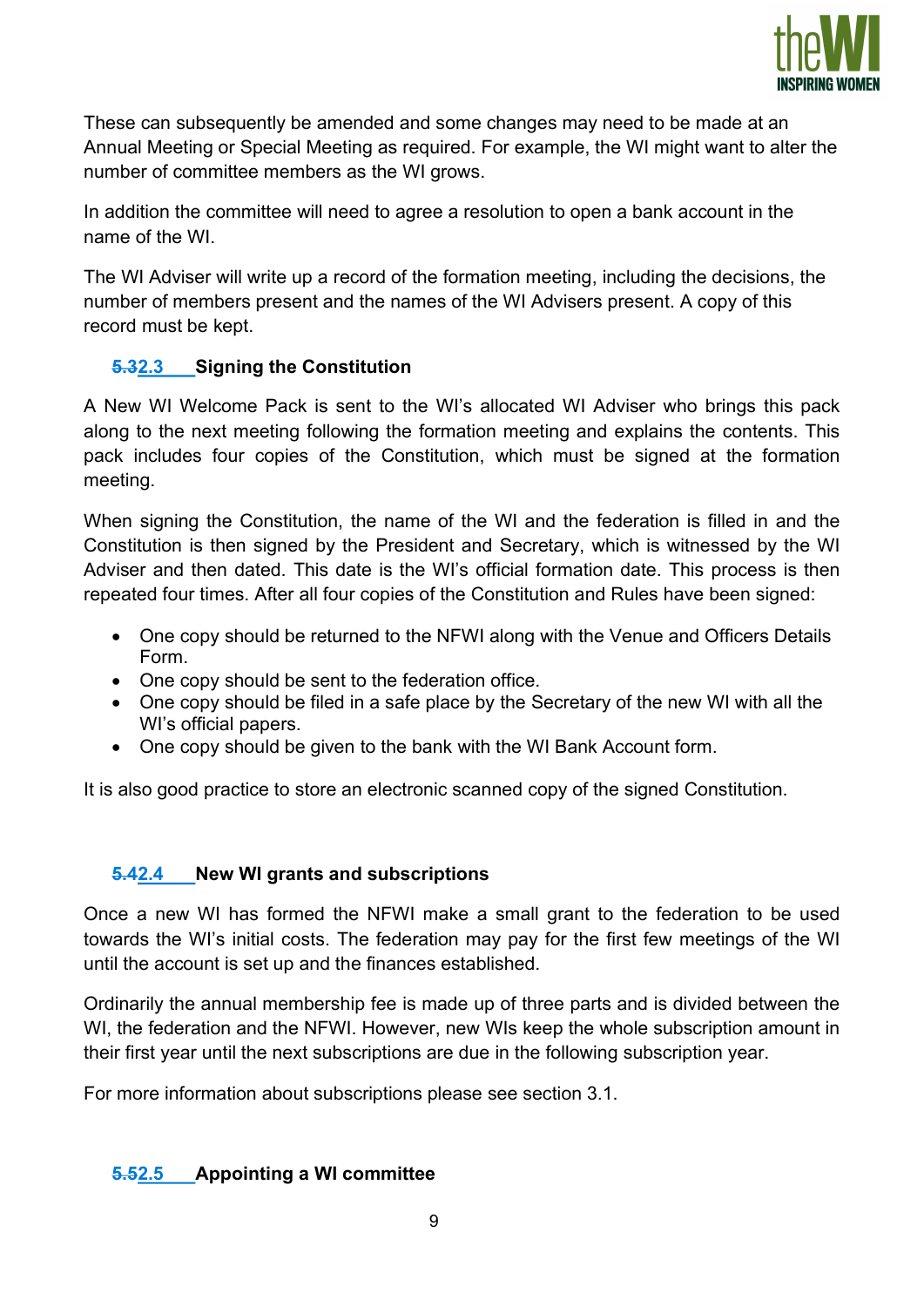

At the Annual Meeting, the WI members will elect a minimum of three committee members including a President from those who are elected.

The elected committee members may co-opt up to three additional committee members but there must always be a majority of elected committee members.

To be a committee member you must have paid your subscription for the current subscription year.

The committee has delegated authority for the overall management of the WI and must work together as a team, delegating tasks and helping each other where needed. Having a flexible and adaptable committee ensures committee members are supported and can carry out their role effectively.

The WI committee's role is to:

- Manage the affairs of the WI.
- Ensure the WI is run in accordance with the Constitution and other legal requirements.
- Ensure the WI is operating within the organisation's policy framework.
- Arrange the time and place of meetings.
- Outline the programme and present it to the WI members for approval.
- Administer funds of the WI following consultation with the WI members.
- Ensure the financial accounts of the WI are accurate and that the members are kept up to date with the financial state of the WI.
- Work continually to encourage the recruitment and introduction of new members to the WI.

The committee must meet at least six times a year, ensure decisions are made by the correct quorum (for more information see section 4.6), take minutes of the meetings, make rules consistent with the Constitution, and manage conflicts of interest. They must also ensure that members are actively involved in the way the WI is run, with regular communication on any changes and providing an opportunity for discussion and votes on changes where appropriate.

#### 5.62.6 The Officers

The officers of the WI are the President, Vice-President(s) (if appointed), Secretary and Treasurer. The WI may combine the offices of Treasurer and Secretary or the offices of Treasurer and Vice-President(s) if the Federation Board of Trustees agrees to this.

It is recommended that the officers have official email addresses e.g. WInamepresident@domain.org.uk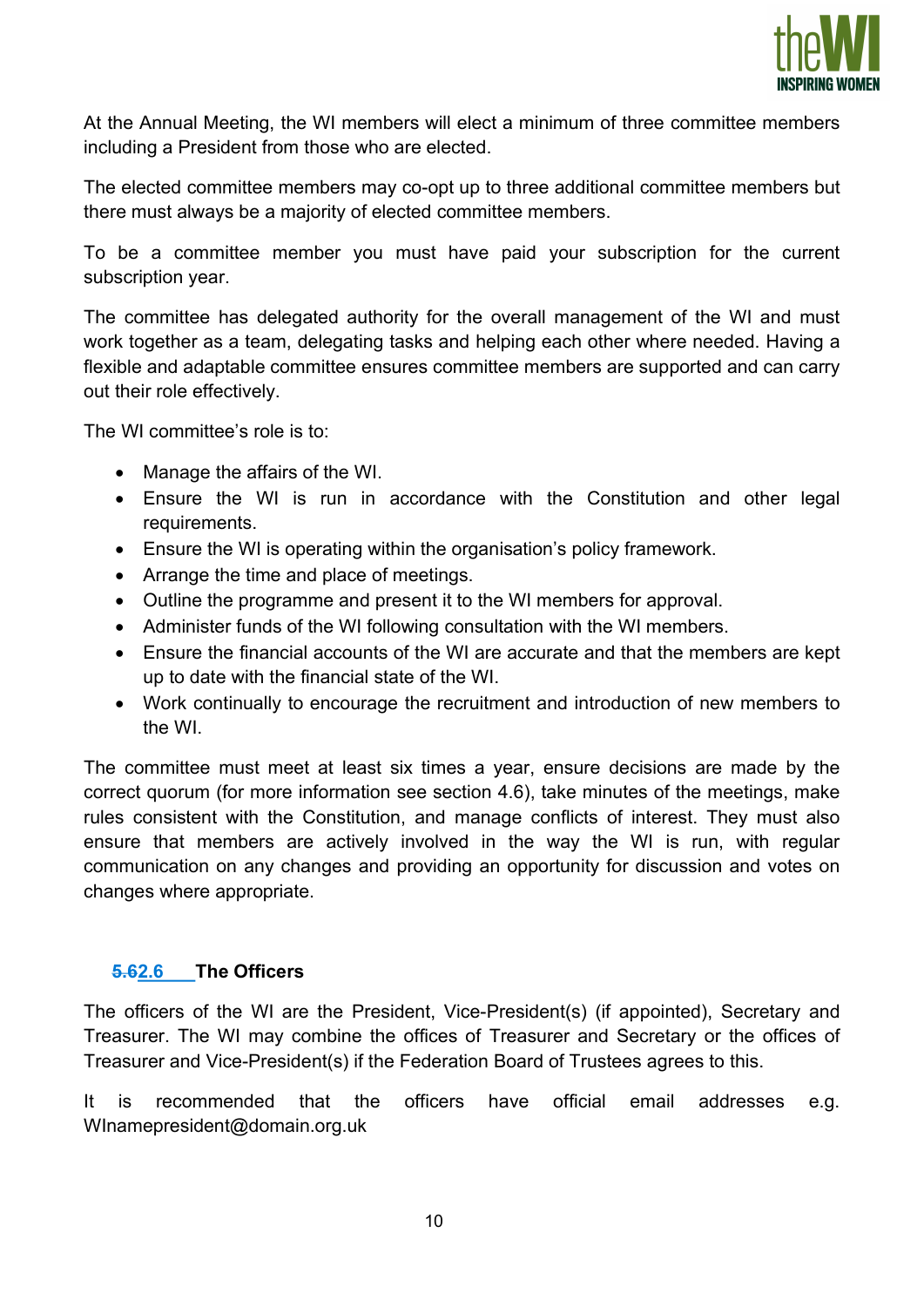

## 5.72.7 The President

The President is elected at the Annual Meeting, by a secret ballot of the members, from the elected committee members. The specific duties of the President are to:

- Chair WI meetings, the Annual Meeting and committee meetings.
- Co-ordinate the affairs of the WI.
- Oversee the work of the committee and sub-committees.
- Ensure the resolutions process takes place and oversee this.
- Oversee the bank reconciliations with the committee as a whole.

When chairing meetings, the President should:

- Agree the agenda (including timings) with the Secretary, familiarise herself with the necessary information and write any letters on behalf of the WI before the meeting.
- Ensure new members, visitors and speakers are welcomed by someone from the WI's Welcoming Team, committee or wider membership.
- Inform members of everything they need to know.
- Ensure all opinions are heard and questions are answered.
- Oversee voting and decision making.
- After the meeting, check and approve the minutes and follow up any work generated from the meeting.

## 5.82.8 The Secretary

The Secretary is elected annually, by the committee, at its first meeting after the Annual Meeting. The specific duties of the Secretary are to:

- Arrange meetings and ensure committee business is carried out.
- Handle and acknowledge correspondence, referring to other officers as appropriate. This includes communicating and actioning any federation or NFWI information received.
- Ensure the WI complies with data protection requirements. For example, only collecting the necessary information from members to enable the WI to provide membership services.
- Organise and coordinate the work of any sub-committees and working groups.
- Assist the President and Vice-President(s), if applicable, with their duties.
- Keep in regular contact with the federation.
- Answer queries from members asking for assistance from the federation or the NFWI where necessary.

At WI meetings, the Secretary should:

• Maintain an attendance register.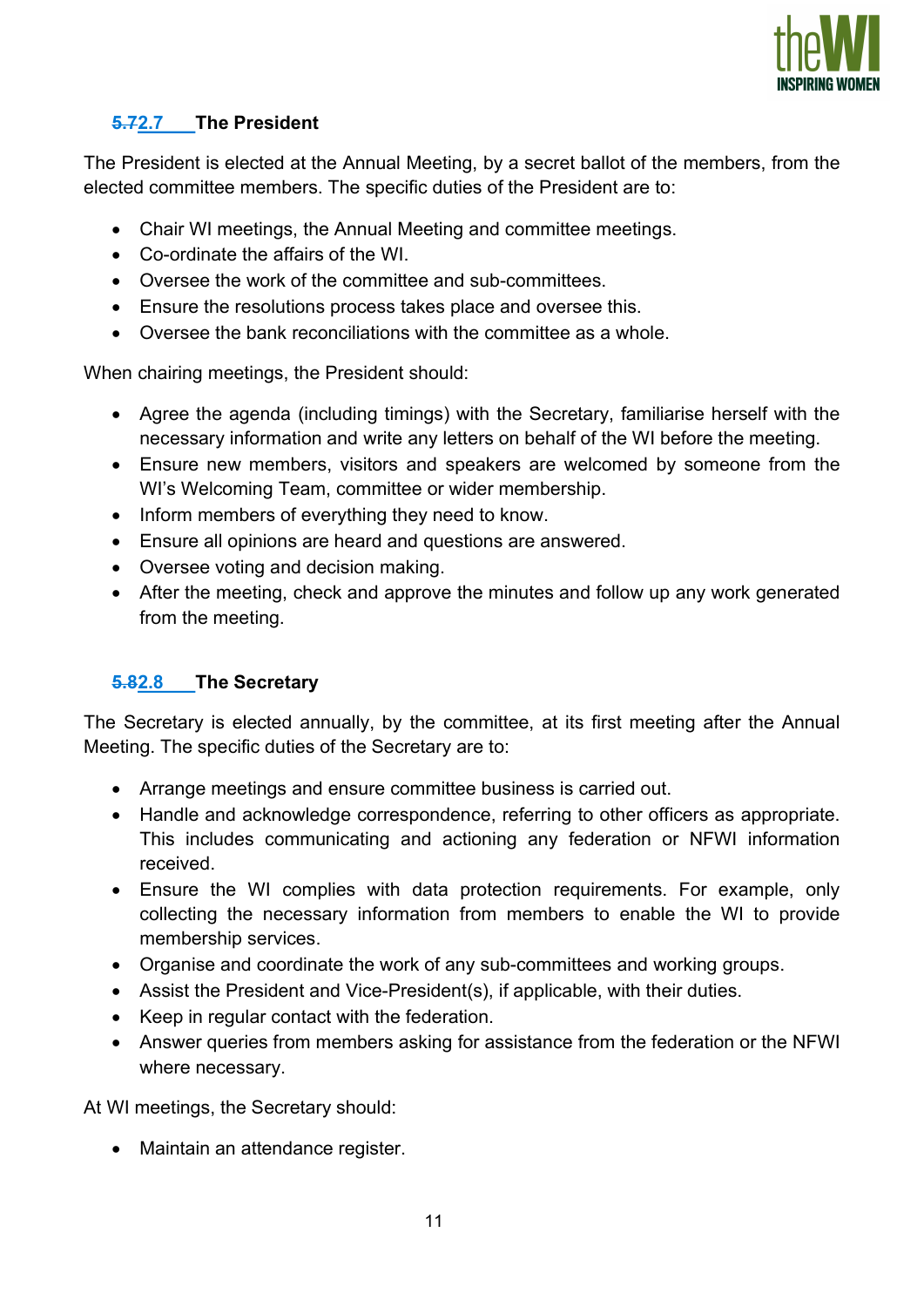

- Prepare the agenda with the President, provide all committee members with detailed agendas and note any apologies.
- Distribute the federation newsletter and any other items.
- Take the record of the WI meetings and minutes of the committee meetings, agree these with the President and ensure these are available for the members to read at the next meeting. If records of WI meetings and minutes of the committee meetings are taken and shared electronically, paper copies must be made available to those who do not have access to the electronic version.
- Ensure speakers and visitors know where the meeting venue is and have appropriate access.
- Report on the committee's recommendations, the federation newsletter, information from the NFWI and reports e.g. a member's experience of a Denman at Home course or other activities of the WI.
- Remind members of closing dates for applications, events, outings etc.

It is important that the Secretary's information is kept accurate on the Membership Communication System (MCS) to ensure she receives the NFWI mailings. For information about the MCS please see section 9.1 and for information about the NFWI mailings please see section 12.9.

#### 5.92.9 The Treasurer

The WI committee as a whole is responsible for the financial well-being of the WI.

The Treasurer's main duties are to:

- Open a bank account in the name of the WI and ensure the committee appoints no less than three signatories (usually the President, Treasurer, and one other committee member) to authorise payments on behalf of the WI. All payments must be authorised by two signatories.
- Draw up the budget for the financial year based on the previous year's figures. This will be presented first to the committee and then to the members for approval. The budget must be regularly monitored and may be revised if necessary.
- Collect the annual subscriptions and pay these, and all other monies, into the WI bank account.
- Ensure the following obligatory payments are paid on time:
	- 1. Annual subscription fees to the federation (including the NFWI portion).
	- 2. Pooling of fares for the NFWI Annual Meeting. For more information on Pooling of fares see section 12.7.
	- 3. Delegates' expenses.
- Give financial reports to the members at least quarterly.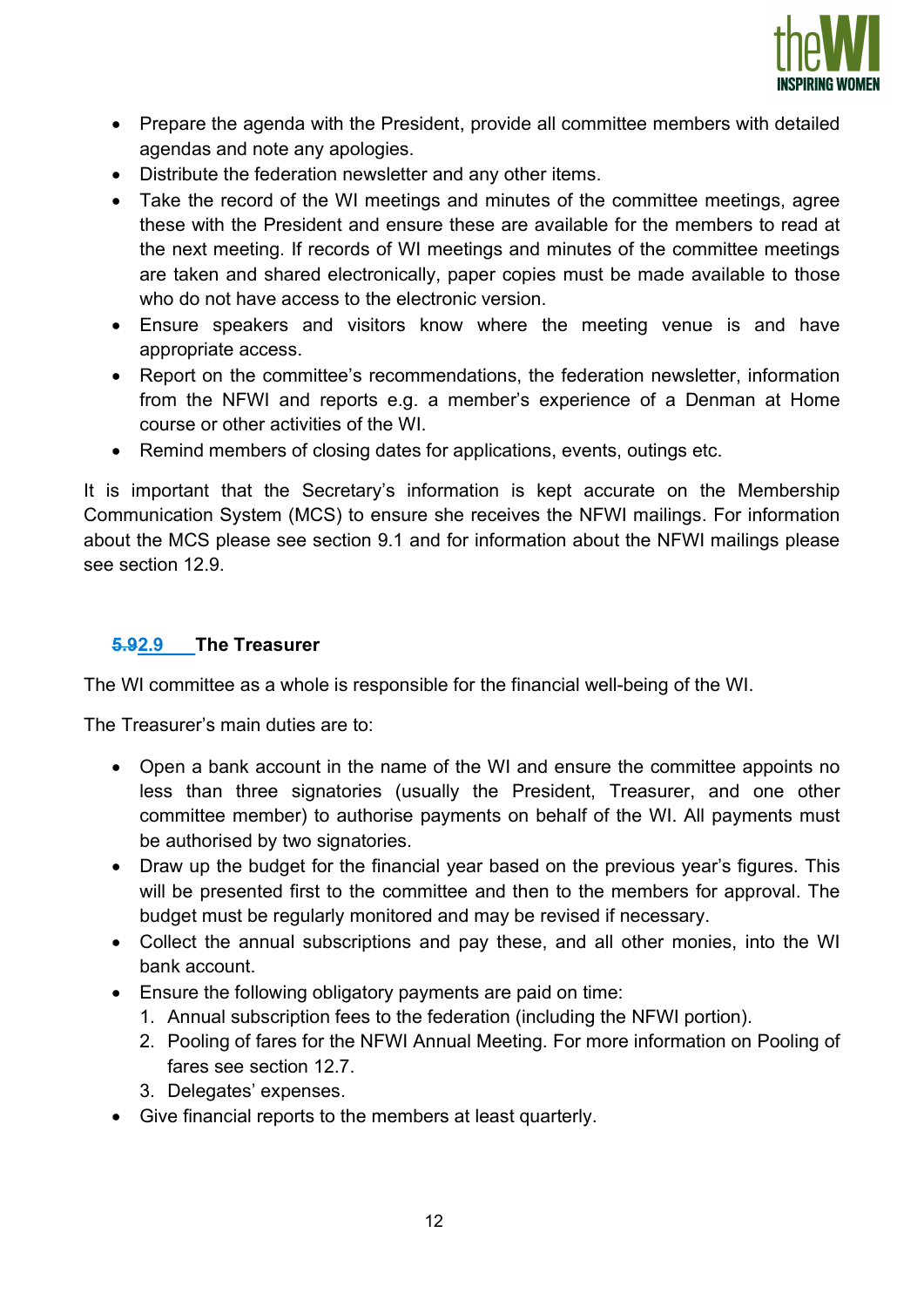

- Keep the accounts up to date and prepare a statement at the year-end for examination by an independent examiner. Your federation can provide you with a WI trained Independent Financial Examiner (IFE).
- Reconcile the monthly bank statements with the accounts and ensure the reconciliation is seen by the President and committee at each committee meeting.

Other duties of the Treasurer include:

- At WI meetings reporting on the WI's finances, making suggestions about fundraising, discussing the allocation of bursaries and covering any other financial matters.
- Keeping the bank mandate up to date as signatories change.
- Paying all invoices and issuing receipts.
- Presenting the independently examined accounts to the committee and then to the members at the Annual Meeting, accompanied by bank statements.

## 5.102.10 Additional committee positions

| Vice-President(s)                                             | The Vice-President(s) is elected at the first meeting after the<br>Annual Meeting. You can have up to three Vice-President(s).<br>The president can delegate duties to the Vice-President(s),<br>such as chairing the WI meeting. |
|---------------------------------------------------------------|-----------------------------------------------------------------------------------------------------------------------------------------------------------------------------------------------------------------------------------|
| <b>Assistant Secretary</b>                                    | The Assistant Secretary should have specific tasks delegated<br>to her such as taking the minutes or completing the<br>attendance register.                                                                                       |
| <b>Assistant Treasurer</b>                                    | The Assistant Treasurer should have specific tasks delegated<br>to her, such as collecting the annual subscription fees.                                                                                                          |
| Membership<br>Communication<br>System (MCS)<br>Representative | An MCS Representative enters members' information onto the<br>MCS and ensures all details are regularly checked and<br>updated. For more information about the MCS see section 9.1.                                               |

Additional roles include, but are not limited to, the following:

## 5.112.11 Additional roles that do not have to be carried out by a committee member

#### Social Media Officer

A member who is responsible for running the WI's social media channels, and updating them with the latest news, photos and upcoming events. This role can be shared by a few members.

#### Programme planning team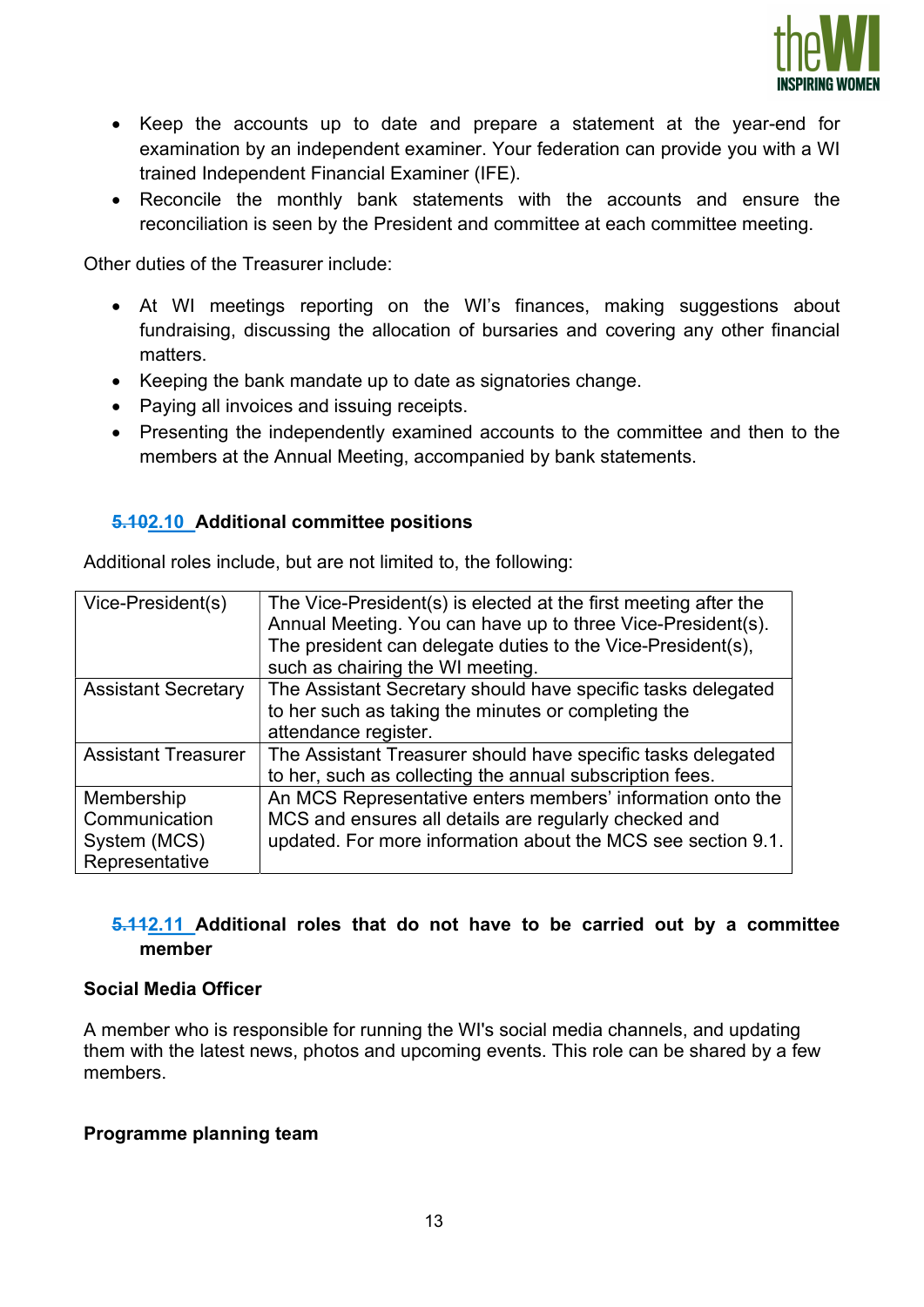

The programme planning team can put together the speakers and activities for the year. Please see section 2.11 'How to set the WI programme' for more information. This team can include committee and non-committee members.

## Bookkeeper

The Bookkeeper may keep the records of the financial affairs of the WI where this cannot be carried out by the Treasurer. The financial responsibility for the WI remains with the WI Committee.

## Climate Ambassadors

Climate Ambassadors do great work to promote the NFWI's Climate Change campaign. Over the years, they have formed influential relationships with their MPs and their wider communities and helped engage a wider audience in the WI's campaigning work. NFWI provides information, support and the latest information to support the work of this role. If you would like to find out more about Climate Ambassadors, please see My WI or contact the Public Affairs Team at pa@nfwi.org.uk

## WI Welcoming Teams

Continually welcoming new members is essential to the future growth and well-being of the WI. It is therefore very important that visitors and new members are welcomed and looked after by the WI as a whole and that they immediately feel part of what we do.

We recommend that all WIs have a Welcoming Team with a minimum of two people. It is this team's responsibility to:

- Welcome visitors and new members.
- Guide them through their first few meetings and explain how things work.
- Introduce them to the Officers of the WI.
- Explain the process for joining, i.e. how many meetings they can attend before they are required to pay the subscription fee and whether they are expected to pay a fee or give a donation as a visitor.
- Ensure they have someone to sit with.
- Ensure they have someone's contact information.
- Tell them all about the WI, including the organisation's structure, the NFWI, the federations, and the campaigns.
- Inform them of the opportunities available to them, for example they can serve on the committee and any sub-committees, represent the WI as a delegate at federation and NFWI events, and get involved in the resolutions process.
- Tell them that once they have been added to the MCS, they will receive a welcome pack from the NFWI within two weeks as well as access to My WI. Please point out that delivery of their first copy of the WI Life magazine will depend on when the member is added onto the MCS as we produce eight issues a year of the WI Life magazine.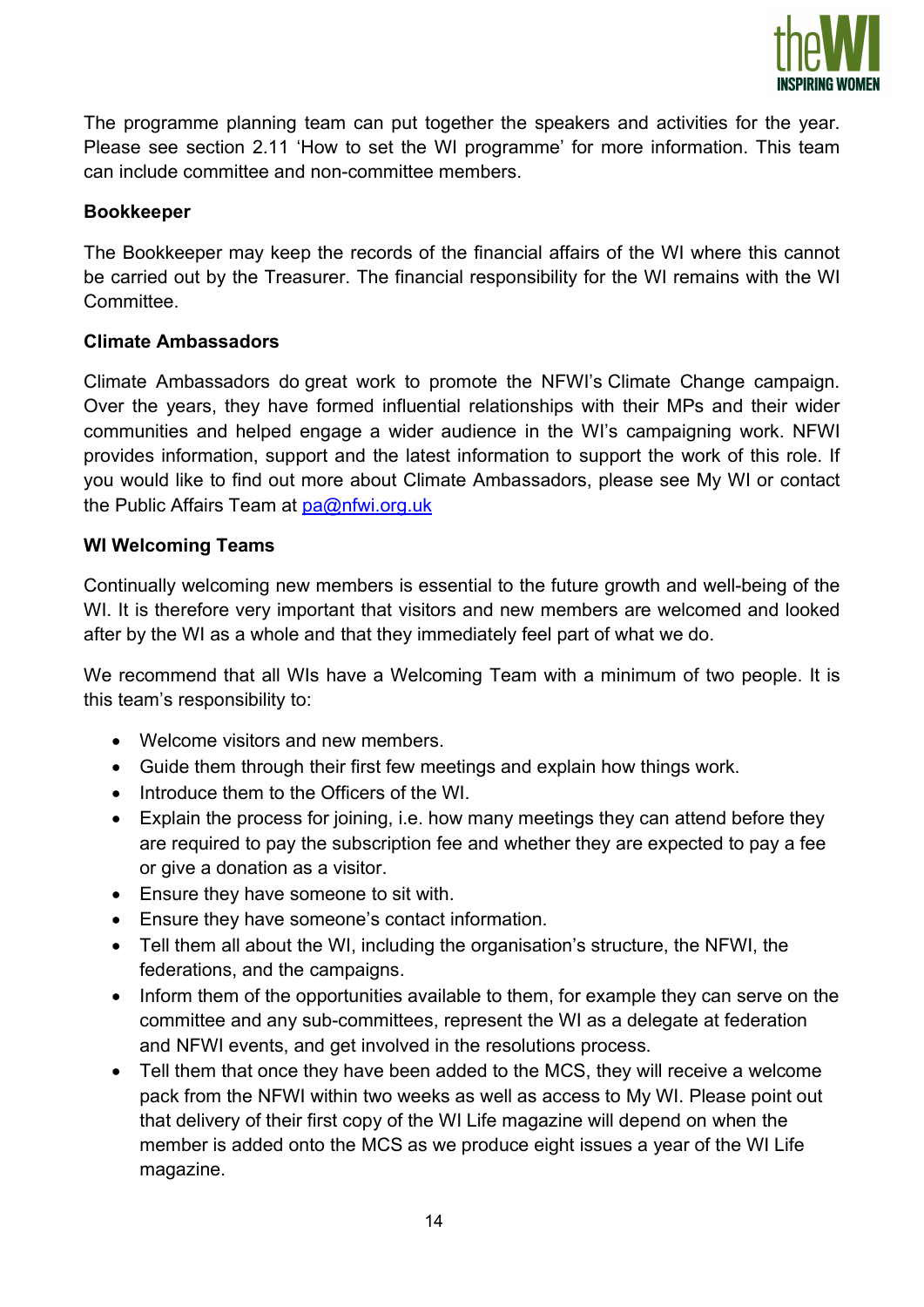

 Let them know who the MCS Representative is and how to contact them if they do not receive their welcome pack as expected (the MCS Rep can be contacted via the WI Secretary).

## 5.122.12 How to set the WI programme

The programme planning team will put together the programme for the year; this task should not be left to one person. Consider how the programme will attract current and new members to the WI. All members should have the opportunity to offer ideas for the programme.

When planning your programme, the following can be helpful:

- national issues which have a local impact
- NFWI campaigns and projects
- press, radio and TV
- local industry and organisations
- members' experiences
- speakers who have attended national and federation events (most federations have speaker lists for WIs to use)

It is helpful to plan your programme alongside the local, federation and national events to ensure they marry up where appropriate.

Check out the NFWI events calendar on My WI for inspiration. This includes International Women's Day, Mental Health Awareness Week, Pride, WI Day and Black History Month.

Programme ideas should be developed with the needs and abilities of all members in mind to ensure all activities are accessible and inclusive.

Before the programme is presented to the full committee, the costs should be assessed. For example, find out each speaker's fee and whether this includes travelling expenses. Or if the meeting is to be a trip somewhere, find out the transport and entry costs.

When the committee has agreed the programme, this should be shown to all members for their comments. Someone will need to make the final arrangements for each meeting, and it might be helpful to appoint a Programme Secretary for this job. The Programme Secretary can then:

- Send invites to speakers.
- Follow up with the speakers nearer to the date of the meeting.
- Ensure the speaker knows the meeting venue location and the timetable of the meeting.
- Agree a commission rate if a speaker wishes to sell their own goods at the meeting (this is usually 10%).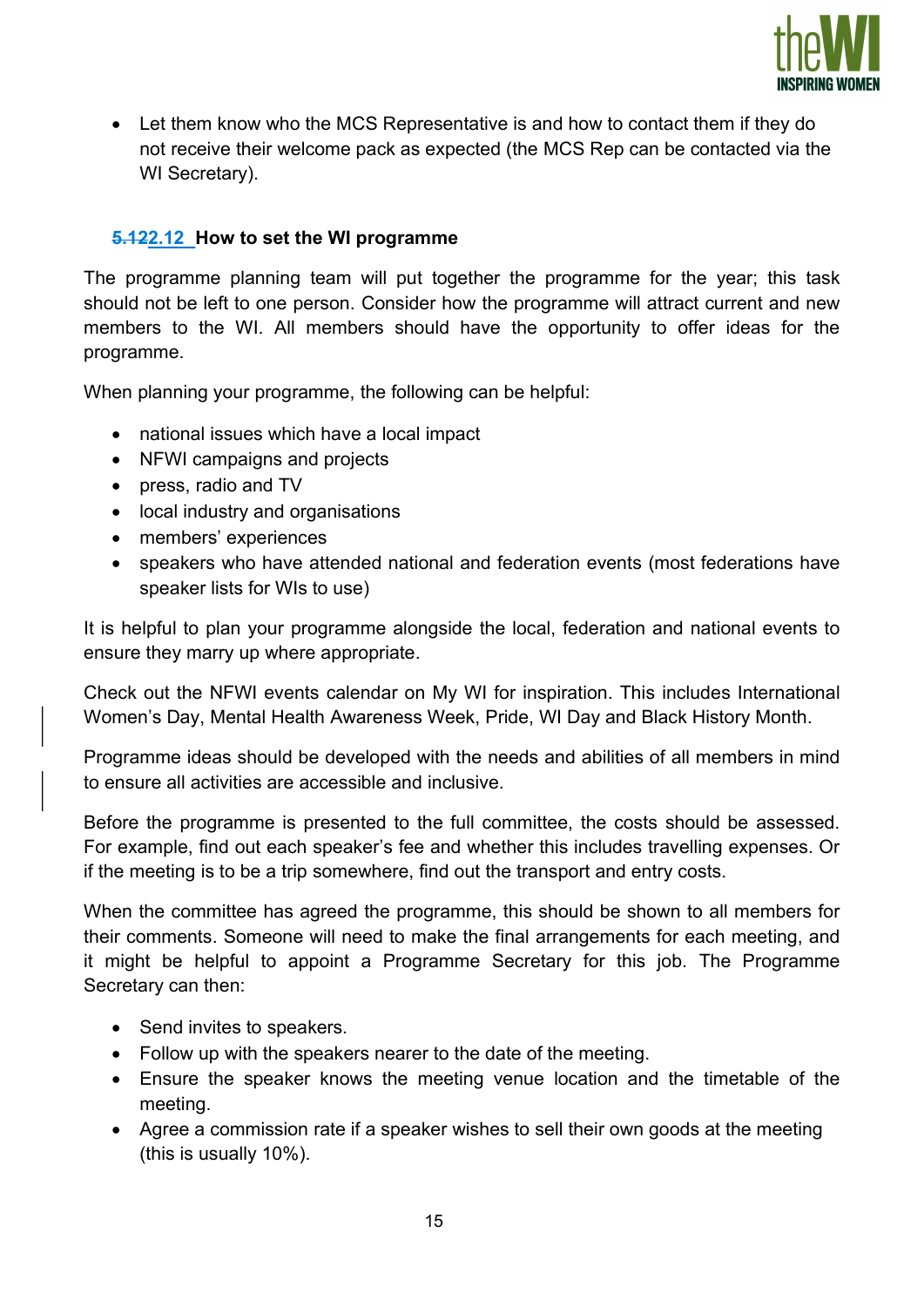

- Ensure you have all the necessary instructions and equipment if you are doing a crafting activity.
- Check arrangements for outside visits including transport, entrance fees and refreshments.

Printed or electronic copies of the programme should be circulated to all members and should include:

- name of the WI
- programme year
- time, date and place of WI meetings
- website, email address and social media information of the WI
- the WI logo
- contact information for the Secretary and President
- details for each monthly meeting, including the speaker/topic/activity/visit
- details of any extra activities in addition to the monthly meetings
- a welcome note for visitors
- NFWI and federation events and dates
- contact information for the NFWI and federation

Programmes are brilliant advertising for your WI and can be used to attract new members. Why not display your programme in your local area or on any local websites or social media accounts?

#### 5.132.13 Resources for the committee

Federations may hold resources for WIs, such as WI account books and financial statements, and receipt books.

#### 5.142.14 Trustee eligibility declaration forms

All WI committee members are legal 'Trustees' of the charity and are required to sign the Trustee Eligibility Declaration form. This form can be found on My WI.

#### 5.152.15 Re-election

All officers and committee members are elected at the Annual Meeting. Previous committee members may be re-elected, subject to any bye-law of the WI limiting terms of office.

#### 5.162.16 Disqualification and removal of committee members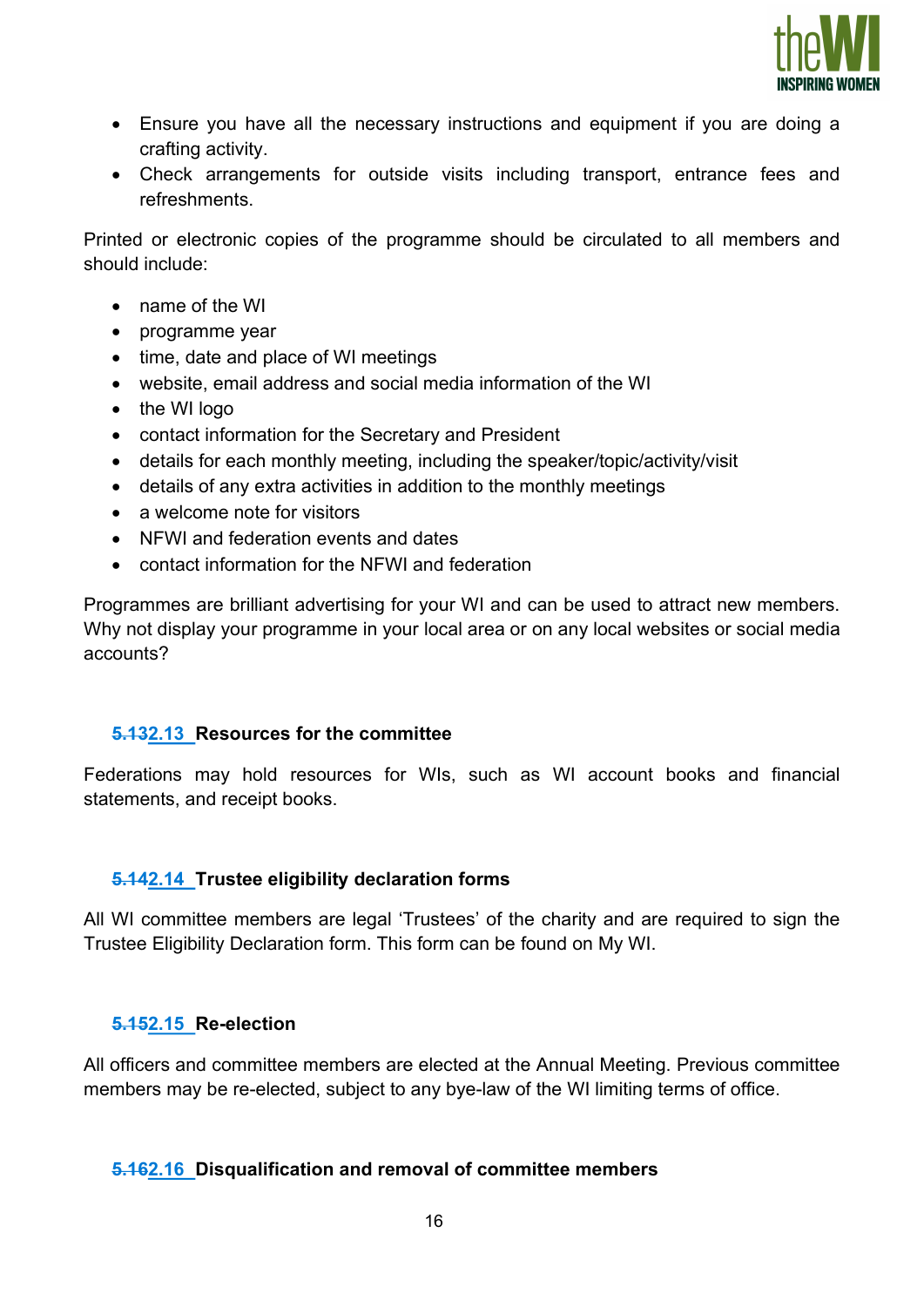

Committee members are trustees, elected by the members. However, as with any trustee an individual must be eligible to take on these duties and may be disqualified once in role in the following circumstances:

- She is disqualified under the Charities Act 2011 from acting as a trustee of a charity.
- She becomes bankrupt or makes any arrangement or composition with her creditors generally.
- The committee members reasonably believe she has become physically or mentally incapable of managing her own affairs and they resolve that she be removed from office.
- She resigns her office by notice to the WI.
- She fails to attend a meeting of the committee for three consecutive meetings without good cause and all other committee members decide that she should be removed for this reason.
- She is removed from office by the WI Members at a Special Meeting.
- $\bullet$  She ceases to be a WI Member...

 $\bullet$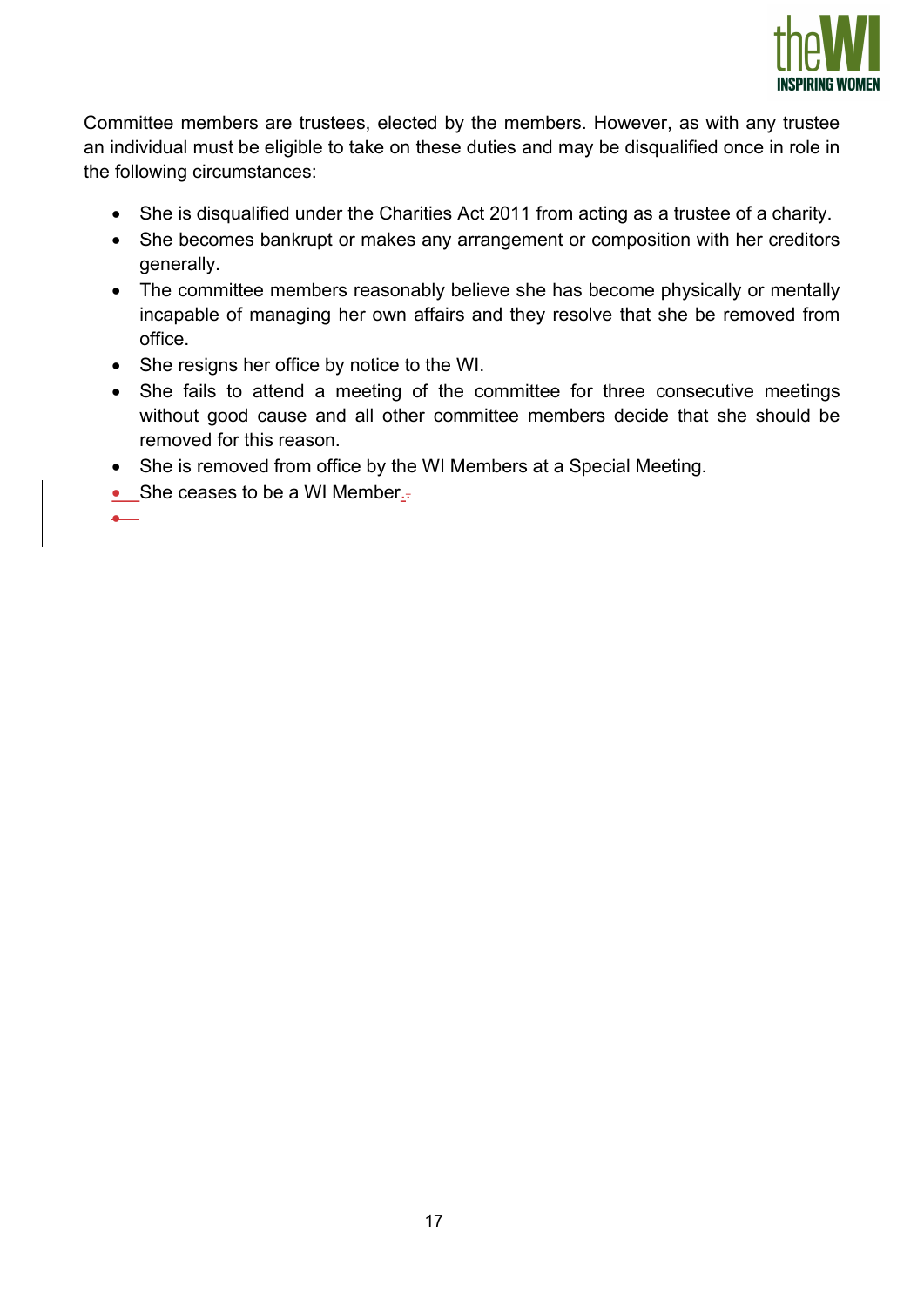

## 6.3. Membership of the WI

Membership of the WI is open to all women who have reached the Age of Majority (the age at which you can vote). Women may join by filling in the Membership Registration Form and paying the required subscription fee to their WI. A WI member is bound by the rules of the NFWI and of the WI for so long as she is a member.

Being a WI member means:

- Upholding the core values and ideals of the WI, which are fellowship, truth, tolerance, and justice.
- Utilising educational opportunities to continue learning.
- Welcoming all women and forming friendships.
- Speaking up against inequity and promoting meaningful change in society.

Find out more about the expected behaviour of members on the 'Code of Conduct' page on My WI.

The benefits of being a member include:

- making friends in your local area and further afield
- a minimum of 11 physical or virtual meetings a year
- eight issues of WI Life magazine a year
- access to My WI (the online area for members)
- having an active role within your community
- getting involved in local fundraising opportunities
- taking part in the campaigns process
- access to national and federation events

#### 6.13.1 Subscriptions

Each WI member pays a subscription fee for her membership. Subscriptions rates are set by the NFWI Board of Trustees in consultation with the National Council (which is made up of representatives from each federation). The subscription fee is split into three portions: one for the WI, one for the federation, and one for the NFWI. WIs have the flexibility each year to decide whether to either waive their portion of the subscription fee, reduce it slightly, or keep it the same. For more information about subscription flexibility, please see My WI.

The subscription year runs from April to March, and not from the date the member joined (however this is different for associate members). New members, or those who have not been a member in the past year, will pay their subscription on a pro-rata basis in the first year they join the WI. For more information about pro-rata rates, please see My WI.

Subscriptions are collected at WI level and the process below is followed: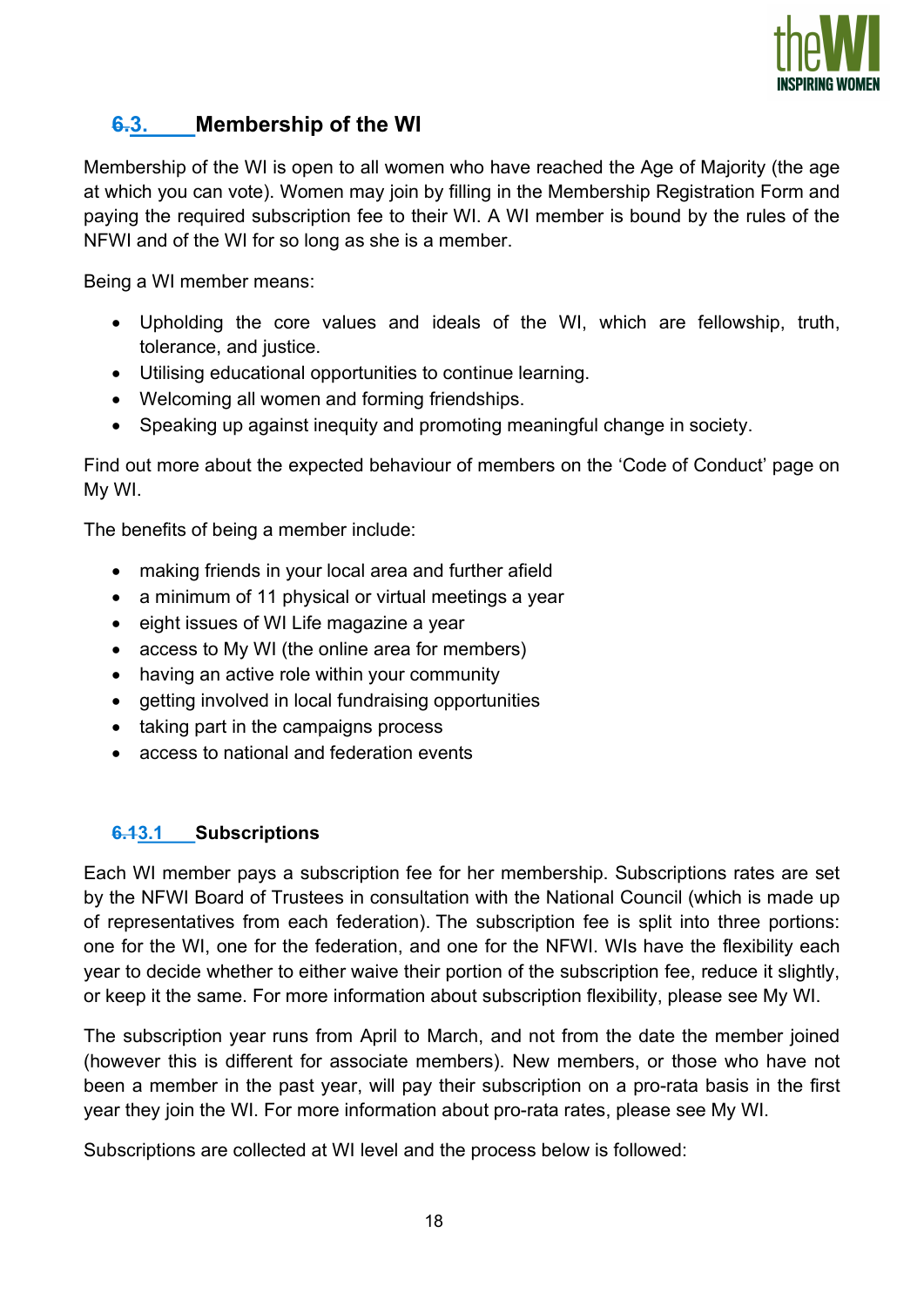

| WI          | The members pay their subscriptions to their WI.<br>The WI keeps their portion of the subscription fee and sends the<br>remaining amount on to the federation with a breakdown of how<br>many members joined and, if there are pro-rata subscriptions, in<br>what quarter. |  |
|-------------|----------------------------------------------------------------------------------------------------------------------------------------------------------------------------------------------------------------------------------------------------------------------------|--|
| Federation  | The federation keeps their portion of the subscription fee and sends<br>$\bullet$<br>the remaining amount on to the NFWI with a breakdown of how<br>many joined what WI and, if there are pro-rata subscriptions, in what<br>quarter.                                      |  |
| <b>NFWI</b> | • The NFWI finance department receives the subscriptions and<br>updates the MCS accordingly.                                                                                                                                                                               |  |

New WIs keep the whole subscription amount in their first year until the next subscriptions are due in the following subscription year.

WIs can claim Gift Aid on their subscriptions. For information about Gift Aid please see My WI.

## 6.23.2 Visitors' fees

It is up to each WI whether they wish to charge a visitors' fee and, if so, the amount. If a fee is charged, this may have Gift Aid implications as meetings would then count as a benefit for these purposes. Alternatively, visitors can be invited to make a donation to the WI upon visiting. For more information on this, please see the NFWI Gift Aid guidance.

It is recommended that an individual is permitted to attend as a visitor up to three times before she is obliged to pay the subscription fee and become a member, although this is the WI's decision.

#### 6.33.3 Associate membership

This is an alternative membership for women who are unable to, or do not wish to, attend regular meetings. A woman becomes an associate by paying the NFWI directly. Associate membership lasts for 12 calendar months from the date of payment. If a member leaves your WI due to other commitments but wishes to stay connected to the organisation, the WI should encourage her to consider this option.

For details of associate membership please see My WI.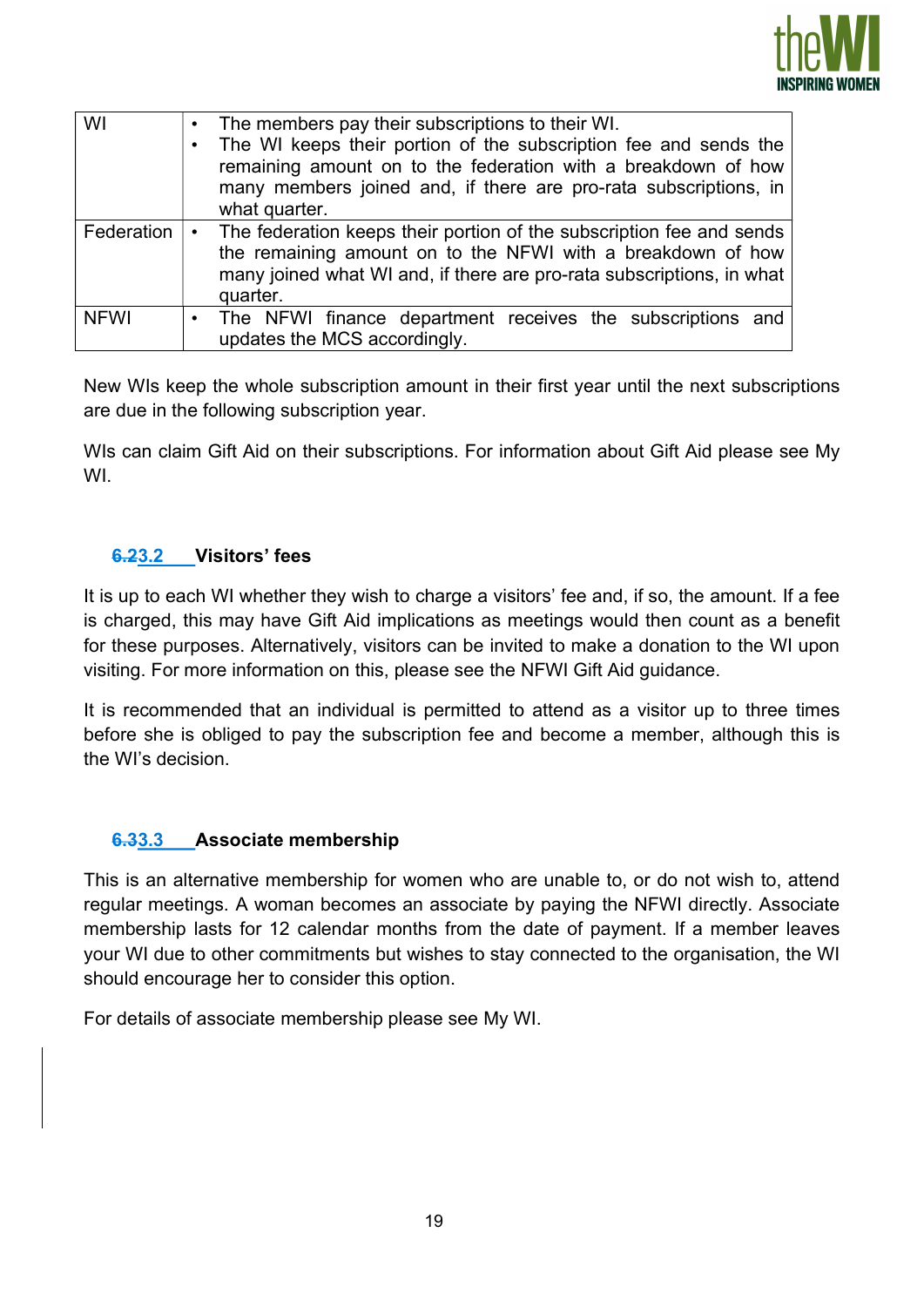

### 6.63.4 Dual membership

A woman who is a member of a WI (known as her primary WI) may become a dual member in as many additional WIs as she chooses by paying the WI portion of the annual subscription to each of them.

Dual members may participate and vote at the meetings of all WIs but may only vote on constitutional matters and resolutions on public affairs or stand for election as an officer, committee member or delegate at their main WI. The WI may alter this provision by adopting a bye-law.

## 6.73.5 Honorary membership

WIs cannot appoint honorary members. The Constitution states that women can only become members by paying the subscription fee.

#### 6.83.6 Delegates

In such a large organisation, it is impossible for every member to attend every meeting at Federation and NFWI level. Therefore, a member can become a delegate to represent their WI at those meetings. How delegates apply or are appointed will vary for each event.

#### 6.93.7 Complaints

WIs must have a complaints policy in place that sets out how complaints will be managed. WIs are welcome to adopt the NFWI Complaints Policy in part or in full and this is available to download on My WI.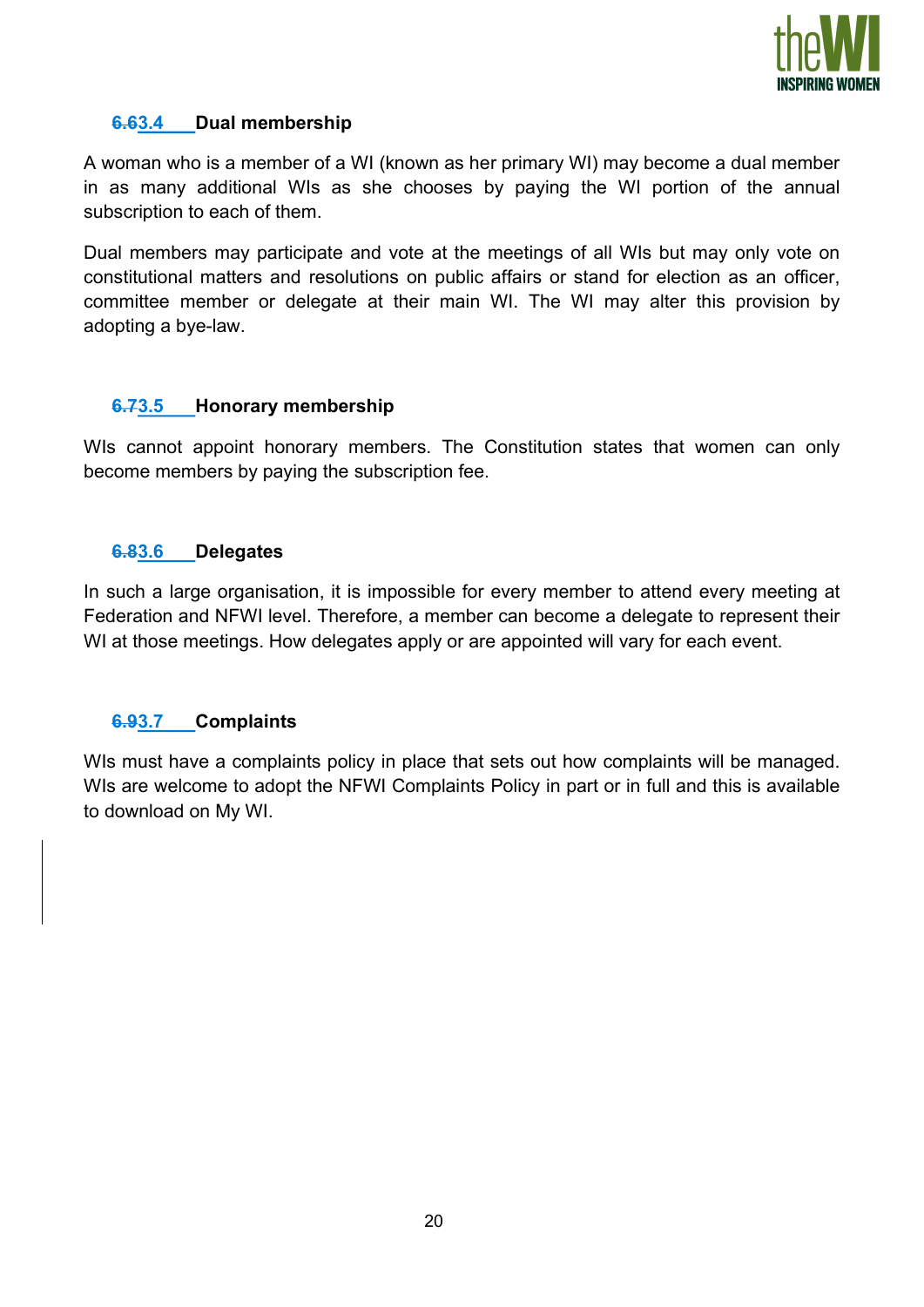

# 9.4. Meetings of the WI

A minimum of 11 meetings open to all WI Members must be held each year. At these meetings members come together in person or virtually for an activity or event, as well as to socialise with each other and have fun.

At each meeting, the following WI business must be covered:

- welcome to all members and possibly a special mention of new members/visitors
- record of the last meeting and signing where necessary
- matters arising
- correspondence (including the federation newsletter)
- financial statement by the Treasurer (at least every three months)
- reports from any sub-committees, delegates, working parties etc.
- reminder of upcoming events and the election of a delegate if required
- next meeting information

## 9.14.1 Access of carers to WI meetings and events

The WI is a place for all women and meetings should be accessible for members with disabilities where possible. This includes allowing members' carers to attend meetings. Please see the policy on My WI on the access of carers to WI meetings and events for more information on this.

Please see section 6 for information about equality, diversity and inclusion.

#### 9.24.2 Girls and children at WI meetings

If girls (those under the age of majority) wish to attend WI meetings, they can do so if they are accompanied by an adult and in agreement with the members of the WI. They will remain the responsibility of the adult who accompanies them and the WI will not be responsible for them during their time at the meeting.

Sometimes WI members would like to bring young children to meetings or may need to if they have no other childcare options. It is up to the members of the WI as to whether they wish to allow this but WIs are encouraged to be flexible and ensure that women are able to overcome any barriers to joining meetings.

#### 9.34.3 How to hold an Annual Meeting

A new WI must hold an Annual Meeting within 15 months of formation. Established WIs must hold an Annual Meeting once in every calendar year (it does not have to be the same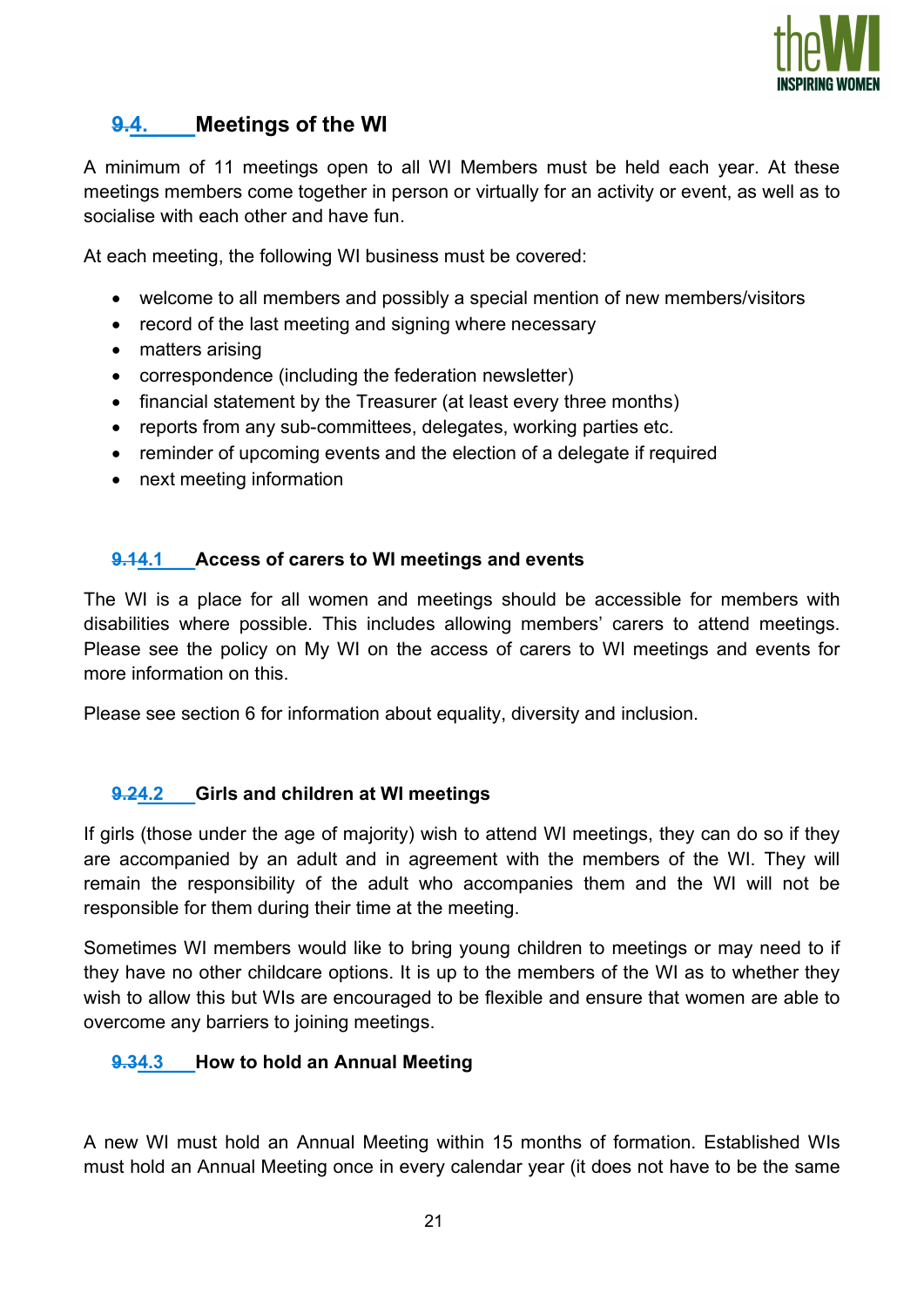

month every year). The date and time of the Annual Meeting is decided by the committee and must be agreed with the Federation Board. Notice of the Annual Meeting must be included in the WI's annual programme or given to each member at least 21 days in advance.

At the Annual Meeting the WI members elect at least three committee members and a President from the elected committee members.

The committee members may co-opt up to three additional committee members as long as there is always a majority of elected committee members. No person can become a committee member unless she is a WI member.

The following should be done in preparation for the Annual Meeting:

- A statement of accounts for the last financial year must be independently examined (or audited).
- At least one month before the meeting, the WI Secretary should request nominations for the committee and check whether those nominated are willing to stand. She will then draw up the ballot paper for the meeting.
- The WI Secretary should check the eligibility of members willing to stand for election to the committee against the criteria in the Constitution.
- It is advisable to seek more nominations than there are places on the committee and there must be a minimum of three committee members.
- The WI Secretary arranges two tellers, usually members of a neighbouring WI, WI Advisers or other people independent to that WI (e.g. Federation representatives).
- The WI should agree the actions needed in the event of a tied vote for the committee or President.
- The WI Secretary prepares the agenda for the Annual Meeting and the Annual Report for presentation to the committee for approval.

Committee elections:

- If there are more nominations than places on the committee, an election must be held.
- Nominations for committee elections may also be accepted from the floor on the day. Such nominees should be asked their willingness to stand and eligibility to become a charity trustee.
- Committee elections must be held by secret ballot.
- It is advisable to open the ballot first so that the voting is completed before the start of the Annual Meeting.
- Only WI members who have paid the relevant subscription for the year and are present at the Annual Meeting may vote.
- If a tie occurred for the last place on the committee, the NFWI advises another round of voting between the tied candidates. If this still results in a tie, it should be dealt with as previously decided by the WI.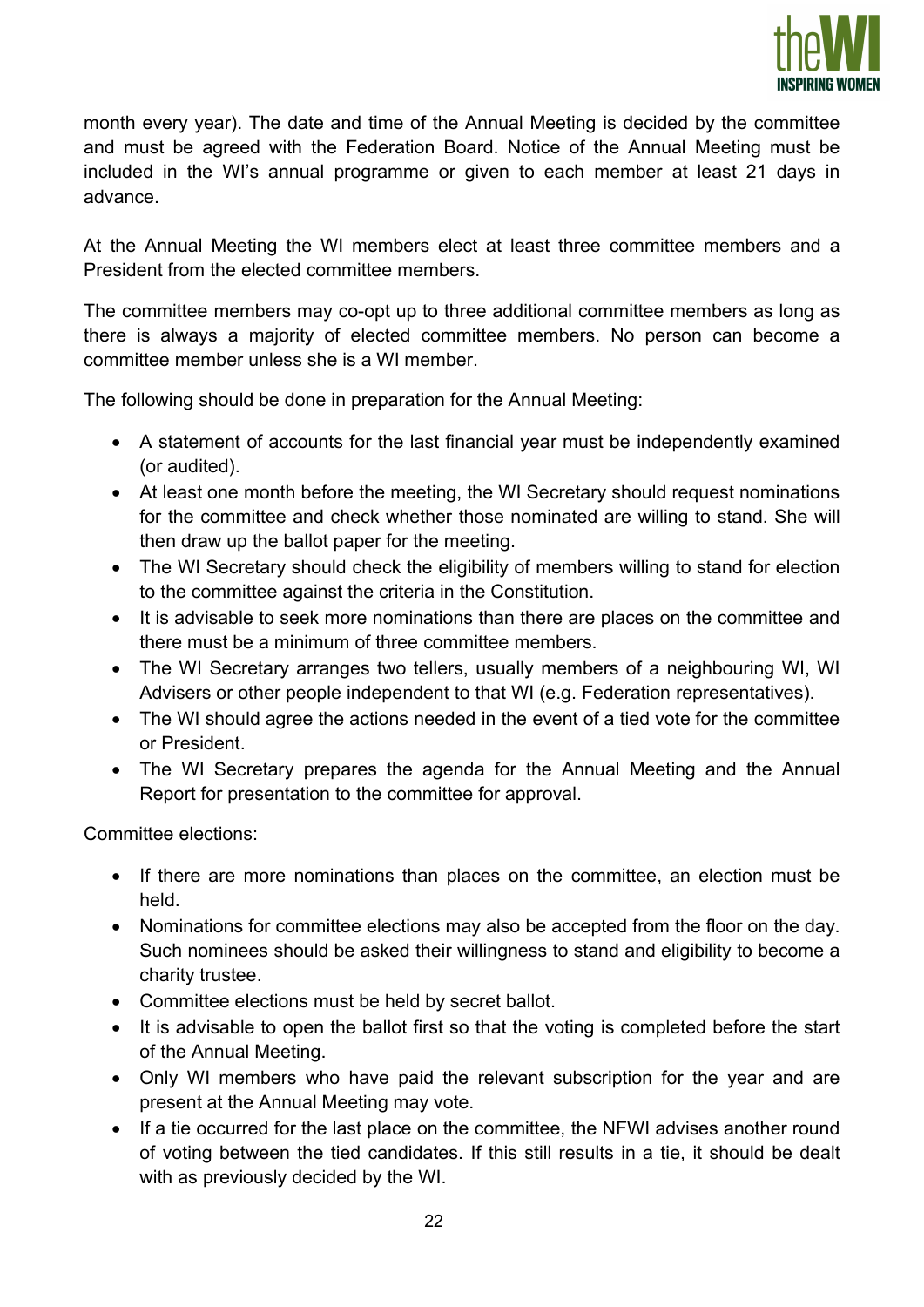

- Once a result has been reached, the tellers write the names of those elected, in alphabetical order, and give the results to the WI Adviser (if present) to announce or prepare to announce it themselves when the Annual Meeting business begins.
- Any new committee members only take office once the Annual Meeting has ended.
- The number of votes gained by each candidate must never be revealed.

Tellers must be aware of the number of votes required for an overall majority to be achieved. For example:

- If there are 10 voting members, the overall majority is 6 votes.
- If there are 11 voting members, the overall majority is 6 votes.
- If there are 12 voting members, the overall majority is 7 votes.
- If there are 13 voting members, the overall majority is 7 votes.

#### Annual Meeting business:

- Before the start of the Annual Meeting business, the President should ask if everyone present has voted and, if so, declare the ballot closed.
- The President chairs the Annual Meeting, only handing over the chair to the WI Adviser or tellers during the election for a new President.
- The committee must present the Annual Report. Adoption of the report is proposed by the President and no seconder is required. Members vote by show of hands.
- The committee must present the signed statement of accounts. Adoption of the accounts is proposed by the Treasurer and a seconder is required. Members vote by show of hands.
- The financial statement is presented by the Treasurer. Copies of the statement should be available to members. A copy of the reconciled bank statement should also be on display for members to view.
- The committee recommends the appointment of the IFE for the following year. This is proposed by the Treasurer. Members vote by show of hands.
- Bye-laws which may have been made in addition to the WI Constitution may be rescinded by vote at the WI Annual Meeting. A two thirds majority of those present is required.

Election of the WI President:

- This is conducted by a WI Adviser, if present, or by the tellers.
- The members of the newly elected committee are announced.
- Each WI member should be handed a slip of paper and asked to nominate the President for the coming year from the newly elected committee.
- Each nominee is then asked to indicate in writing whether or not she is willing to stand for election.
- All members then vote in writing choosing between those willing to stand for election.
- Voting papers are collected and counted by the tellers and the result announced. In the event of a tie, the vote is continued until one person is elected.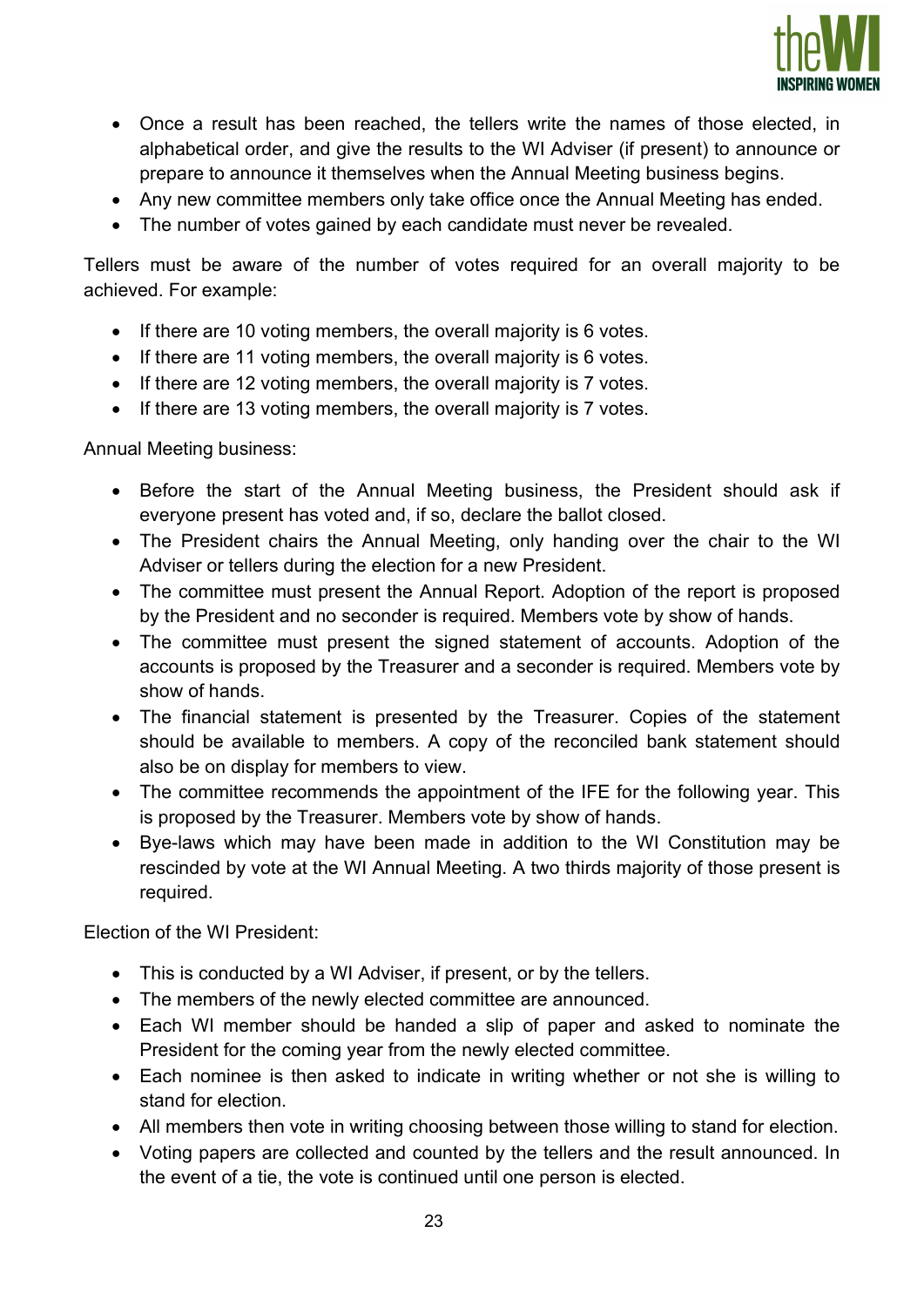

- If a committee member is absent from the Annual Meeting but is willing to be nominated for election to any office she should state her willingness in writing in advance.
- If a new President is elected, she does not take office until the Annual Meeting has ended.

The below is a specimen agenda for the process Annual Meetings may follow:

|                | Appointment of tellers (if not done at previous meeting)                        |  |  |
|----------------|---------------------------------------------------------------------------------|--|--|
|                |                                                                                 |  |  |
| $\overline{2}$ | Secret ballot for committee (including opening and closing times of the ballot) |  |  |
| 3              | Record of the previous month's WI meeting                                       |  |  |
| $\overline{4}$ | Matters arising on the record                                                   |  |  |
| 5              | WI ordinary business                                                            |  |  |
| $6\phantom{1}$ | Review of bye-laws                                                              |  |  |
| $\overline{7}$ | Resolutions (if notice has been given for any to be proposed)                   |  |  |
| 8              | Appointment of IFE for the coming year (unless done with the budget when        |  |  |
|                | the Treasurer is elected)                                                       |  |  |
| 9              | Presentation and adoption of the financial statement                            |  |  |
| 10             | The committee's Annual Report                                                   |  |  |
| 11             | President's address and adoption of the Annual Report                           |  |  |
| 12             | WI Adviser talk (optional)                                                      |  |  |
| 13             | Result of ballot for the committee                                              |  |  |
| 14             | Written nominations and secret ballot for President                             |  |  |
| 15             | Thanks and social time                                                          |  |  |

## 9.44.4 WI committee meetings

A WI committee meeting shall be held as soon as possible after the Annual Meeting of the WI to elect the officers and attend to any other urgent business.

Verbal notice of this meeting may be given to the newly elected committee member at, or immediately after, the Annual Meeting.

Proposals involving any question of policy or finance may not be decided until notice of the proposal has appeared on the agenda. Exceptions to this may be made if urgency is voted by two-thirds of the committee members present and voting. Decisions made by the committee can only be revisited and rescinded if notice of the proposal to rescind has been given on the agenda and when two-thirds of the meeting are in favour of rescinding.

When voting on any proposal is equal, the President shall have a casting vote in addition to her ordinary vote.

The below is a specimen agenda for the process committee meetings may follow:

| Apologies for absence                    |
|------------------------------------------|
| Minutes of the last meeting              |
| Matters arising from the last minutes    |
| Matters arising from the last WI meeting |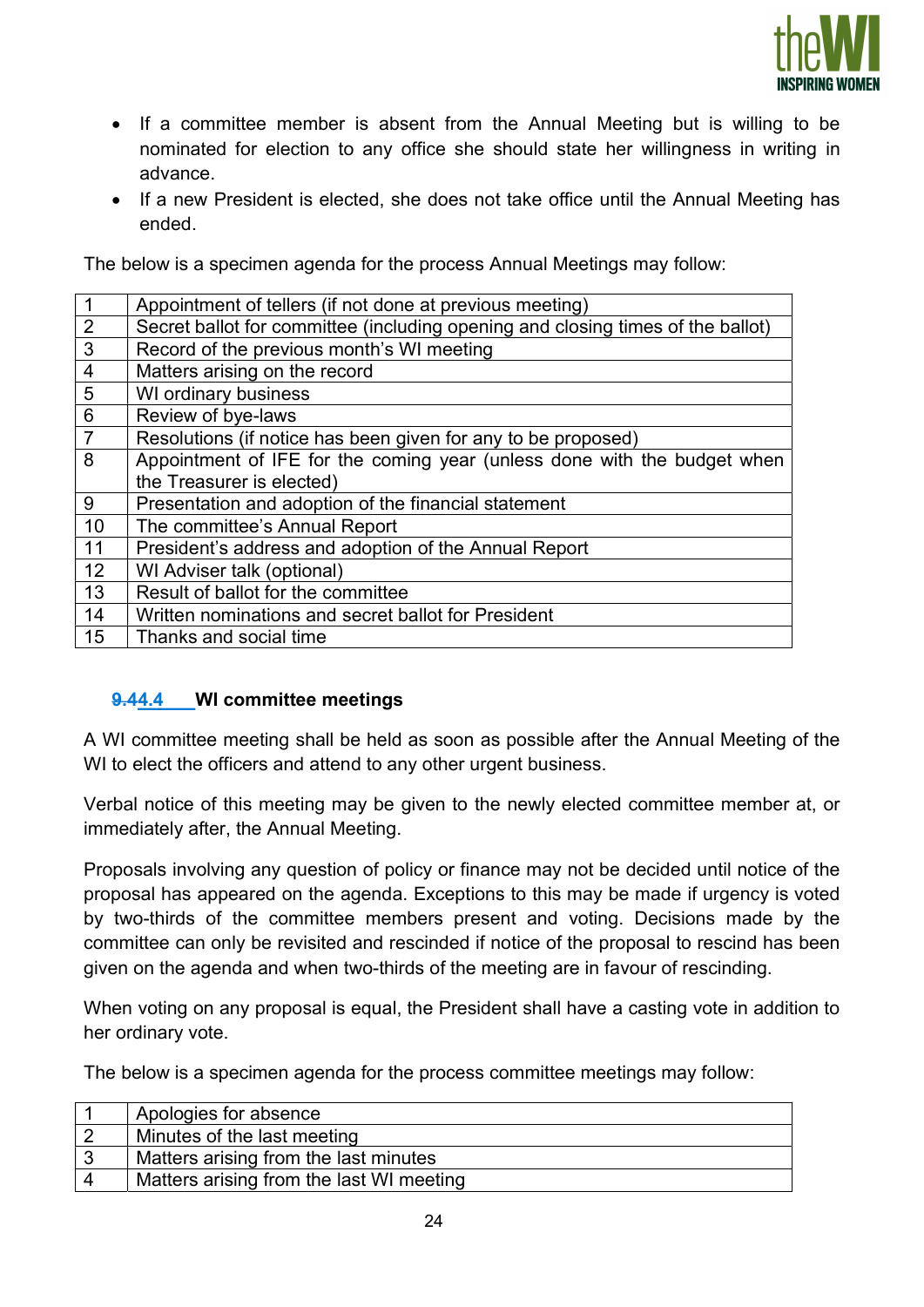

| 5  | Correspondence                                           |  |
|----|----------------------------------------------------------|--|
| 6  | <b>Financial statement</b>                               |  |
|    | Report of sub-committee                                  |  |
| 8  | Arrangements for the next WI meeting                     |  |
| 9  | Future plans, including member retention and recruitment |  |
| 10 | Any other business                                       |  |

## 9.54.5 Special Meetings

Outside of scheduled meetings, there may be occasions where more immediate business comes up and you need to call a Special Meeting to discuss this. Examples of when a Special Meeting may need to be arranged are:

- To remove a Committee Member.
- To pass a resolution on the enlargement of a WI.
- To pass a resolution on the transfer of WI property.
- To pass a resolution on the closure or suspension of a WI.
- To make, repeal or alter bye-laws.

Special Meetings can be called by the Committee or at the written request of at least one quarter of the WI Members who have paid their subscription for the current year. Notice of a Special Meeting must be sent by the Secretary to each WI Member at least 10 days in advance, setting out the date, place and time of the meeting and a note of the purpose for which it is called.

#### 9.64.6 Quorum and voting majorities

A quorum is the minimum number of WI members who must be present and vote at a meeting in order for any decisions taken to be in accordance with the WI Constitution. Anyone sending a proxy vote (where this is available) is not counted towards the quorum.

The quorum at WI Committee meetings is three, or one third of the Committee Members (rounded up) if that is greater than three.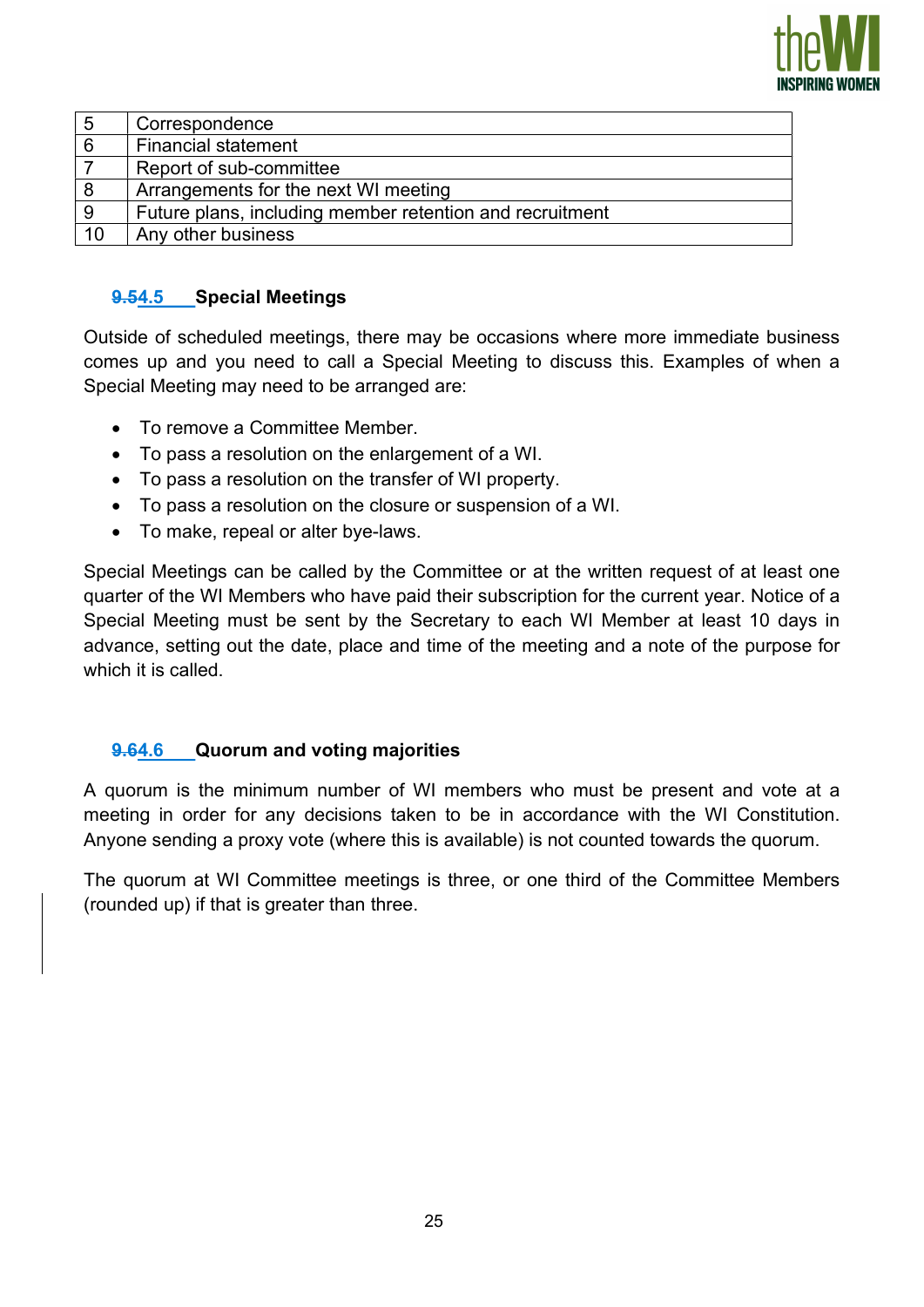

# 11.5. Sub-committees

Sub-committees give members the opportunity to develop their specific interests.

The WI committee may appoint sub-committees of such persons as it thinks fit and determine their terms of reference, powers, duration and composition. The Chair of each sub-committee or someone appointed for the purpose must report the proceedings of each meeting of the sub-committee to the WI committee. Sub-committees may not hold funds or have power to dispose of the funds of the WI.

Effectively, this means that a sub-committee cannot act separately from the WI committee. The budget of the sub-committee would be part of the WI's overall budget, for which the sub-committee would be accountable to the WI committee. Because a sub-committee cannot hold funds, all monies received, and all expenses incurred must always go through the WI's bank account and should be managed by the WI Treasurer or Assistant Treasurer.

Members must have the opportunity to be on sub-committees if they wish to.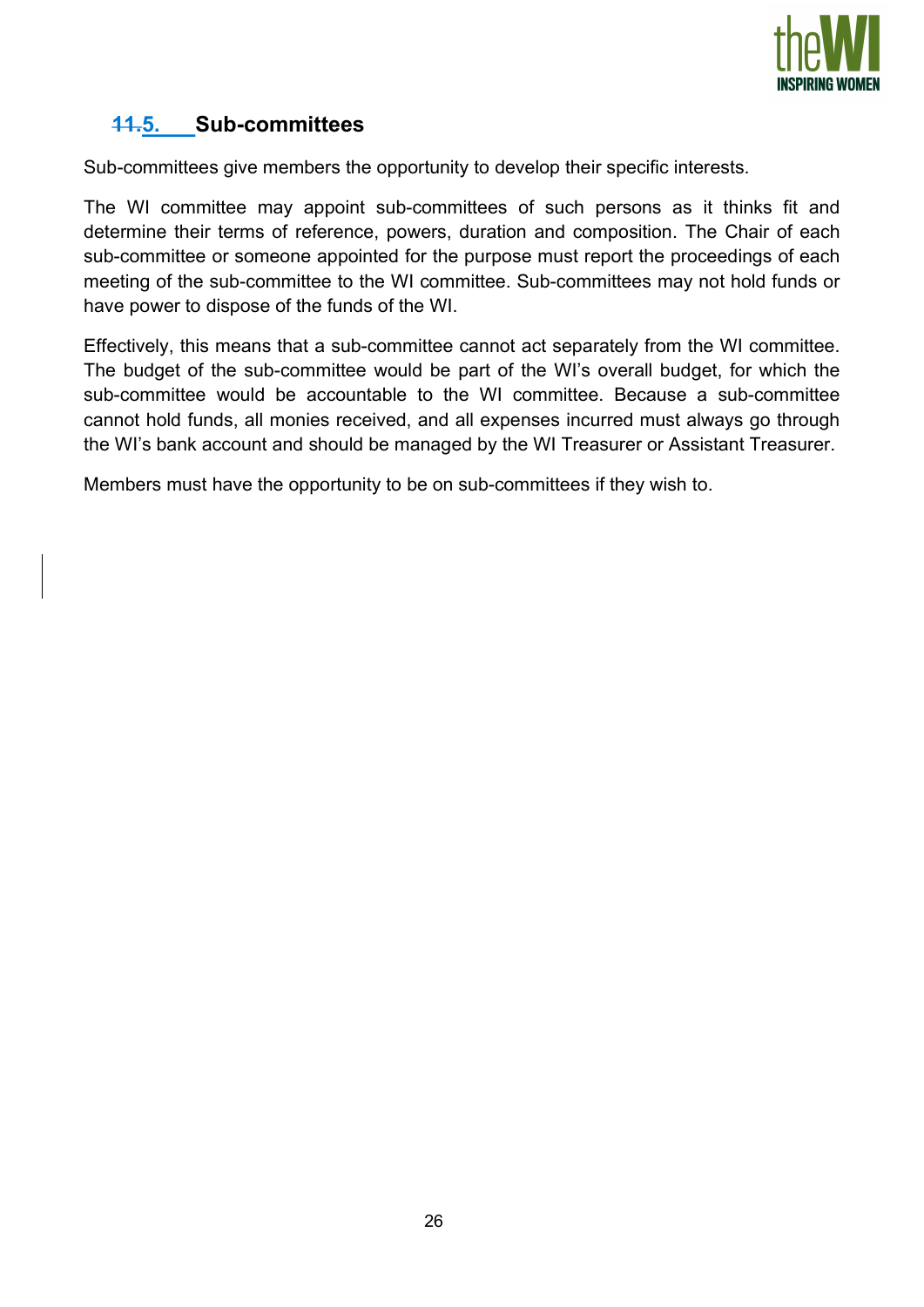

## 13.6. Equality, diversity, and inclusion

The WI is open to all women. We welcome and celebrate a diverse cross-section of women, offering a space where they can be themselves surrounded by other supportive women. This is the essence of the WI, something we are all proud of and something we all contribute to.

We do not ask members any personal questions as part of the joining process and are committed to ensuring all members are treated fairly and equally whatever their background or individual circumstances. We strive to provide equal access to all opportunities on a national and local level.

What is equality? Equality is the state of being equal, especially in status, rights and opportunity. Practically, this means ensuring all women have an equal opportunity to join the WI and participate as a member.

What is diversity? Diversity is understanding that each woman is unique and recognising our individual differences. For the WI, this means celebrating the diversity of our members, recognising differences and embracing these differences to inspire, educate, campaign and fundraise.

What is inclusion? Inclusion is a basic right and its objective should be to embrace everyone regardless of individual differences. For the WI, this means creating a welcoming and friendly environment where every member is included.

Our organisational and legal position is set out in the NFWI Equality, Diversity and Inclusion Policy which can be found on My WI. This policy applies to all WIs and federations.

## 13.16.1 The Protected Characteristics

Members must not be treated less favourably, or be denied access to any opportunities, on the grounds of the protected characteristics. These are:

- $\bullet$  age
- disability (including mental health and hidden disabilities)
- gender reassignment
- marriage and civil partnership
- pregnancy and maternity
- $\bullet$  race
- religion and belief (including those with no religion or belief)
- sex (though the WI lawfully restricts membership to women only)
- sexual orientation

Any such treatment may be discrimination under the Equality Act 2010.

13.26.2 Age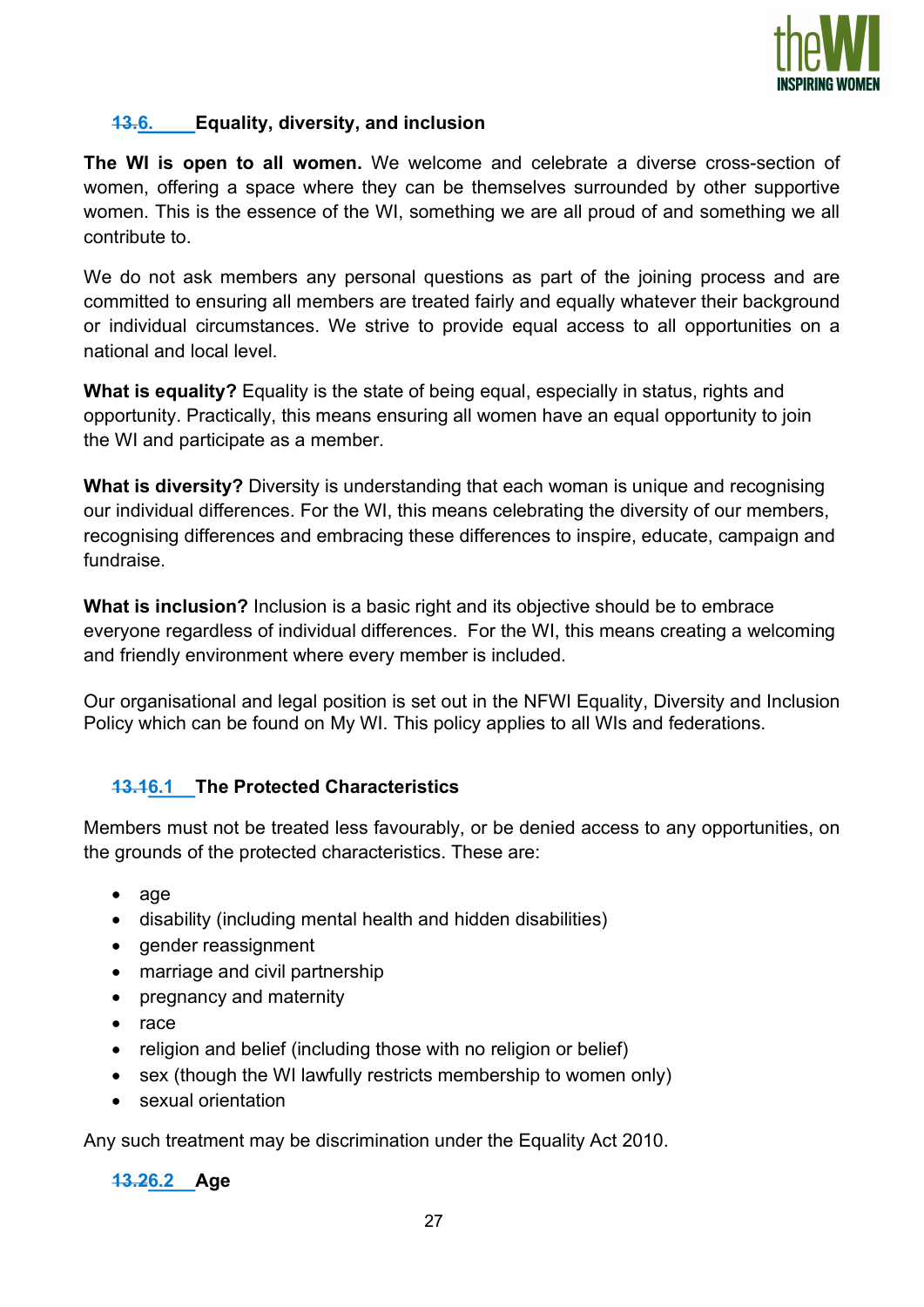

The WI has a broad age range of members and this provides the opportunity to form intergenerational relationships. These friendships enrich the experience of being a WI member and enable women to meet and learn from women they may not usually meet in their day-to-day lives.

### 13.36.3 Members with disabilities

The WI aims to ensure members with disabilities can, as far as possible, receive the same services as those who do not have disabilities. Reasonable adjustments may need to be made to minimise or remove the disadvantages experienced by those with disabilities.

An example of a reasonable adjustment is taking steps to ensure that members with dementia are able to arrive at and leave the meeting or event venue safely.

What is reasonable depends on the circumstances of each individual including:

- The type of disability.
- How practicable the adjustments are.
- How the adjustments would overcome the disadvantages experienced.
- The size of the organisation, the resources available and the cost of the adjustments.

The WI may have to change the way things are done, change a physical feature of its property and/or provide extra aids or services where it is reasonable to do so. WIs who do not own their meeting venue will need to talk to the venue management/owner about this.

It is recommended that the WI Committee speak to those members who require improved accessibility to fully understand and meet their needs.

As stated in section 4.1, making meetings accessible includes allowing members' carers to attend meetings. Please see the policy on My WI on the access of carers to WI meetings and events for more information on this.

#### 13.46.4 Transgender members

Transgender women are welcome to join the WI and to participate in any WI activities in the same way as any other woman. The WI provides women with educational opportunities and the platform to campaign on issues that matter to them and their communities whilst always celebrating what it means to be a woman.

Welcoming transgender women to the WI builds on our ambitions and enriches our membership to ensure we are a place for all women to celebrate who they are and influence positive change in their communities.

#### 13.56.5 Non-binary members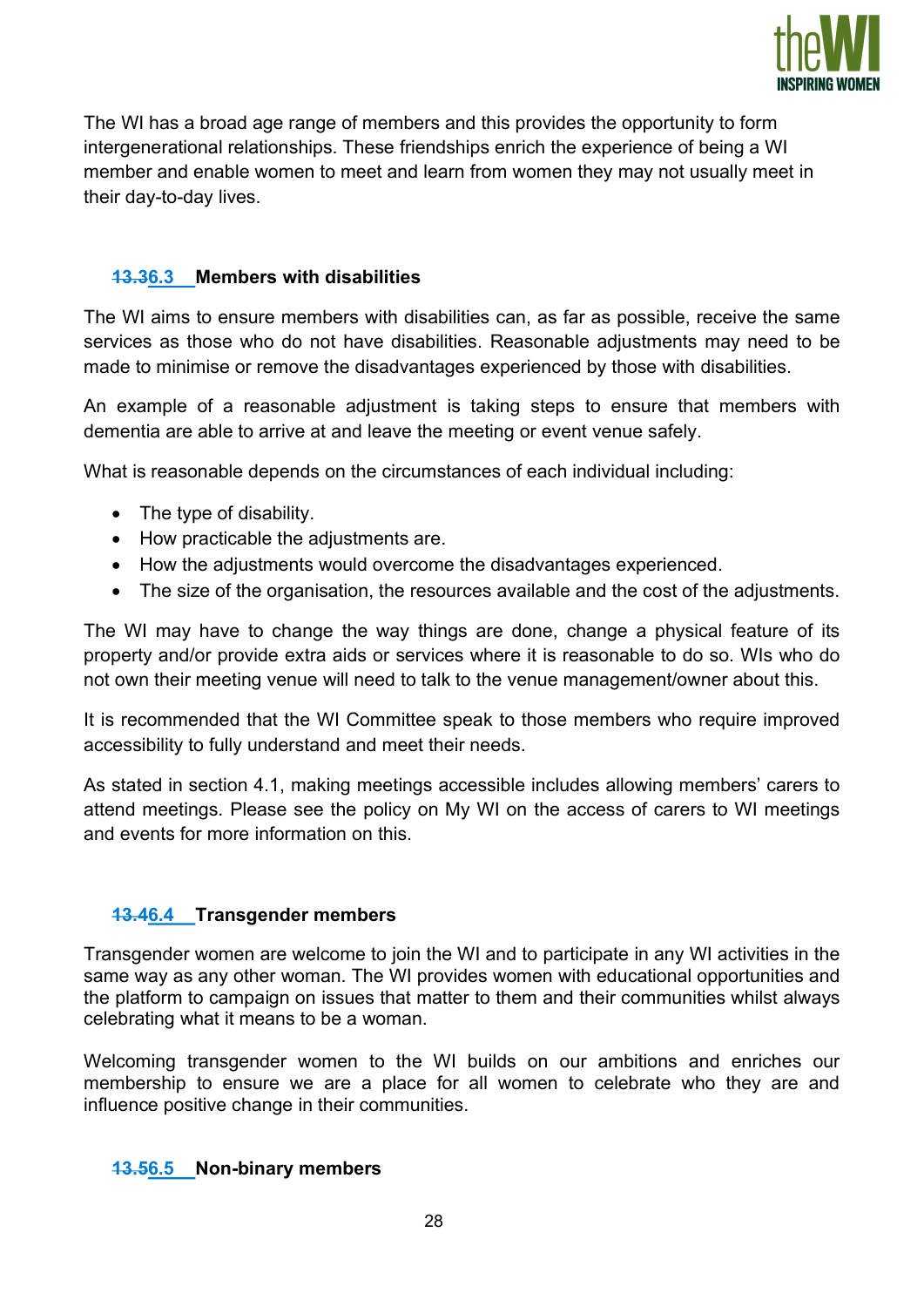

Non-binary is an umbrella term for people whose gender identity doesn't sit comfortably within the binary categories of "female" or "male", and non-binary people often use gender neutral pronouns such as they/theirs. A person who was assigned female at birth but who identifies as non-binary is able to join the WI. This is because they fall within our women only exemption as they were assigned female at birth.

### 13.66.6 Pregnancy and maternity

Our members will include women who are pregnant, breastfeeding, or who have recently given birth, and it is important these women are supported. For example, this may mean ensuring women feel able to bring their baby to WI meetings and providing a quiet space where members can breastfeed or express milk where possible. Talking to members about this is the best way to ensure their needs are met.

## 13.76.7 Race

Race includes a person's skin colour, their nationality, ethnic origin and national origin. We recognise that unfortunately racism exists in our society and we are committed to ensuring members understand what racism is and, if encountered, how to report it.

Racism can take many forms such as racist behaviour/language or the creation of rules that result in harmful treatment of people based on their race. Race discrimination does not need to be deliberate; it is possible for someone to discriminate against someone else without realising it or meaning to do so.

There is no place for racism or prejudice within the WI, and we work continuously to ensure that the WI is a place for women of all races and where members are empowered to challenge racism in their communities.

#### **13.86.8** Religion and religious belief

The WI is non-sectarian meaning that we are not connected or affiliated with any particular religion or religious belief. We therefore welcome both women who belong to an organised religion or have religious beliefs, and women who do not.

#### 13.96.9 Sexual orientation

The WI welcomes all members, regardless of their sexual orientation and no WI member should be treated differently because of their sexual orientation.

#### 13.106.10 How to promote equality, diversity and inclusion at your WI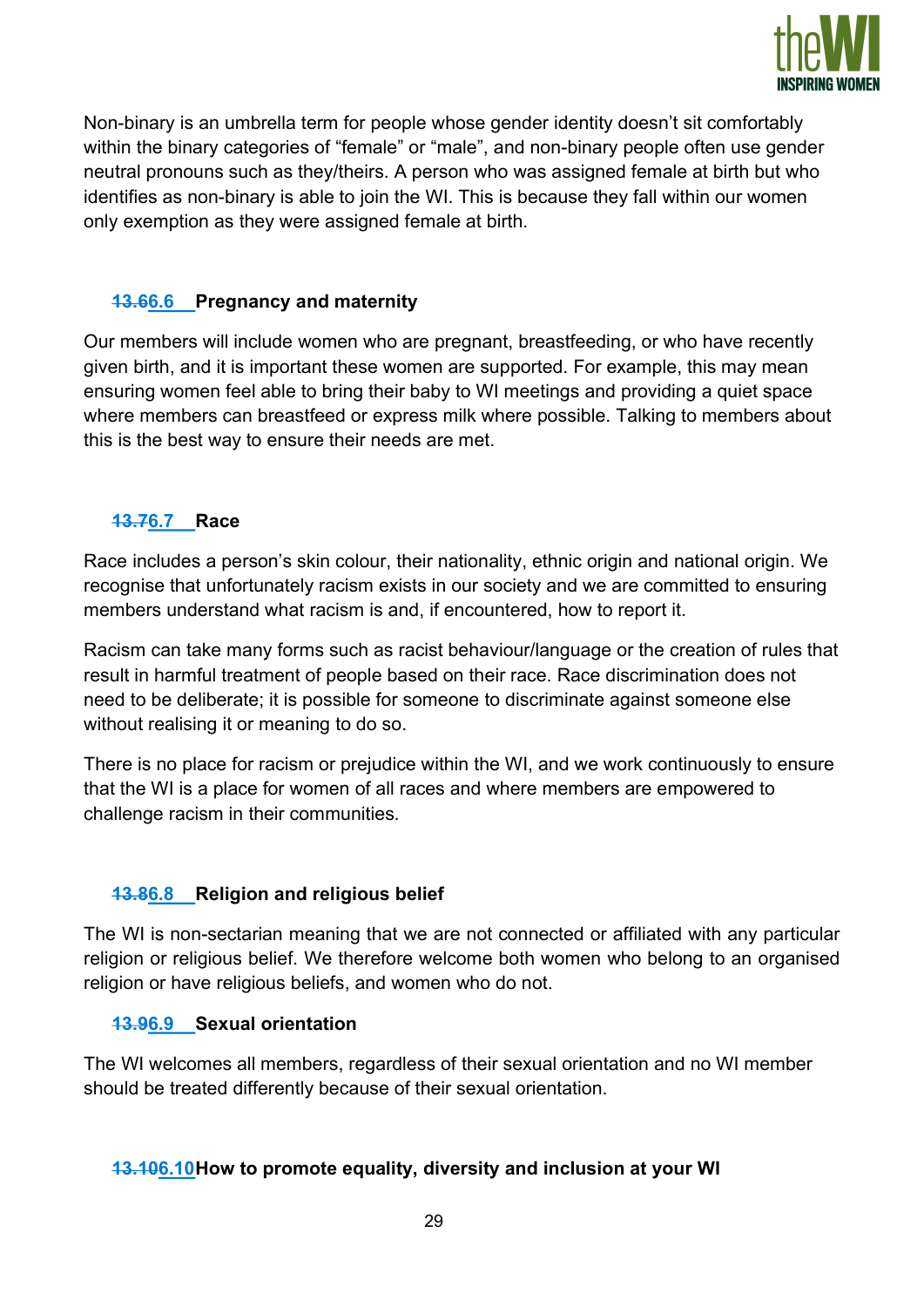

- □ Ensure all women are welcome, included, accommodated for and celebrated.
- $\Box$  Include equality, diversity and inclusion on committee and board agendas.
- □ Where possible ensure meeting and event venues are accessible for all members.
- □ Where possible ensure activities, events and outings are suitable and open to all members.
- $\Box$  Foster a culture where members can ask for changes and see those changes being made where possible.
- $\Box$  Think about how your WI uses inclusive language that reflects the ideals of the organisation.

For more information about equality, diversity and inclusion please see the NFWI Equality, Diversity and Inclusion Policy and Glossary on My WI.

#### 13.116.11 Reporting concerns/discrimination

We take breaches of the NFWI Equality, Diversity and Inclusion Policy very seriously and will begin investigations into potential breaches when necessary. If we are made aware of issues we may choose to follow these up as a formal complaint even where this has not been specifically requested and the complainant will be contacted about this.

If you have any concerns about equality, diversity and inclusion, or wish to report potential discrimination, please get in touch with your WI Committee, federation or the NFWI Membership and Engagement Team using the contact information in section 14. You can also view the NFWI Complaints Policy on My WI which WIs and federations are welcome to adopt.

## 14.7. Campaigns

With a large, informed and active membership, the WI is widely recognised as a powerful force for positive change. The WI is unique as a campaigning organisation with its democratic ethos where every member is given the opportunity to shape the WI's national campaigning priorities.

Between July and September each year, WIs and federations submit proposed resolutions to the NFWI. All WIs and federations may submit resolutions. The NFWI's annual resolution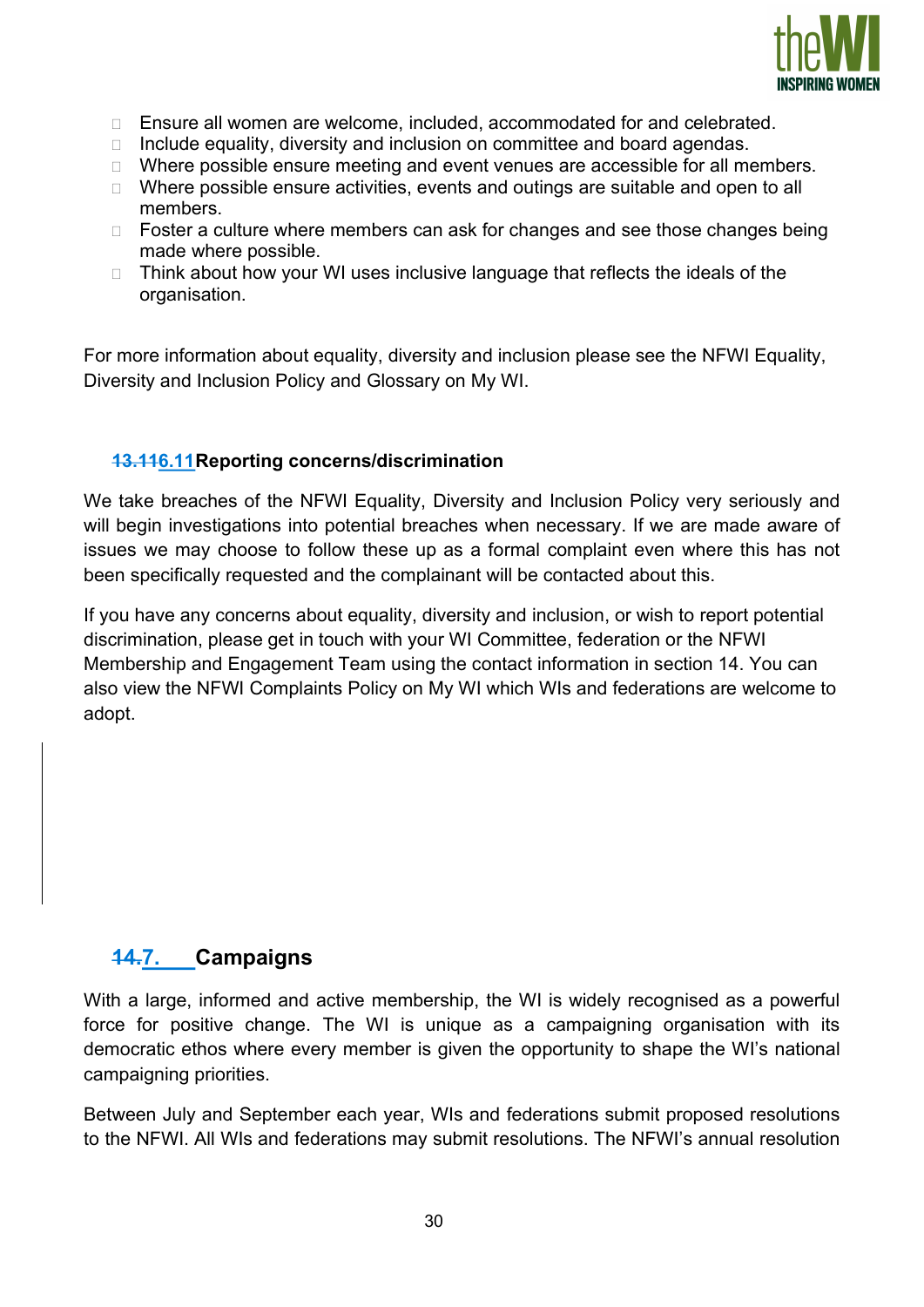

procedure is a democratic process driven entirely by WI membership and every member can contribute.

A resolution is a short statement and call to action from a WI or a federation, generally aiming to highlight a social, political or environmental issue. Resolutions generally call for action on a particular topic where it is felt the WI can make a positive difference.

Through a year-long process WIs and federations shortlist, debate and vote on resolutions. Once a resolution has been adopted at the Annual Meeting, the NFWI's Public Affairs Department turns it into a national campaign. Through national and local campaigning, members then play a key role in achieving change on important issues.

As well as taking part in the national process, WIs and federations can pass local resolutions on issues they are passionate about, providing it fits with the WI's charitable objects. You can contact the NFWI Public Affairs Department via  $pa@nfwi.org.uk$  for more information on this.

The NFWI resolution process for national resolution submissions is as follows:

| Stage 1 | Between July and September, WIs and federations submit resolutions<br>about current social or political issues they are concerned about to the<br>NFWI. Resolutions must be signed off by the Federation Resolutions Co-<br>ordinator before submission to the NFWI. |  |  |
|---------|----------------------------------------------------------------------------------------------------------------------------------------------------------------------------------------------------------------------------------------------------------------------|--|--|
| Stage 2 | In early autumn, the submitted resolutions are discussed and debated by<br>a panel of member representatives and reduced to a shortlist which is<br>circulated to all members.                                                                                       |  |  |
| Stage 3 | In late autumn and winter, federations and WIs hold meetings to discuss<br>the shortlisted resolutions, giving every member the chance to have their<br>say on the shortlist. Each member casts their selection for the resolution<br>they support the most.         |  |  |
| Stage 4 | In the spring the NFWI Board of Trustees reviews the results of the<br>member selections and agrees on the resolutions to be presented to the<br>Annual Meeting and voted on. This is usually one resolution, but<br>sometimes more than one is taken forward.       |  |  |
| Stage 5 | At the Annual Meeting, delegates hear from the resolution proposer,<br>seconder and experts on the topics. Votes are then cast on the<br>resolution(s) which, if passed, will go on to form the basis of a WI<br>campaign.                                           |  |  |

A more detailed schedule is sent to every WI each year, and available to download from the WI website.

Federations will have their own processes for considering potential federation resolutions. Please contact your federation for more information.

#### 14.17.1 Speaking out through the WI's national resolutions process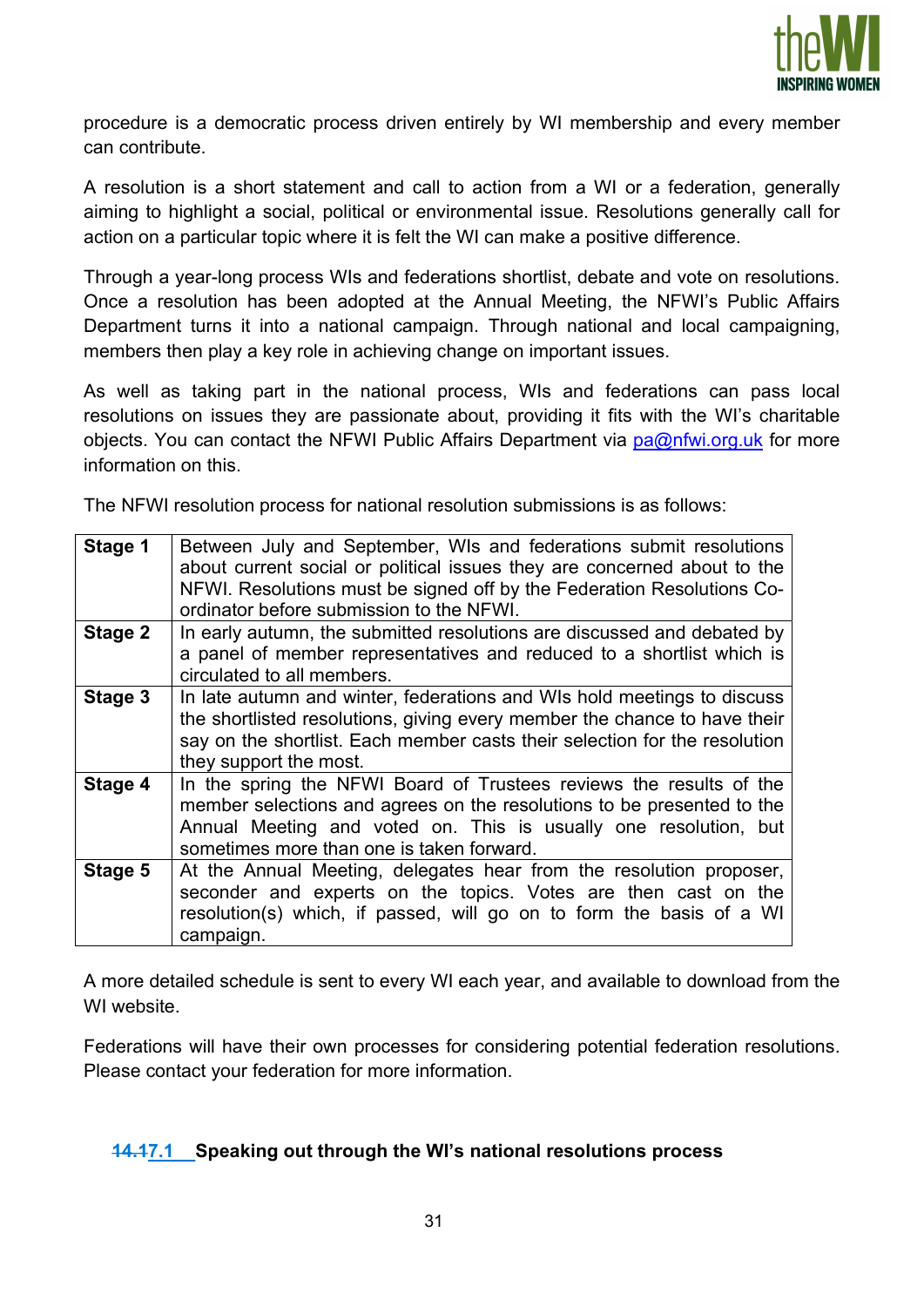

Your members may feel strongly about an issue of social or political interest discussed at one of your meetings. If your members would like to see the issue become a national campaign, any WI or federation can submit a resolution to the NFWI between the months of July and September each year. You don't need to be an expert on the issue but you should:

- Carry out some research on why the issue is important.
- Think about how the WI could make a difference on the issue.
- Be specific about what you want to change.
- Call on a particular organisation to do something.

Resolutions should be:

- $\bullet$  Timely it is the appropriate time for looking at the issue.
- Targeted clear and realistic goals.
- Achievable the resolution is calling for something meaningful and sensible that can be achieved.
- Open to partnership potential the WI's campaign will add value to the work of other organisations.
- Accurate reflects the current situation with accurate information.
- Open to PR potential potential to gain positive media coverage for the WI.
- Appropriate fits with the WI's charitable objects, history and ethos.

Please contact your Federation Resolutions Co-ordinator or the NFWI Public Affairs Team via  $pa@nfwi.org.uk$  for more information about resolutions and NFWI campaigns.

## 14.27.2 The PA Digest

The Public Affairs Team has created a monthly e-update on all the latest WI campaigning news. You can subscribe to this on My WI and view recent issues.

## 15.8. Finance

The WI Treasurer oversees the financial affairs of the WI but the financial well-being of the WI is the responsibility of all members.

#### 15.18.1 Finance checklist for new WIs

When setting up a WI, the following finance tasks must be completed:

- Appoint a Treasurer.
- $\Box$  Set up a bank account including appointing signatories and online banking.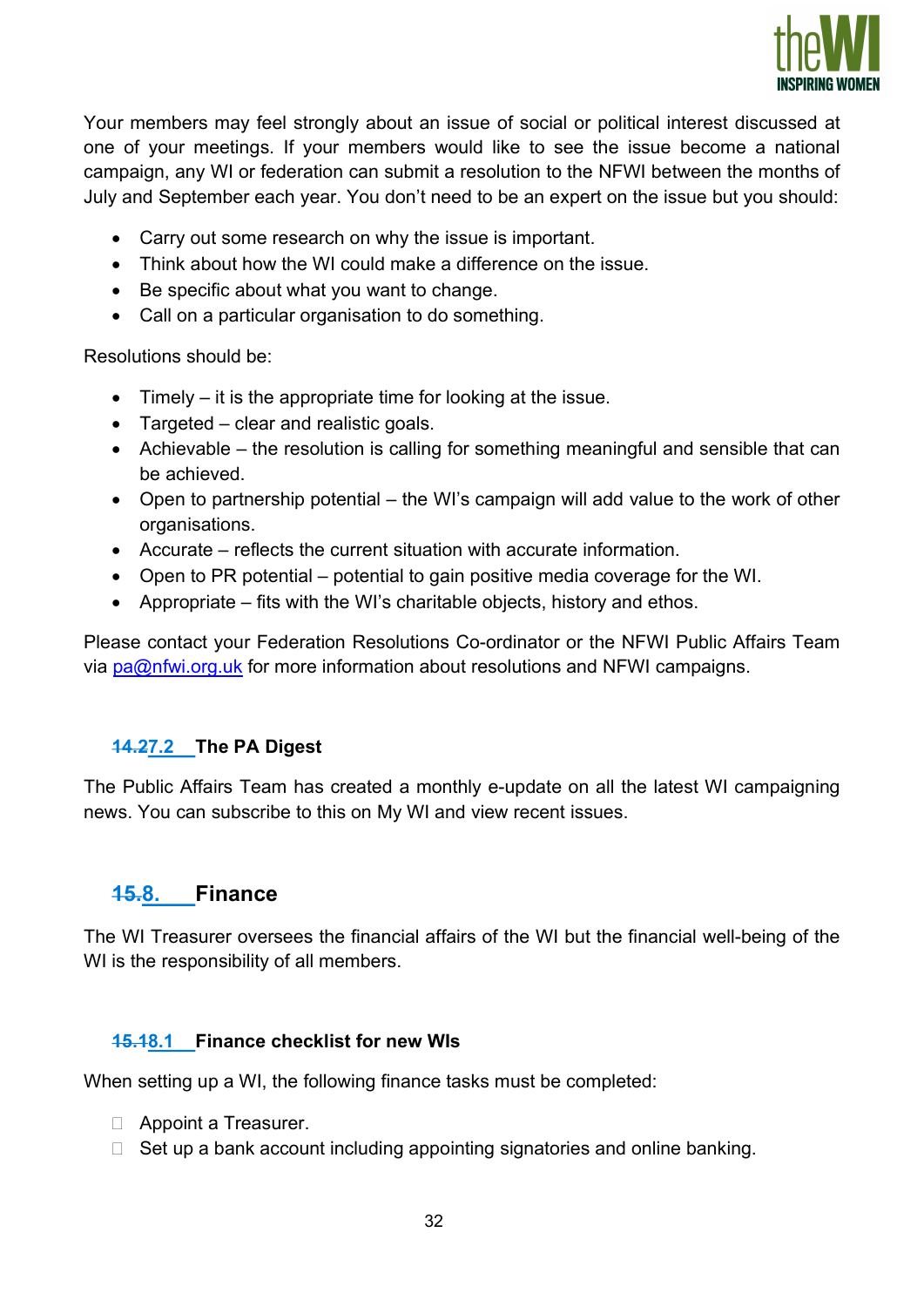

- Decide how you will collect the subscriptions, i.e. cheques, BACS, cash, card machine.
- $\Box$  Collect the subscriptions (the WI keeps all of the subscription in their first year) and Gift Aid forms from members.
- $\Box$  Download the account book and financial statement spread sheet from My WI as this is where all outgoing and incoming funds are recorded.
- $\Box$  The committee should have a look at the finance section on My WI which contains lots of helpful information.

#### 15.28.2 Banking

At the formation meeting, the resolution to open a bank account in the name of the WI must be recorded, along with the decision about who will be the signatories. A copy of the decision and a copy of the signed Constitution will need to be shown to the bank to open the account.

Once the Treasurer has been appointed and the bank account opened, the subscriptions collected at the formation meeting can be handed over to the Treasurer for banking.

#### 15.38.3 Using WI funds

WI funds must be used in accordance with the Constitution as agreed by the WI committee following a consultation with the members.

#### 15.3.18.3.1 Paying charity speakers or speakers donating their fee to charity

There are two potential scenarios here:

- 1. The speaker raises an invoice for payment by the WI. Here, the WI pays the invoice to the speaker for their services. The speaker may well then pass this on to the charity, but this is not a donation from the WI to the charity but a payment to the speaker for services.
- 2. The charity raises an invoice for payment by the WI. Here, the WI pays the invoice to the charity for their services. This is not a donation to the charity but payment for services, therefore the charity's charitable objects do not have to be in line with the WI's charitable objects.

#### 15.3.28.3.2 Paying non-charity speakers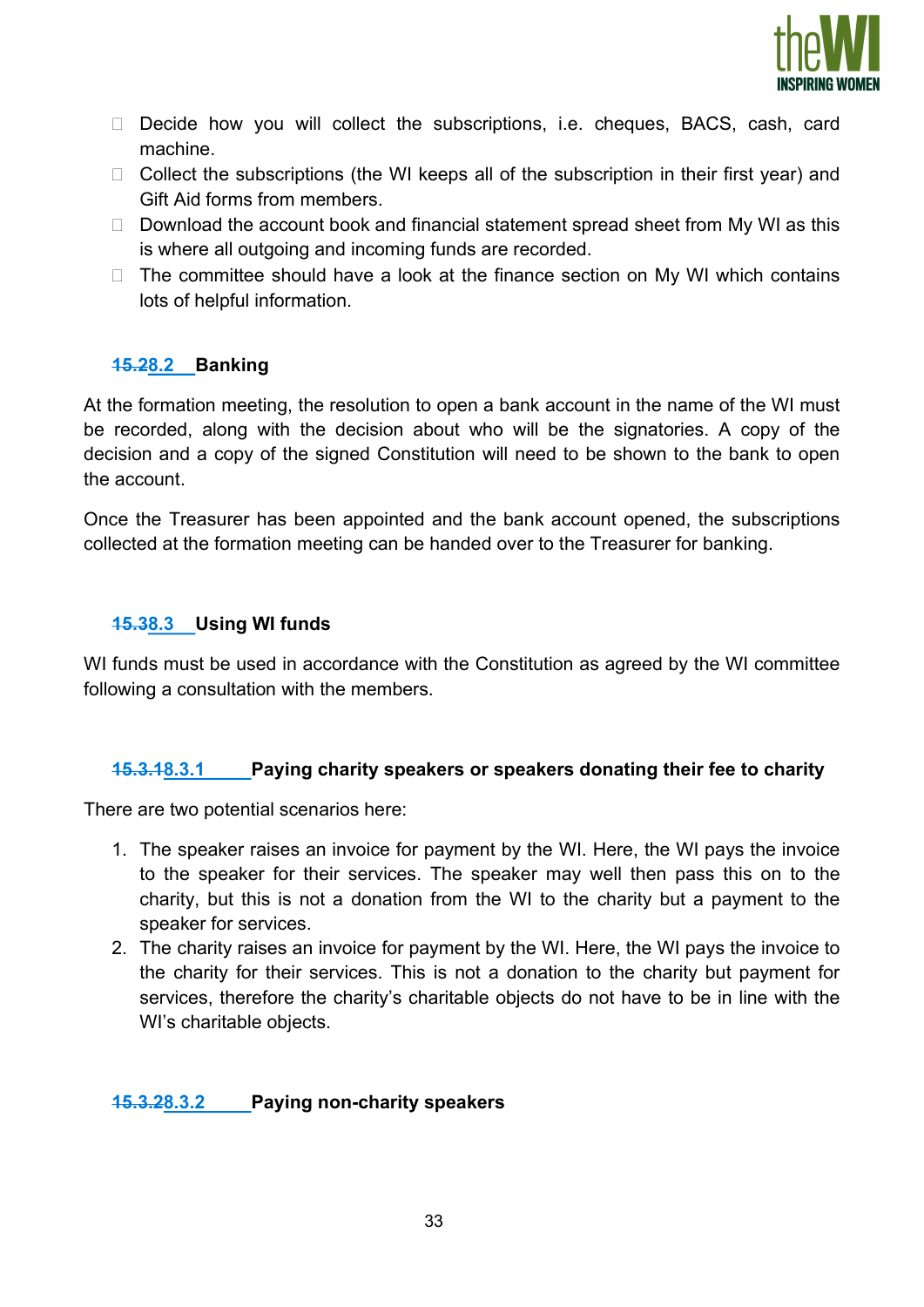

If you are paying a non-charity speaker, the speaker must raise an invoice for payment by the WI. The invoice may be in the individual's name or the organisation's name. Here, the WI pays the invoice to the speaker for their services.

## 15.48.4 Fundraising

WIs can raise funds not only for their own programmes, but also to support other local charities that are in line with the WIs' charitable objects as set out in the Constitution.

There may be causes that WI members want to support that fall outside the scope of the objects. WI members can fundraise for these causes as long as they do this as individuals and not in the name of the WI.

Please see the NFWI Fundraising Guidelines for further information on fundraising.

#### 15.58.5 Gift Aid

WIs, federations and the NFWI can claim Gift Aid on their portion of the subscription fee, and this can be claimed for up to four years prior. This equals 25p for every £1 of subscription for members who have completed the Gift Aid Declaration Form, provided the member has not received more than 25% of the subscription fee portion in benefits.

For further information on Gift Aid, please see My WI.

#### 15.68.6 Bursaries

WIs can decide to award a bursary if there are sufficient funds available. The conditions of the bursary should be drawn up and agreed in advance. Bursaries can be awarded to enable members to attend a course within the federation or anywhere else. The bursary could cover all or part of the costs of the course. It is important to consider:

- How much the bursary will be for and how often this is offered.
- When the bursary will be drawn.
- How soon the winner has to apply/take up the bursary and the deadline for using it.
- What happens if the individual doesn't wish to/can't utilise the bursary.
- Decide if you would like the winner to do something in return for being awarded the bursary, such as give a talk to the members about their experience.
- Consider any Gift Aid implications.

15.78.7 Raffles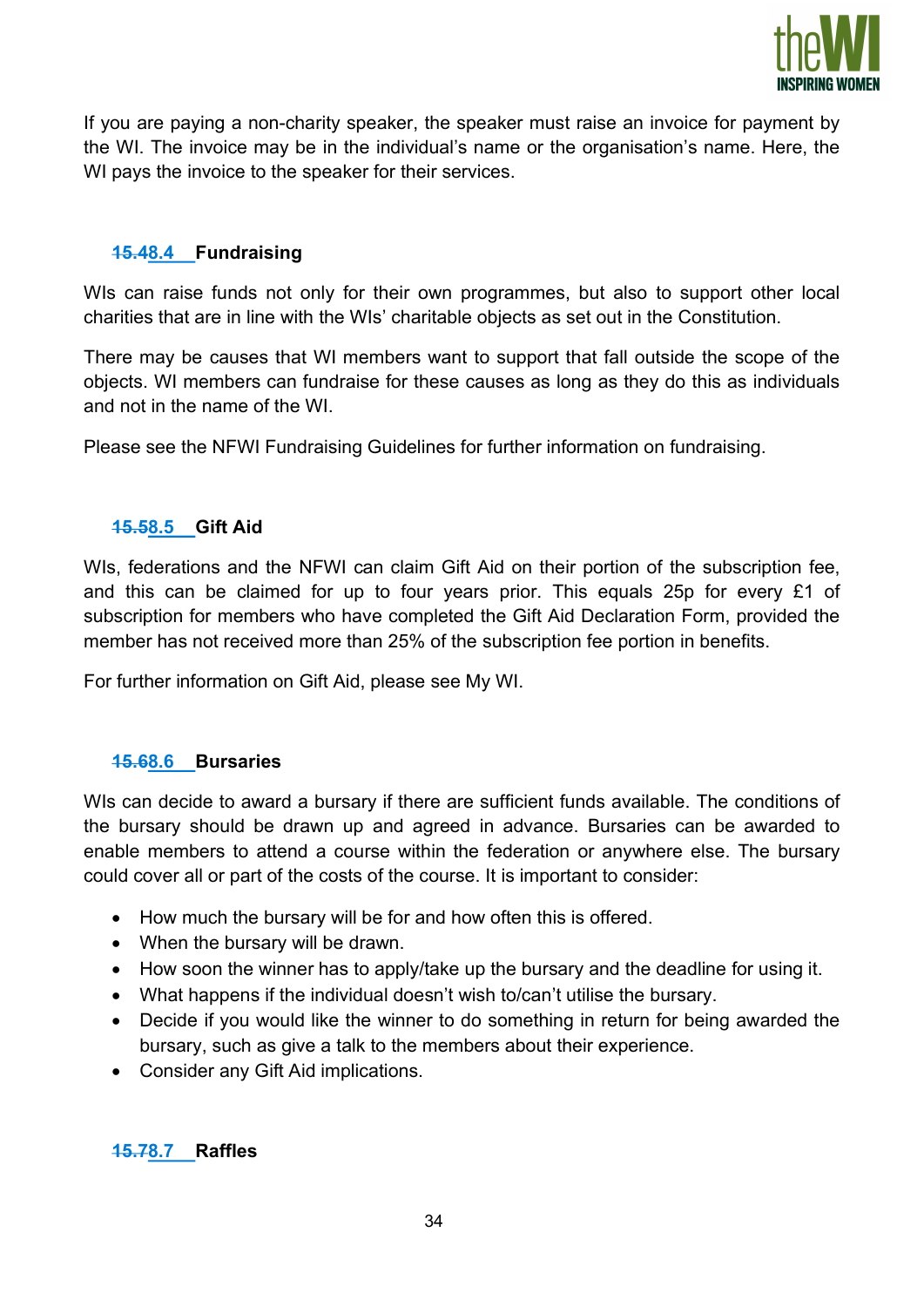

Raffles (also known as lotteries) are regulated by legislation and the Gambling Commission. It is therefore important that if you are organising a raffle, you follow the below guidance. Raffles have three essential elements:

- 1. Payment is required to participate.
- 2. One or more prizes are awarded.
- 3. Those prizes are awarded by chance.

Raffles held either at an event (such as a fête) or where only members of the WI can take part don't need a license or registration.

The profits from a raffle organised and promoted by a charity are exempt from corporation tax (or income tax in the case of charitable trusts) so long as:

- The lottery is organised and promoted in line with either section 3 or section 5 of the Gambling Act 2005.
- The profits from the lottery are only used to meet the charity's aims.

A section 3 lottery (known as a 'small lottery') must abide by the following conditions:

- The raffle must be held as part of an event or 'exempt entertainments', such as fêtes and bazaars.
- The total value of the prizes can be no more than £250.
- The proceeds of the lottery must not be used for private gain.
- No cash prizes may be given.
- The sale and issue of tickets and the announcement of results must take place during the entertainment and at the event location.

A section 5 lottery, also known as a 'society lottery', is more tightly regulated and the general public can be invited to take part. This type of lottery can only be arranged by an organisation or group registered with the Gambling Commission, or with a local authority, depending on the size of the lottery business. Charities and trading subsidiaries can apply to register with the Gambling Commission.

Please see the NFWI Fundraising Guidelines for further information on raffles.

#### 15.88.8 Conflicts of interest

- The committee members are the trustees of the WI and are bound by Charity Law.
- The income, funds and property of the WI must be used solely to further the charity's objects.
- Trustees can neither benefit from the charity's funds, nor be perceived to do so.
- The trustees' duty of loyalty to the WI must avoid any possibility of self-interest.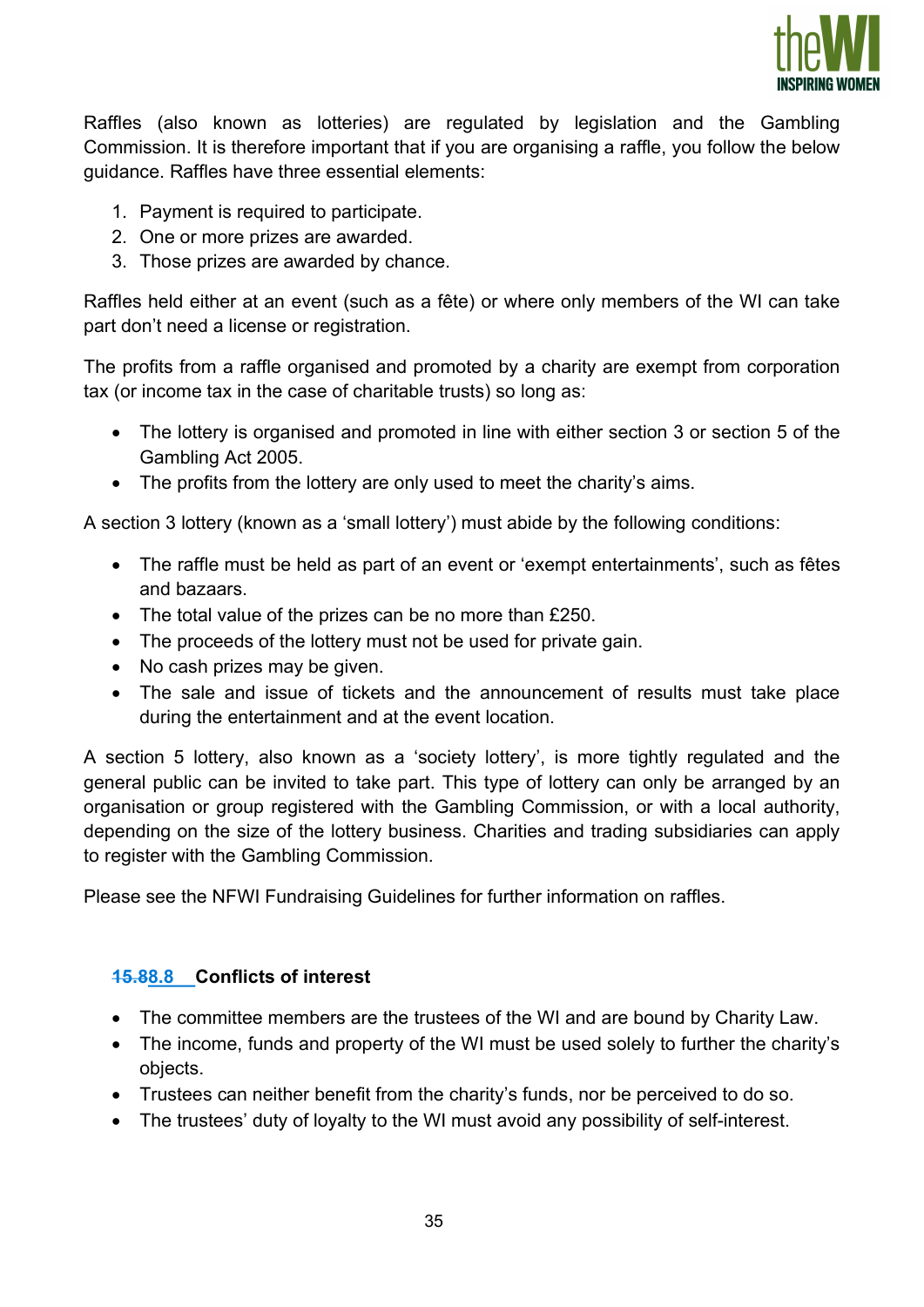

 No trustee, or person connected to a trustee, may be appointed to any office, paid by salary or fees, or receive any remuneration or other benefit in money or in kind from the WI.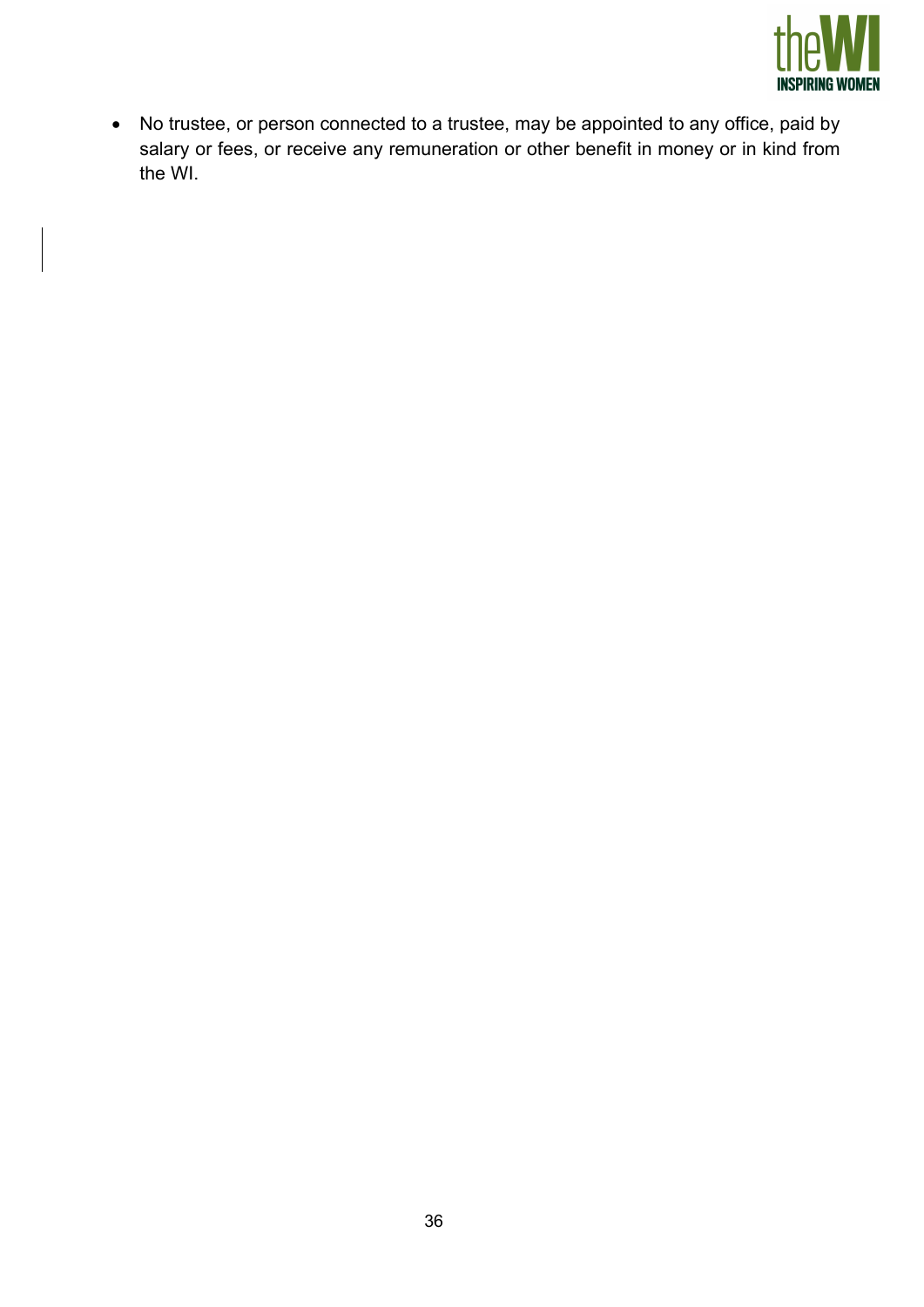

## 17.9. Digital services

### 17.19.1 The Membership Communication System (MCS)

The MCS is a secure online database of members' details, used at all levels of the organisation for many different functions. Every WI must have an MCS Representative to ensure the data relating to their WI and its members remains up to date at all times. If information is not up to date, then this will mean the WI and its members may not have access to all of the benefits of membership to which they are entitled.

#### 17.29.2 My WI

To access My WI go to mywi.thewi.org.uk

My WI is an online area for WI members, with content on WI news, stories, blogs, campaigning, membership information, crafts, cookery, competitions, activities, etc.

WI members must be registered on the MCS with an email address. Members should access My WI regularly to keep up to date with the latest information.

For help with My WI please email hq@nfwi.org.uk or call 0207 371 9300.

#### 17.39.3 The WI website

The public facing website (thewi.org.uk) contains information on membership options, the history and structure of the WI and our national campaigns. Its primary aim is to attract prospective new members.

All WIs are listed on the website and can be found by a postcode search. WIs must keep their information on the MCS up to date as this is what information feeds through to the website and your WI's page.

#### 17.49.4 WI Training

WI Training is accessed through My WI and is an online educational resource and learning site for WI members.

#### 17.59.5 NFWI social media

The NFWI has an active presence across Facebook, Twitter and Instagram. Follow us to keep up to date with the latest WI news, stories and highlights. If you have social media pages for your WI or federation, don't forget to tag us in your posts so we can see what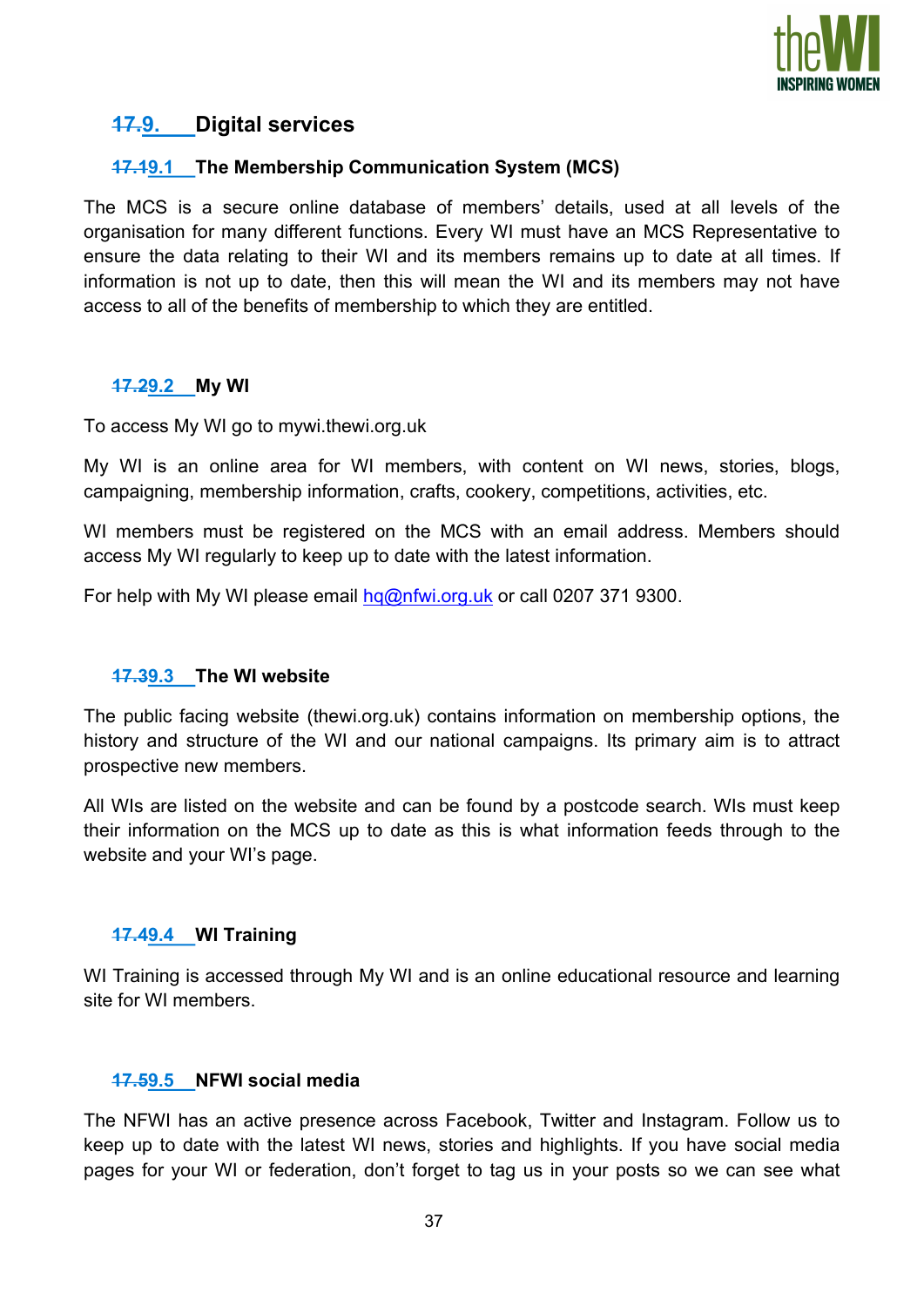

you're up to! Social media is a great way of us showing those outside our organisation what we do and presenting a positive image of the WI to those who don't yet know us.

Twitter: @WomensInstitute

Instagram: @womensinstitute

facebook.com/thewi

Further guidance on setting up social media pages for your WI can be found on My WI under the 'Communications and PR' tab where there is a Social Media Guide.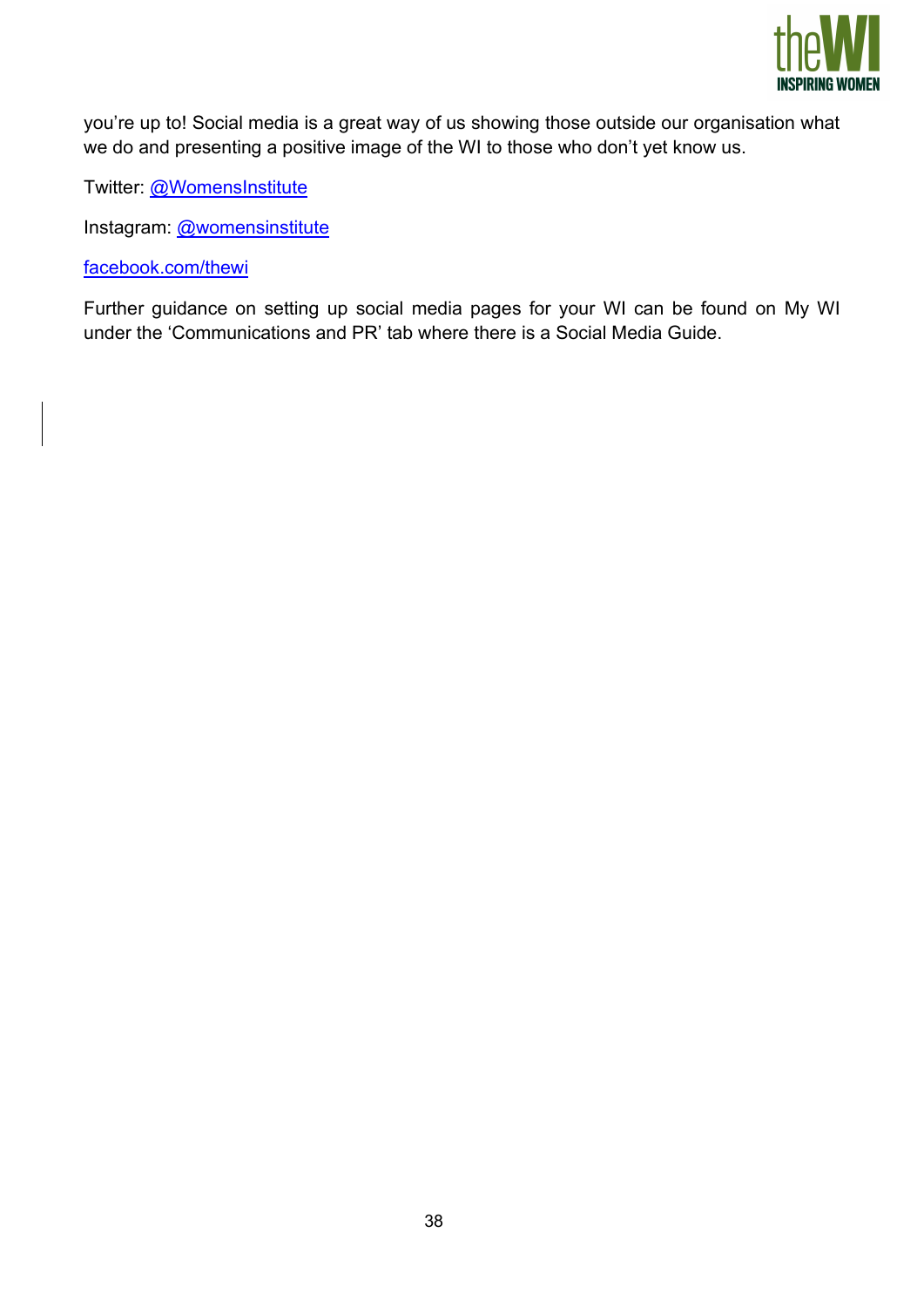

# 19.10. Promoting your WI

To ensure current and potential members can find out about your WI, it is important to promote it in your local area. This can be done using websites, social media, local media, distributing leaflets, etc. We know that many women are just not aware of the WI in their area, so it is vital that the WI has a strong community presence and continually encourages new members to join.

#### 19.110.1 Social media

WIs are actively encouraged to use social media to promote their WI as it can be a brilliant recruitment tool and method of keeping in touch with current members.

Further guidance on setting up social media pages for your WI can be found on My WI under the 'Communications and PR' tab where there is a Social Media Guide.

#### 19.210.2 Local media

Engaging with local media can be a great way to publicise your WI, whether this is a local radio station, magazine or newspaper. If your WI is holding an event which you would like to receive local media coverage of, reach out to your local media contacts. A detailed PR Guide is available to download from the 'Communications and PR' tab on My WI, which includes advice on putting together a press release to send to the media and thinking about the message you want to give about your WI and the wider organisation to encourage others to join.

#### 19.310.3 'Become a member' leaflets

The NFWI has created 'become a member' leaflets that can be downloaded from My WI, filled in and distributed or displayed in your local area.

#### 19.410.4 Using the WI logo

As the WI logo has been trademarked, WIs can only use it once they have signed the trademark agreement with their federation. If your WI has not signed this agreement, you should contact your federation office.

Always include the name of your WI when using the WI logo to promote it. This is to show the communication is from your WI and not the NFWI.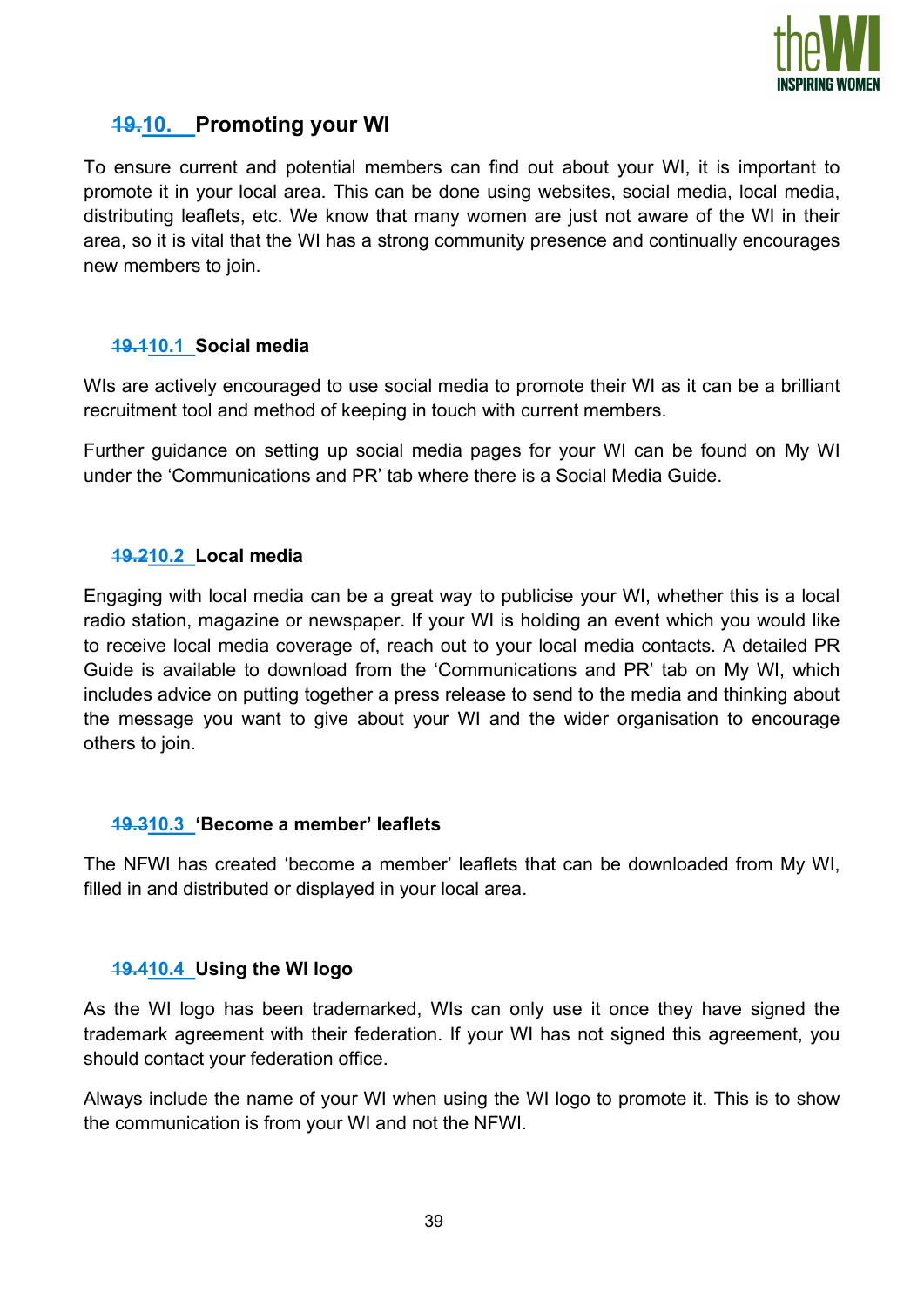

# 20.11. Special procedures

## 20.111.1 Bye-laws

Bye-laws are drawn up according to the Constitution and may be altered or rescinded at the WI Annual Meeting or at a Special Meeting called for that purpose. It is recommended byelaws are reviewed annually.

## 20.211.2 Enlargements, suspensions and re-formations

Members are permitted to vote in advance of Special Meetings called for enlargement or suspension by post, email or hand delivery. WI enlargements, suspensions and reformations must be conducted by a WI Adviser.

Enlargement:

- Enlarging means one WI joins another to establish a new enlarged WI and this may be an alternative to suspension.
- To enlarge a WI, consent must be obtained from the Federation Board of Trustees.
- One of the WIs is classed as the 'terminating' WI and the other as the 'continuing' WI.
- The WI Adviser must liaise with both WIs to manage the transition to enlargement and keep the Federation Board informed.
- Each WI calls a Special Meeting and puts forward a resolution to enlarge.
- All WI members must be notified of the proposed enlargement 10 days before the Special Meeting.
- At the Special Meetings of both WIs, a secret ballot is held to approve the resolution and terms of the enlargement.
- At least one quarter of the WI members must vote on the resolution to enlarge, either at the meeting or in advance in accordance with the Constitution.
- A three-quarters majority of those voting is required in favour of the enlargement in both WIs.
- Example of the wording for the resolution to enlarge: *[name of member] proposes* that [name of WI] should enlarge with [name of other WI] with effect from [date] and in future will be known as [suggested new name].
- Once the resolution is passed, the terminating WI must pay all outstanding monies, have the books independently examined and the account closed.
- A copy of the independently examined financial statement should be given to the continuing WI with all the remaining property and records.
- If the terminating WI is registered with the Charity Commission, its record will need to be updated and closed.
- Funds from the terminating WI will be transferred to the continuing WI.
- The NFWI should be notified of the enlargement as soon as possible.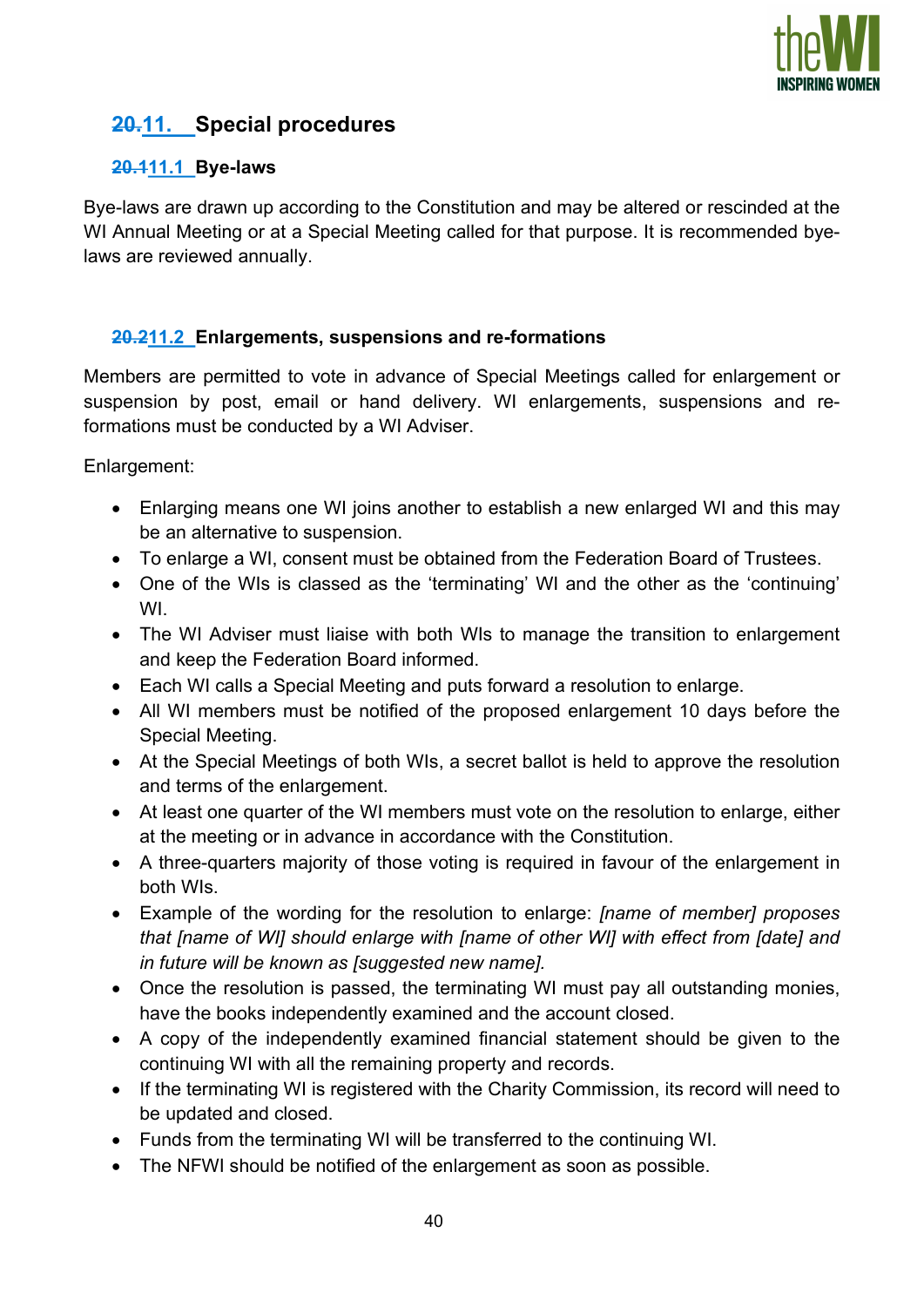

#### Suspension:

- The suspension of a WI must be conducted by a WI Adviser.
- The Federation Board of Trustees must be informed of the intention to suspend.
- A Special Meeting must be called by the WI when a resolution is put forward to suspend.
- At least one quarter of the WI members must vote on the resolution, either at the meeting or in advance in accordance with the Constitution.
- A secret ballot must be held.
- The resolution to suspend must be approved by a three-quarters majority of the WI members voting. If a three-quarters majority is not achieved, then the WI will continue, and a committee and officers must be elected.
- If the members vote in favour of the resolution to suspend:
	- o The minutes of the meeting containing the resolution to suspend must be written at once, approved by those present and signed by the President.
	- o The treasurer should pay all the outstanding bills and the balance of the funds is forwarded to the federation. The bank account should be closed – it may take a few weeks for the final statement to be received.
	- o Arrangements for the disposal of any WI property should be made in line with the constitution and charitable objects and in consultation with the WI Adviser and federation.
	- o Written details of these arrangements should be signed by the President and the WI Adviser and retained with the minutes of the meeting.
	- o The WI's record must be passed to the Federation Board of Trustees for safekeeping along with an independently examined copy of the accounts.
- Example of the wording for the resolution to suspend: *[name of member] proposes* that [name of WI] should be suspended with effect from this meeting held on [date].
- The suspension will last for three vears, after which time it is officially closed, unless in the interim a new WI has been formed serving that area and then the WI will officially be re-opened and access given to any remaining funds.
- The NFWI should be informed of the suspension by the WI Adviser.
- The property of the WI (such as china, furniture and trophies) may be given to another local organisation or kept in case the WI reforms.
- Members should be actively encouraged to consider joining other local WIs or becoming associate members.
- The WI will need to update their Charity Commission record if registered.

Re-formation:

- A WI can be re-formed within three years of suspension.
- It does not need to involve the same members, use the same venue or retain the original name. It is simply up to the federation to decide if it serves the same area as the former WI.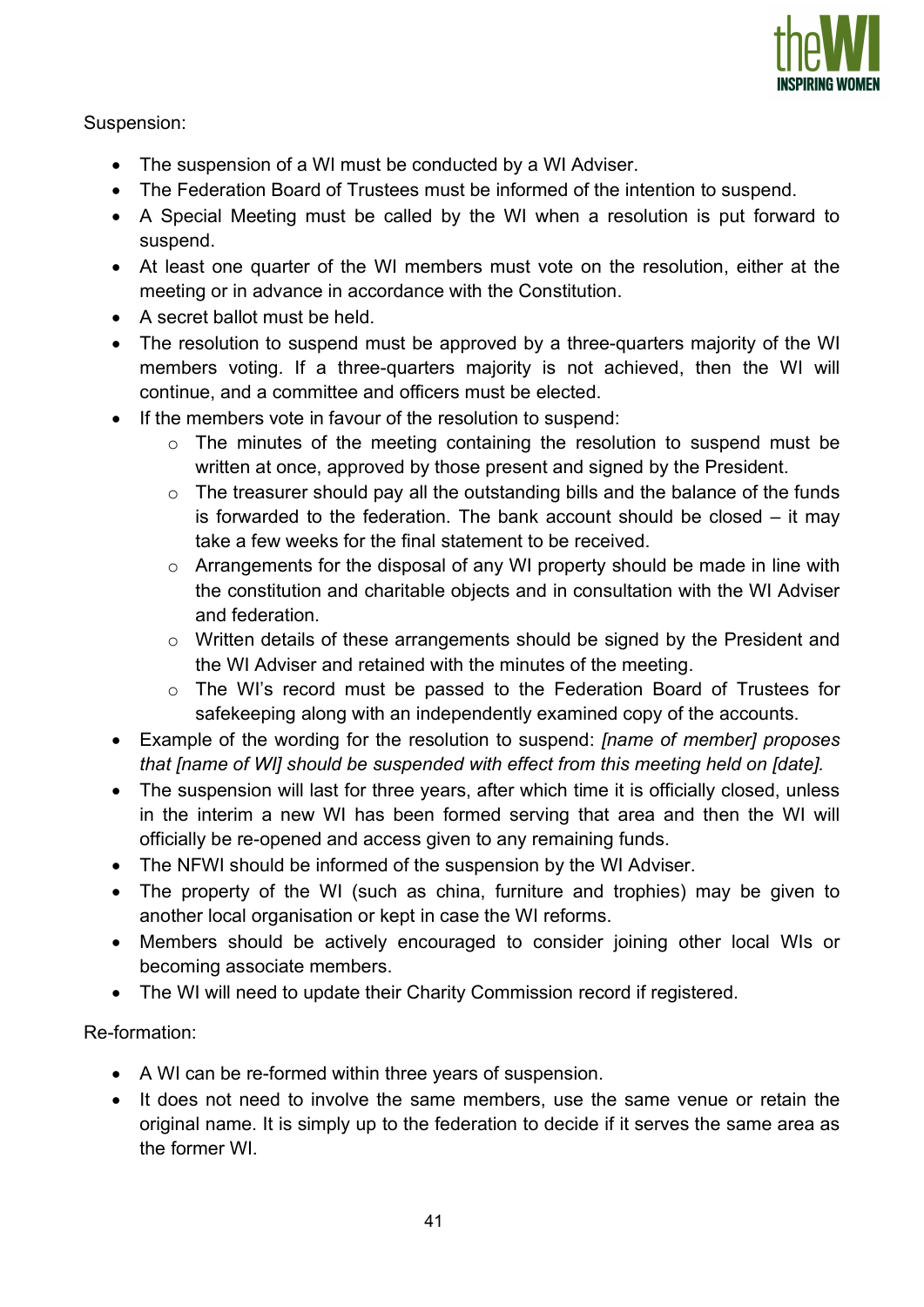

- Any funds of the suspended WI being held by the federation should (excluding interest) be passed to the re-formed WI.
- The procedure for re-forming a WI is the same as starting a WI, although the reformed WI does not get to retain the full membership subscription for the first year.
- Please note that the formation grant from the NFWI is only for new WIs and not reformations.
- The NFWI must be informed of the re-formation as they will then update the MCS and send a welcome pack to the WI.
- The re-forming WI does not need to sign the WI Constitution again as the original will remain in force.

## 20.311.3 Closure

Federation Secretaries will be notified by the NFWI when suspended WIs pass the threeyear mark and are officially marked as 'closed' on the MCS.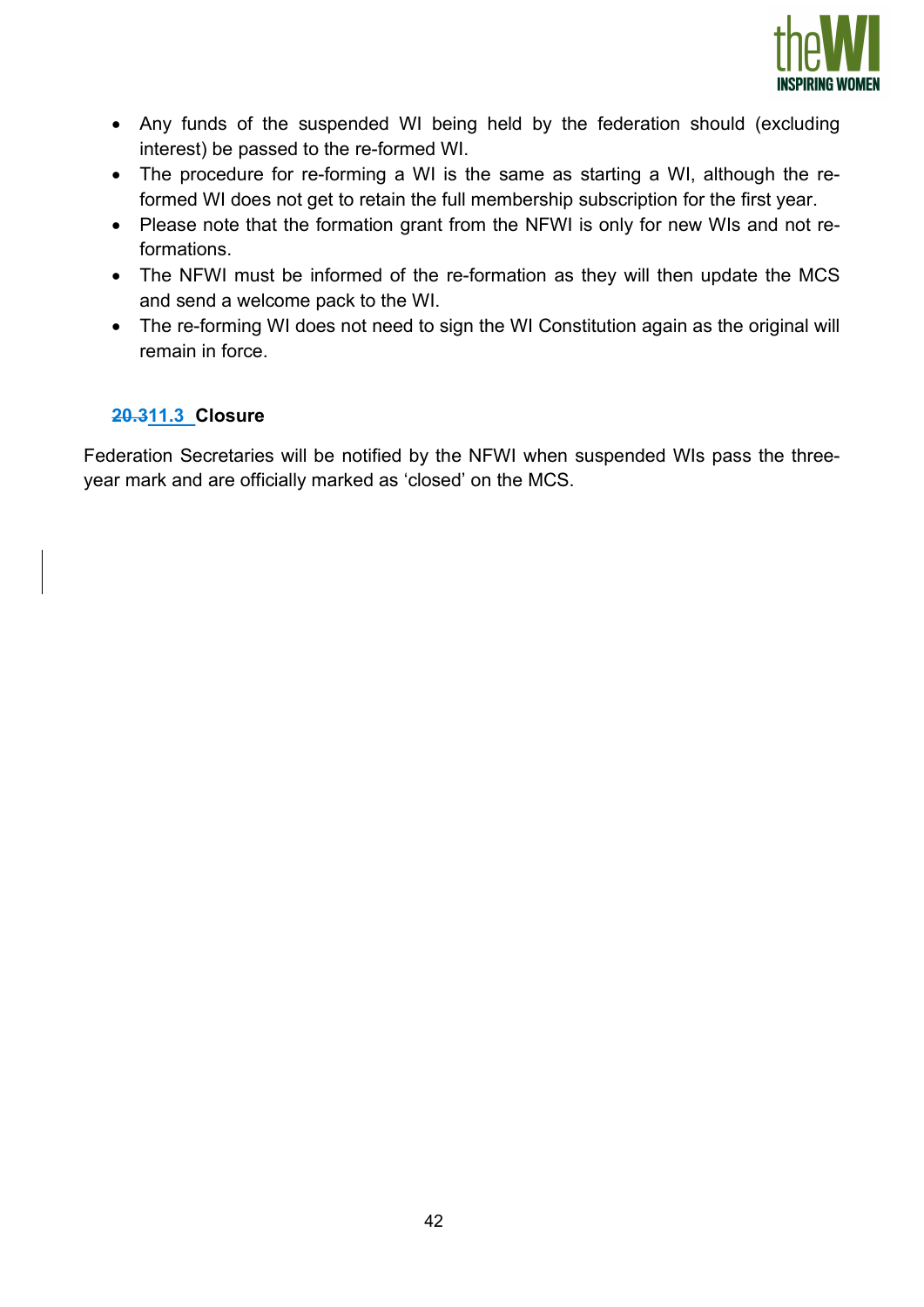

# 22.12. The NFWI

## 22.112.1 NFWI – London office

The London office is based at 104 New Kings Road, London, SW6 4LY and is made up of the following teams:

| Team/<br>department     | <b>Function</b>                                                                                                                                                                                                                                                                                              | <b>Contact</b>                                  |
|-------------------------|--------------------------------------------------------------------------------------------------------------------------------------------------------------------------------------------------------------------------------------------------------------------------------------------------------------|-------------------------------------------------|
| <b>Board Secretary</b>  | Services and provides support<br>to the NFWI Board, and to<br>provide a central administrative<br>service to the NFWI, federations<br>and WIs.                                                                                                                                                               | boardsecretary@nfwi.org.uk                      |
| <b>Digital Services</b> | Responsible for the NFWI's IT,<br>including thewi.org.uk, the MCS,<br>My WI, and WI Training. With<br>help from the Finance Team,<br>they also work on data<br>protection compliance across<br>the NFWI.                                                                                                     | mywi@thewi.org.uk<br>dataprotection@nfwi.org.uk |
| <b>Events</b>           | Works with other committees to<br>deliver a broad range of events<br>for both WI members and the<br>general public/ potential<br>members.                                                                                                                                                                    | events@nfwi.org.uk                              |
| Finance                 | Works across the organisation<br>and advises the NFWI Board on<br>finance and management<br>issues.                                                                                                                                                                                                          | fd@nfwi.org.uk                                  |
| General<br>Secretary    | Leads and supports the NFWI<br>staff team and works in<br>partnership with the NFWI<br>Board and Officers in supporting<br>members and ensuring the<br>continued strength and on-going<br>development of the<br>organisation.                                                                                | m.green@nfwi.org.uk                             |
| Human<br>Resources (HR) | Offers advice and support on all<br>matters relating to employment.<br>The team works closely with the<br>General Secretary on staffing<br>issues to support staff in their<br>working lifecycle at the NFWI.<br>The team also signposts<br>federations to support and<br>guidance on employment<br>matters. | HR@nfwi.org.uk                                  |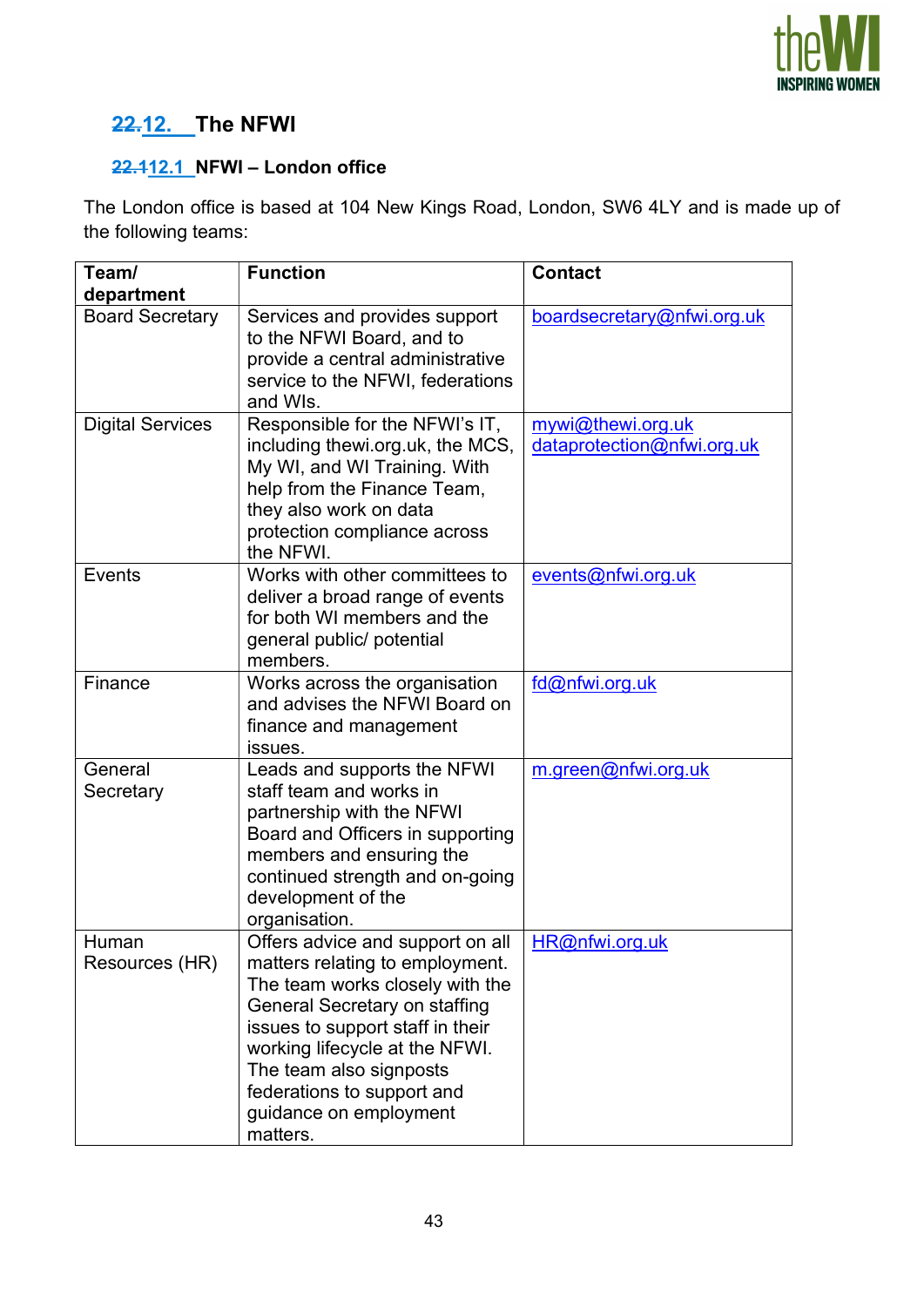

| Membership and<br>Engagement    | Responsible for creating ideas<br>and projects that support the WI<br>membership. The team focuses<br>on the recruitment and retention<br>of WI members and helps<br>create a smooth WI member<br>experience.                                                                                                     | membership@nfwi.org.uk |
|---------------------------------|-------------------------------------------------------------------------------------------------------------------------------------------------------------------------------------------------------------------------------------------------------------------------------------------------------------------|------------------------|
| <b>Public Relations</b><br>(PR) | Sitting within the Membership<br>and Engagement Team, PR<br>oversees all aspects of<br>communication with and on<br>behalf of the WI, including all<br>media contact and social media<br>presence.                                                                                                                | pr@nfwi.org.uk         |
| <b>Public Affairs</b>           | Works on the NFWI's<br>campaigning and influencing<br>work focused on securing<br>positive change on the issues<br>that matter to WI members. This<br>includes the provision of a<br>research and policy<br>development function,<br>campaign development, and<br>managing relationships with<br>decision-makers. | pa@nfwi.org.uk         |
| Resources                       | Oversees the London office in<br>terms of building management<br>and supplies. They are the main<br>contact for the office and deals<br>with general calls and<br>emails. They also manage the<br>MCS and assist MCS Reps and<br>federations with any issues they<br>may have when using it.                      | hq@nfwi.org.uk         |

## 22.212.2 WI Enterprises Ltd

WI Enterprises Ltd (WIE) is the commercial trading company of the NFWI and is based at our London office. The company exists primarily to produce the membership magazine WI Life and operate other commercial ventures in order to generate a profit each year. This profit is passed over to the overall charity to help fund its aims and objects. This income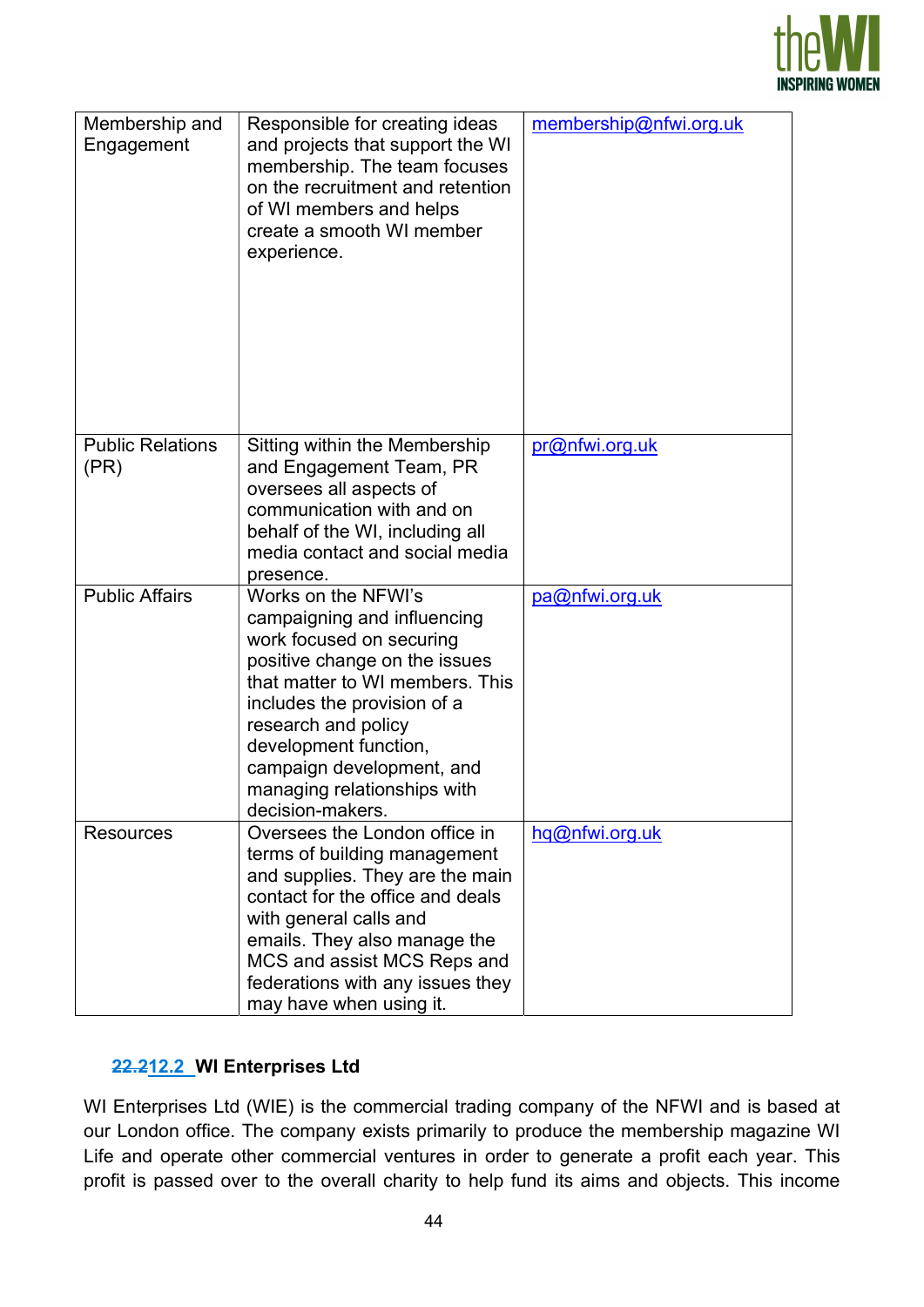

helps keep the membership subscription low, ensuring charity costs are not passed on to members where this can be avoided.

The company provides special offers to members through the magazine and the NFWI voucher booklet each year and produces a range of WI branded products which members can purchase either through the magazine or the online shop via the NFWI website. WIE also manages our external commercial partnerships and operates the NFWI Annual Raffle each year, the proceeds from which are divided between the company and the federations.

You can email WIE at wilife@nfwi.org.uk and follow WI Life magazine on Twitter @WILifemagazine

## 22.312.3 NFWI Education and Training

The NFWI Education and Training Team is based at The Lambourne, Wyndyke Furlong, Abingdon, OX14 1UJ.

Email: activities@nfwi.org.uk and training@nfwi.org.uk

The team is headed by the Head of Education and Training and provides educational opportunities and experiences for WI members. From formal training such as WI Adviser and trustee training to educational experiences provided through engagement with partner organisations. The team works alongside the National Trainers Team co-ordinating the design and delivery of training for WI roles.

#### 22.412.4 NFWI Wales

The NFWI Wales team is based at 19 Cathedral Road, Cardiff, CF11 9HA. Telephone: 029 2022 1712. Email: walesoffice@nfwi-wales.org.uk

NFWI Wales encourages federations and WIs to participate and supports them in a programme of community projects, cultural activities and training. It seeks to build on the particular needs of a bilingual Wales and the opportunities that arise.

You can stay in touch with NFWI Wales on Twitter: @NFWIWales

#### 22.512.5 The Denman Trust (Denman)

Denman is based at The Lambourne, Wyndyke Furlong, Abingdon, OX14 1UJ. Email: info@denman.org.uk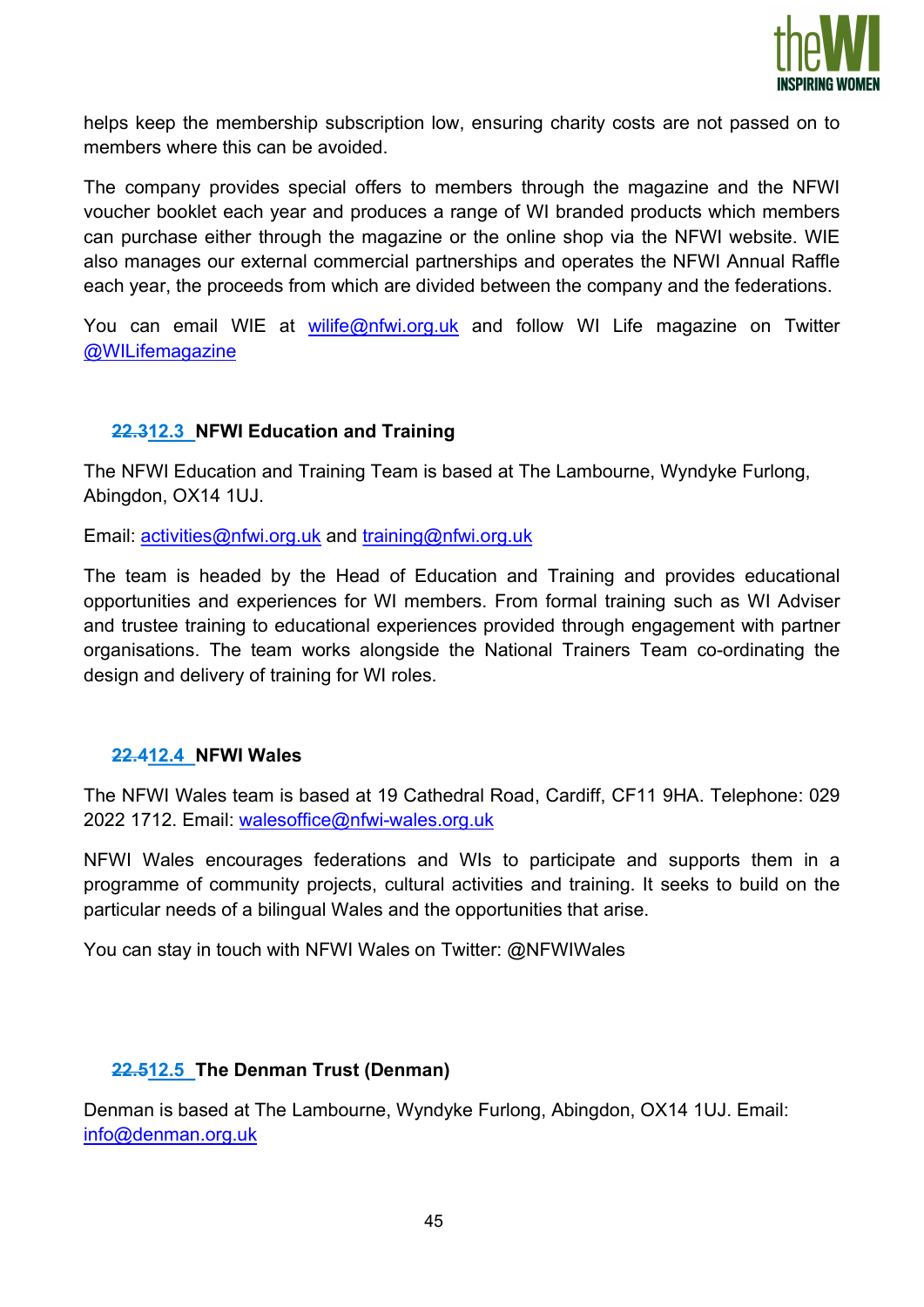

Denman is a separate charitable entity focused on the delivery of educational opportunities for members. A key element of this is Denman at Home which provides informative and entertaining virtual experiences for members and non-members. From cookery and craft courses, history talks, exercises classes and activities for all the family, there is something for everyone. Find out more at www.denman.org.uk

You can stay in touch with Denman at Home on social media:

facebook.com/denmanathome

Instagram: @denmanathome

Twitter: @DenmanCollege

## 22.612.6 NFWI Board of Trustees

The NFWI Board of Trustees is a panel of members who are democratically elected every two years to lead the organisation as a whole. Our Board of Trustees and staff are committed to maintaining the WI's core values, acting as stewards for the organisation's resources and shaping the organisation for generations of women to come.

## 22.712.7 NFWI Annual Meeting

The NFWI Annual Meeting takes place at a different venue each year. At the NFWI Annual Meeting, the public affairs resolutions are voted on by delegates and, if applicable, any changes to the NFWI Board of Trustees are announced.

Pooling of fares:

- This is the amount payable annually to the NFWI by each WI and federation. The resulting pool of money is used to pay the travelling expenses of each delegate to the NFWI Annual Meeting.
- Designed to ensure that every delegate regardless of personal circumstances or distance travelled – can afford to attend as the costs are shared equally.
- Newly formed WIs are still liable to pay pooling of fares in their first year if their formation meeting date falls before the NFWI's Annual Meeting, which is usually in June.
- The pooling of fares fee is decided by the NFWI Board of Trustees and is communicated to WIs and federations in the August mailing.

## 22.812.8 The National Council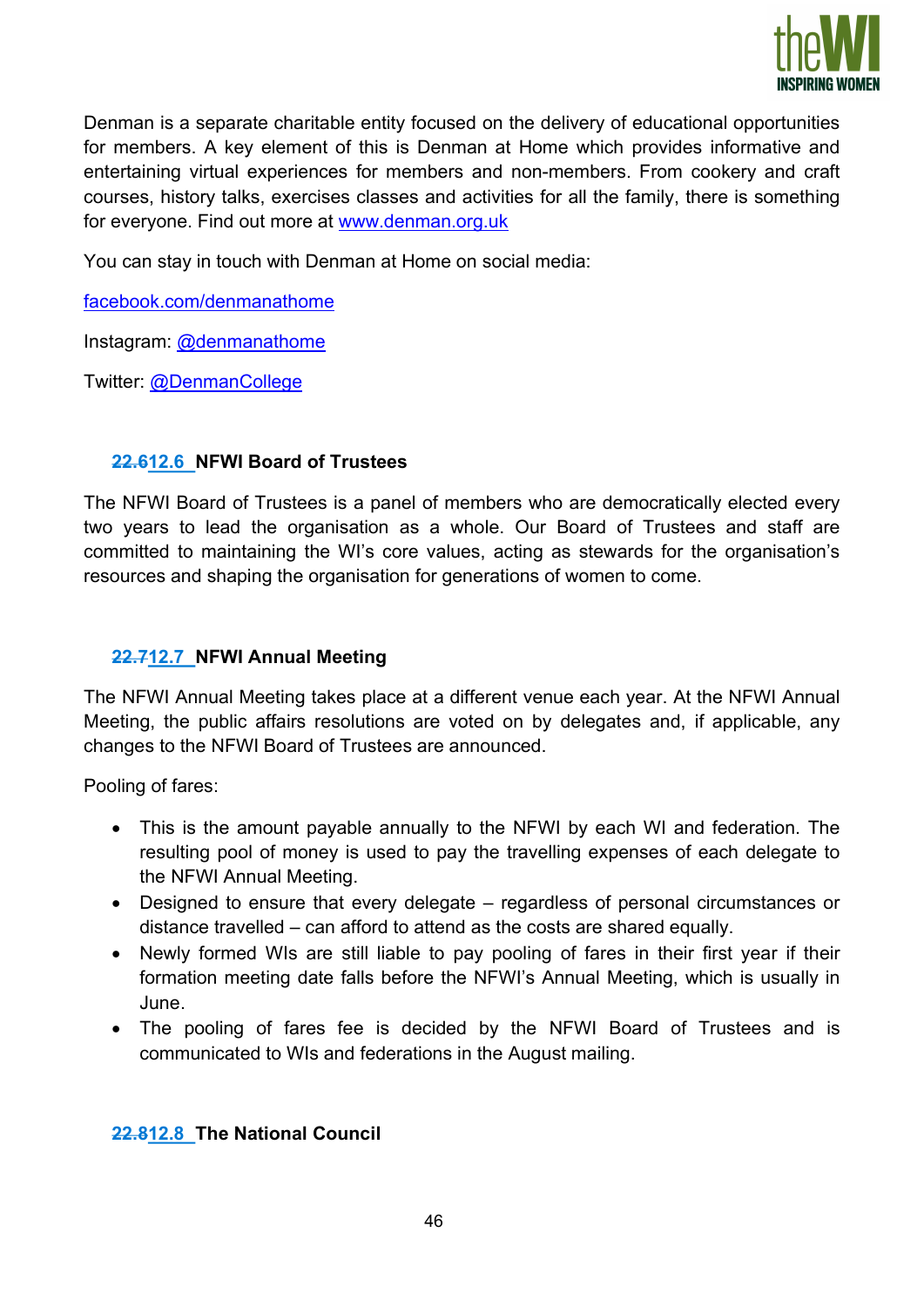

The National Council is an integral part of the governance of the overall charity. The National Council is made up of two representatives from each federation, the Federation Chairman and Treasurer, and meets at least once a year. If a representative is unable to attend they can appoint a deputy.

The National Council is actively involved in the decision-making processes of the Charity as laid out in our constitution. As members and WIs you are represented on the National Council by your two representatives who will put forward thoughts and ideas and vote on proposals based on the experience of you and other members in your federation. This is one of the many reasons why it is important for you to regularly engage with and share your thoughts with your federation.

## 22.912.9 NFWI mailings

Each year the NFWI send three or four mailings to every WI Secretary. Federation Secretaries receive a copy of this and any additional information for federations only.

#### 22.1012.10 NFWI policies, guidance documents and publications

All NFWI policies and publications are available to download on My WI.

The following NFWI policies apply to all WIs because they set out our organisational and legal position:

- Admission of Girls to Membership
- The NFWI Access of Carers to Members with Disabilities to Meetings and Events
- The NFWI Equality, Diversity and Inclusion Policy and Glossary
- The NFWI Charter
- The NFWI Code of Conduct

WIs will find the following NFWI guidance documents helpful:

- Fundraising Guidelines
- Health and Safety Guidance
- Lottery Guidelines
- Serious Incident Reporting

WIs should make sure they have the following policies in place:

- a complaints policy WIs are welcome to adopt the NFWI Complaints Policy in part or in full
- a safeguarding policy
- a health and safety policy
- a data protection policy

Please check My WI for policy updates.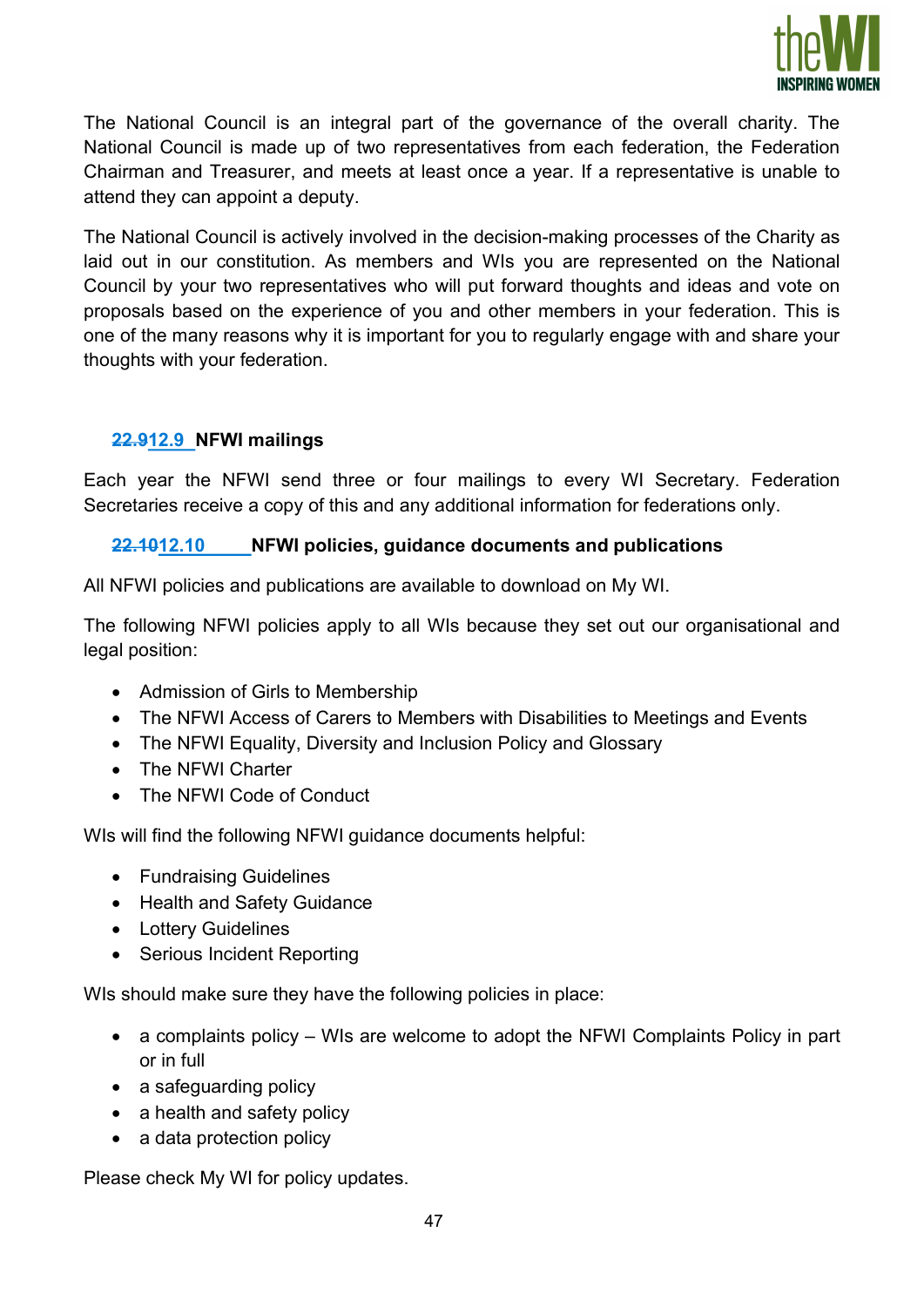

WIs also have access to the following publications:

- The NFWI Annual Review: Reflecting on WI activity throughout the year (October to the end of September), the review looks back on the huge range of member projects, events and campaigns actions that took place in the last 12 months.
- The WI newsletter: This brings together news and stories from around the WI. Everyone is welcome to subscribe to this newsletter, whether you're a member or not, so please spread the word and encourage others to subscribe! You can sign up to receive the newsletter directly to your inbox each month by visiting: www.thewi.org.uk/media-centre